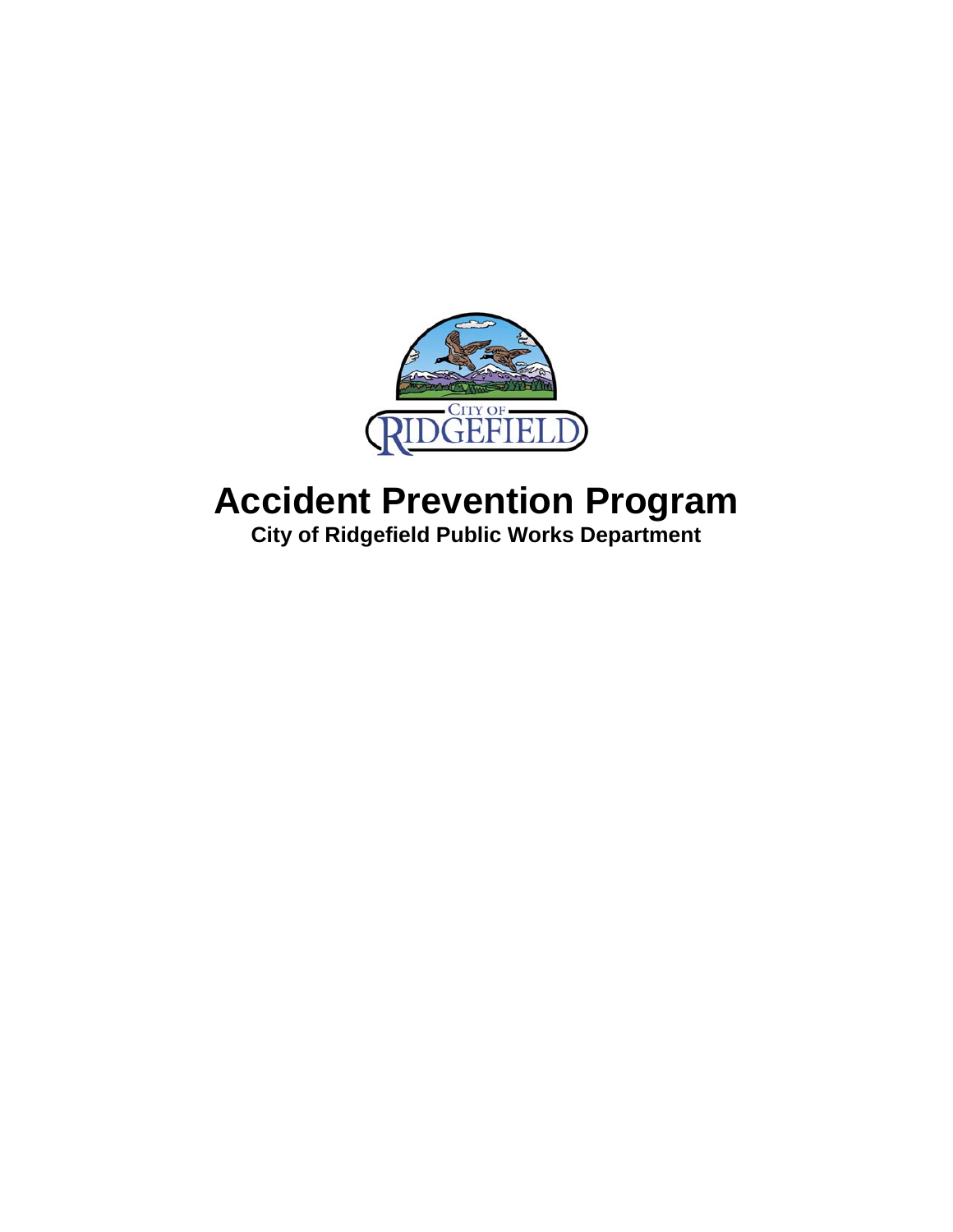### **Accident Prevention Program City of Ridgefield Public Works Department**

### **Safety Policy**

The City of Ridgefield places a high value on the safety of its employees. It is committed to providing a safe workplace for all employees and has developed this program for accident prevention as a systematic means of involving management and employees in identifying and eliminating hazards that may develop during the performance of the duties of department.

*It is the basic safety policy of the City that no task is so important that an employee must violate a safety rule or take a risk of injury or illness in order to get the job done.* 

Employees are required to comply with all City safety rules and are encouraged to actively participate in identifying ways to make our City and Public Works Department a safer place to live and work.

Supervisors are responsible for the safety of their employees and, as a part of their daily duties, must monitor the workplace for unsafe conditions, employees for unsafe actions, and when necessary take prompt action to eliminate any hazards.

Management will insure the implementation for this program by devoting the resources necessary to form a safety committee composed of management and employees for developing procedures for identifying and correcting hazards and planning for foreseeable emergencies. The City will provide initial and ongoing training for employees and supervisors, and implement a disciplinary policy to insure that safety policies are followed.

*Safety is a team effort. We must all work together to maintain a safe and healthy workplace.*

### **Safety Notification**

There is a safety bulletin board located on the east wall of the break/lunch room of the Operations Shop. Notices required by law and other information that may improve safety shall be posted on this bulletin board. Required posters are on this board that must remain visible at all times include:

- WISHA poster of employee rights and Employer Responsibilities F416-081-00
- Industrial Insurance poster P242-191-000
- Emergency telephone numbers
- OSHA 200 Log Summary of Injuries Illnesses
- Any Citation and Notice document received from the Department of Labor and Industries following an inspection.

# **SAFETY AND HEALTH RESPONSIBILITIES**

**Management Responsibilities** 

The Public Works Department management consists of the Public Works Director and City Engineer. Management is responsible for implementing and enforcing the safety program. Their responsibilities are to ensure that each public works employee is trained to work safety in all aspects of the duties they perform. Management will:

1. Ensure that a Public Works Department safety committee is formed and is carrying out its responsibilities as described in this program.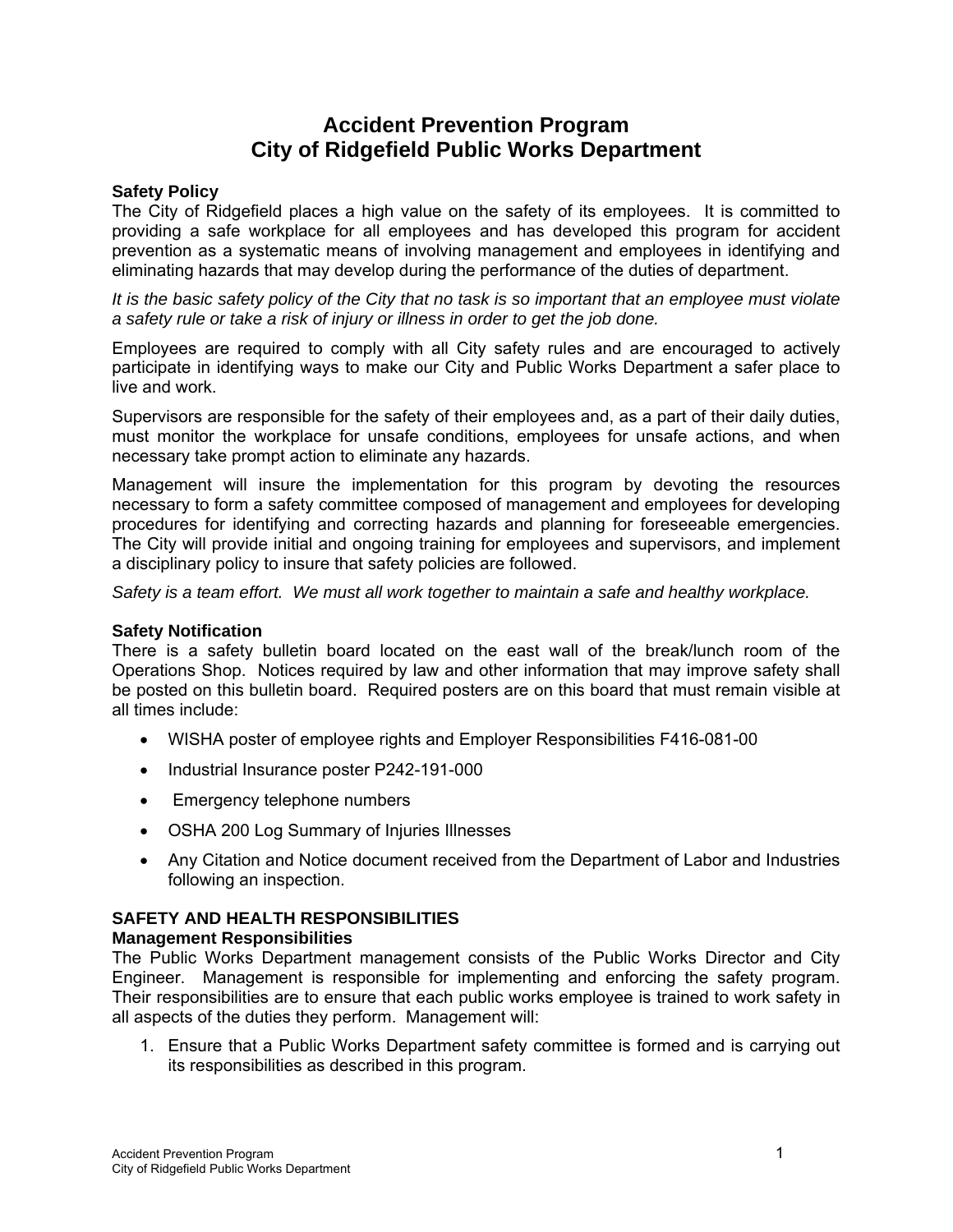- 2. Ensure that sufficient employee time, supervisor support, and funds are budgeted for safety equipment, training and to carry out the safety program.
- 3. Evaluate supervisors each year to make sure they are carrying out their responsibilities as described in this program.
- 4. Ensure that incidents are fully investigated and corrective action taken to prevent the hazardous conditions or behaviors from happening again.
- 5. Ensure that a record of injuries and illnesses is maintained and posted as described in this program.
- 6. Serve as a good example by following established safety rules and attending required training.
- 7. Report unsafe practices or conditions to the supervisor of the area where the hazard was observed.
- 8. Serve as members on the Accident Review Board for post-accident review of all accidents.

### **Supervisor Responsibilities**

The Public Works Department supervisors consist of the Utilities Supervisor and Streets/Drainage/Facilities Supervisor. Supervisors are responsible for day-to-day implementation and enforcement of the safety program. Supervisors will:

- Ensure that each employee has received an initial orientation before beginning work and that the orientation is documented (Appendix A).
- Ensure that each employee is competent and receives training on correct and safe operation of specific equipment or tasks before starting work on that project or equipment.
- Ensure that each employee has been issued applicable personal protective equipment (PPE) before starting work on a project.
- Complete a daily safety check of the work area(s) and promptly take corrective action for any hazards discovered.
- Periodically observe and document work performance of each employee for compliance with safety rules contained in, or referenced by, this program. Provide training and take corrective action as necessary.
- Serve as a good example for employees by following established safety rules and attending required training.
- Complete a preliminary investigation of all accidents and serve as members on the Accident Review Board for post-accident review.
- Communicate with management changes to work practices or equipment that will improve employee and/or public safety.

### **Employee Responsibilities**

Employees will:

- 1. Follow established safety requirements and procedures contained in this program, WISHA safety standards and training completed.
- 2. Immediately report unsafe conditions or actions to your direct supervisor.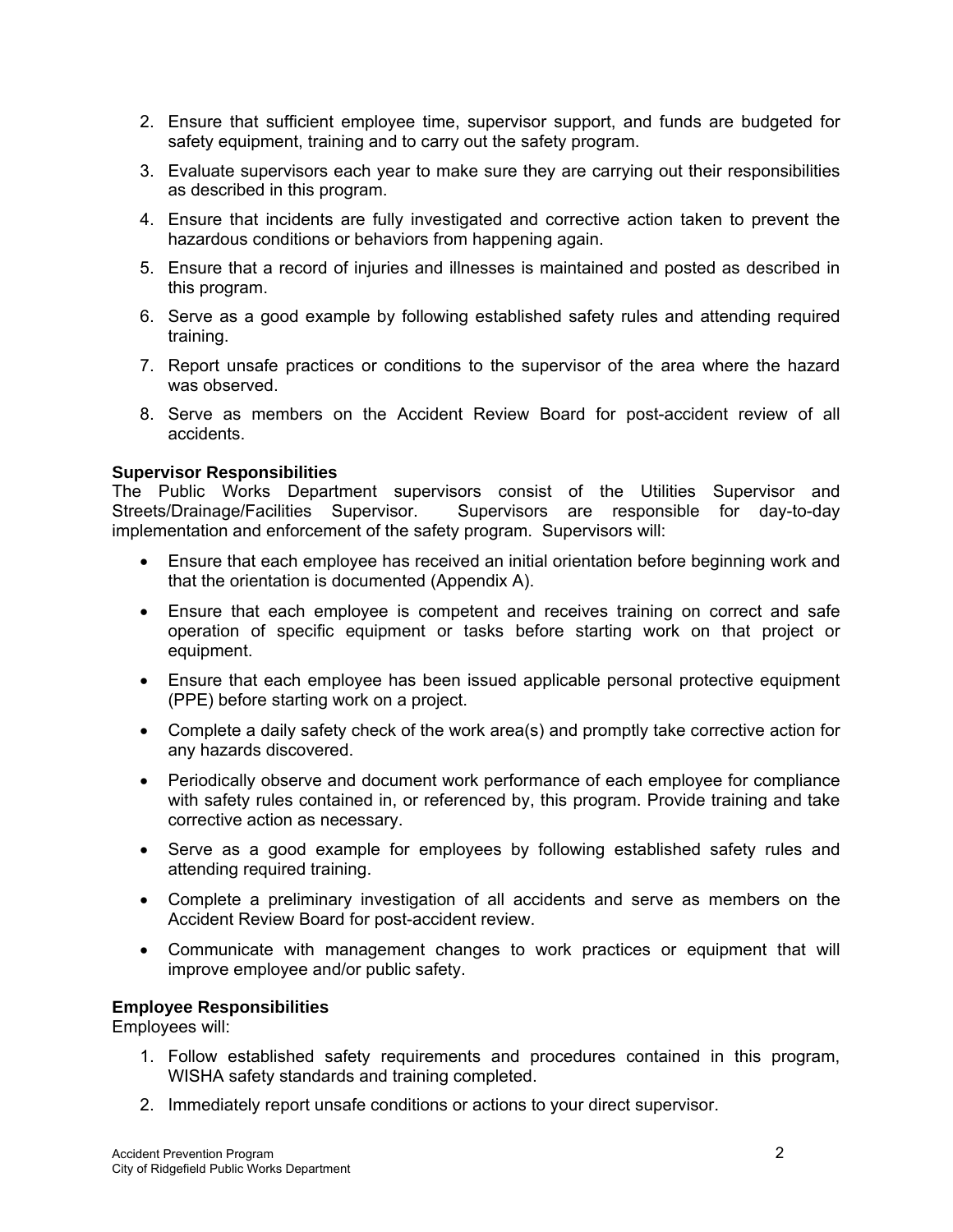- 3. Promptly report all injuries to your direct supervisor, regardless of the severity of the injury.
- 4. Promptly report all near miss accidents to your direct supervisor.
- 5. Always use applicable personal protective equipment (PPE), which is in sound working condition.
- 6. Do not remove or defeat any safety devise or safeguard provided for employee protection.
- 7. Encourage co-workers by your words and behavior through use of sound work practices on the job.
- 8. Freely recommend to your supervisor, safely committee or management changes to work practices or equipment that you believe will improve employee and/or public safety.

### **EMPLOYEE PARTICIPATION**

### **Safety Committee**

A safety committee has been formed to help employees and management work together to identify safety problems, develop solutions, review incident reports and evaluate the effectiveness of our safety program. The committee is made up of the Public Works Director, Utilities Supervisor, Streets/Drainage/Facilities Supervisor and Public Works Employee Representative.

- Employees in each division will elect from among themselves a representative to be on the committee. If there is only one volunteer or nomination, the employees will approve the person by voice vote at a short meeting called for that purpose. If there is more than one volunteer or nomination, a secret paper ballot will be used to elect the representative.
- Elected representatives will serve for one year before being re-elected or replaced. If there is a vacancy then an election will be held before the next scheduled meeting to fill the balance of the term.
- In addition to the employee-elected representatives, management will designate no more than three representatives but a minimum of one who will serve until replaced by management.
- A chairperson will be selected by majority vote of the committee members each year. If there is a vacancy, the same method will be used to select a replacement.
- In addition to the committee responsibilities explained above, duties of safety committee members include:
	- A monthly self-inspection of the area they represent
	- Communicating with the employees they represent on safety issues and
	- Encouraging safe work practices among co-workers.
- The regularly scheduled meeting time is 8:00 a.m. on the first Monday of each month, at the Operations Shop. This may be changed by vote of the committee.
- A committee member will be designated each month to keep minutes on the attached minutes form. A copy will be posted on the wall in the break room in the box containing the facility Material Safety Data Sheets (MSDS) after each meeting. After being posted for one month, the minutes will be filed for one year. The minutes form contains the basic monthly meeting agenda.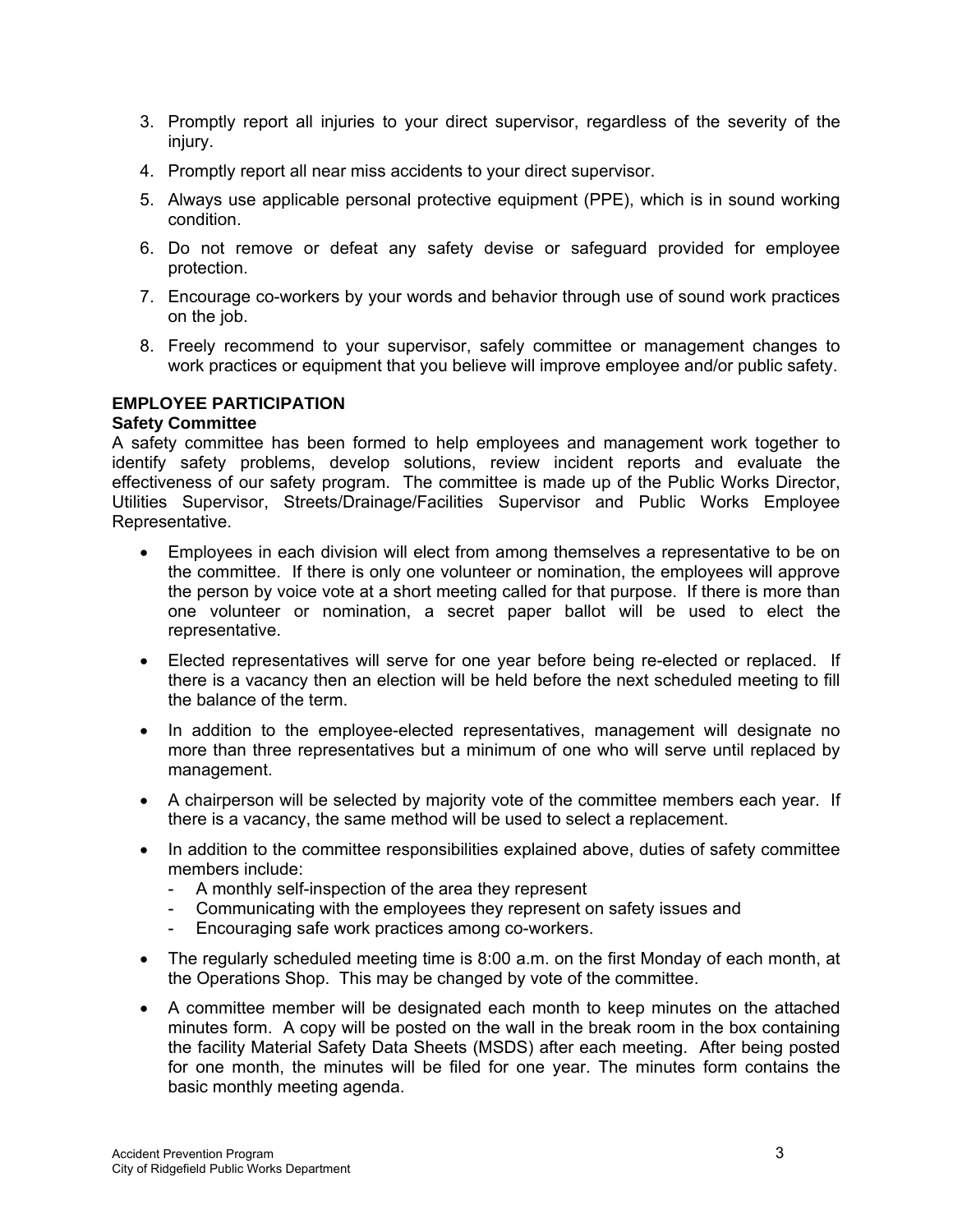### **HAZARD RECOGNITION**

An employee who observes a safety hazard must immediately report the hazard to the supervisor of the area where the hazard was observed. The observation of the hazard and corrective action(s) implemented shall be documented in the safety logbook.

### **Record Keeping and Review**

Employees are required to report to their immediate supervisor, regardless of severity, any personal injury or accident which results in damage to public or private equipment or property. An Employee Injury/Illness Report (Appendix A) shall be completed within 24 hours of the incident by each employee reporting an injury. The direct supervisor shall investigate the incident using procedures in the Incident Investigation section of this document and complete an Incident Investigation Report (Appendix A). These reports shall provided to the City Clerk for determination whether or not the incident is subject for recording in the OSHA Injury and Illness Log and Summary. A summary of accidents will be posted on the safety bulletin board.

The City Clerk will:

- Determine from the Employee Injury/Illness Report, Incident Investigation Report, and any L&I claim form associated with the incident, whether it must be recorded on the OSHA Injury and Illness Log and Summary according to the instructions for that form.
- Enter a recordable incident within six days after the company becomes aware of it.
- If the injury is not recorded on the OSHA log, add it to a separate incident report log, which is used to record non-OSHA recordable injuries and near misses.
- Each month before the scheduled safety committee meeting, make any new injury reports and investigations available to the safety committee for review, along with an updated OSHA and incident report log.

The Safety Committee will review the log for trends and may decide to conduct a separate investigation of any incident.

The Safety Committee Chairperson will post a signed copy of the OSHA log summary for the previous year on the safety bulletin board each February 1 until April 30. The log will be kept on file for at least five (5) years. Any employee can view an OSHA log upon request at any time during the year.

### **Incident Investigation**

An incident investigation shall be conducted following all accidents and reported near misses. The depth of the investigation shall be dependent upon the severity of the accident.

If an employee dies while working or is not expected to survive, or when two or more employees are admitted to a hospital as a result of a work-related incident, the Public Works Director will contact the Department of Labor and Industries within 8 hours after becoming aware of the incident. During weekends and evenings, the toll -free notification number is: 1-800-321-6742. The Public Works Director must talk with a representative of the department. Fax and answering machine notifications are not acceptable. The Public Works Director must report: the employer name, location and time of the incident, number of employees involved, the extent of injuries or illness, a brief description of what happened and the name and phone number of a contact person.

### • **DO NOT DISTURB the scene except to aid in rescue or make the scene safe**.

Whenever there is an incident that results in death or serious injuries that have immediate symptoms, a preliminary investigation will be conducted by the immediate supervisor of the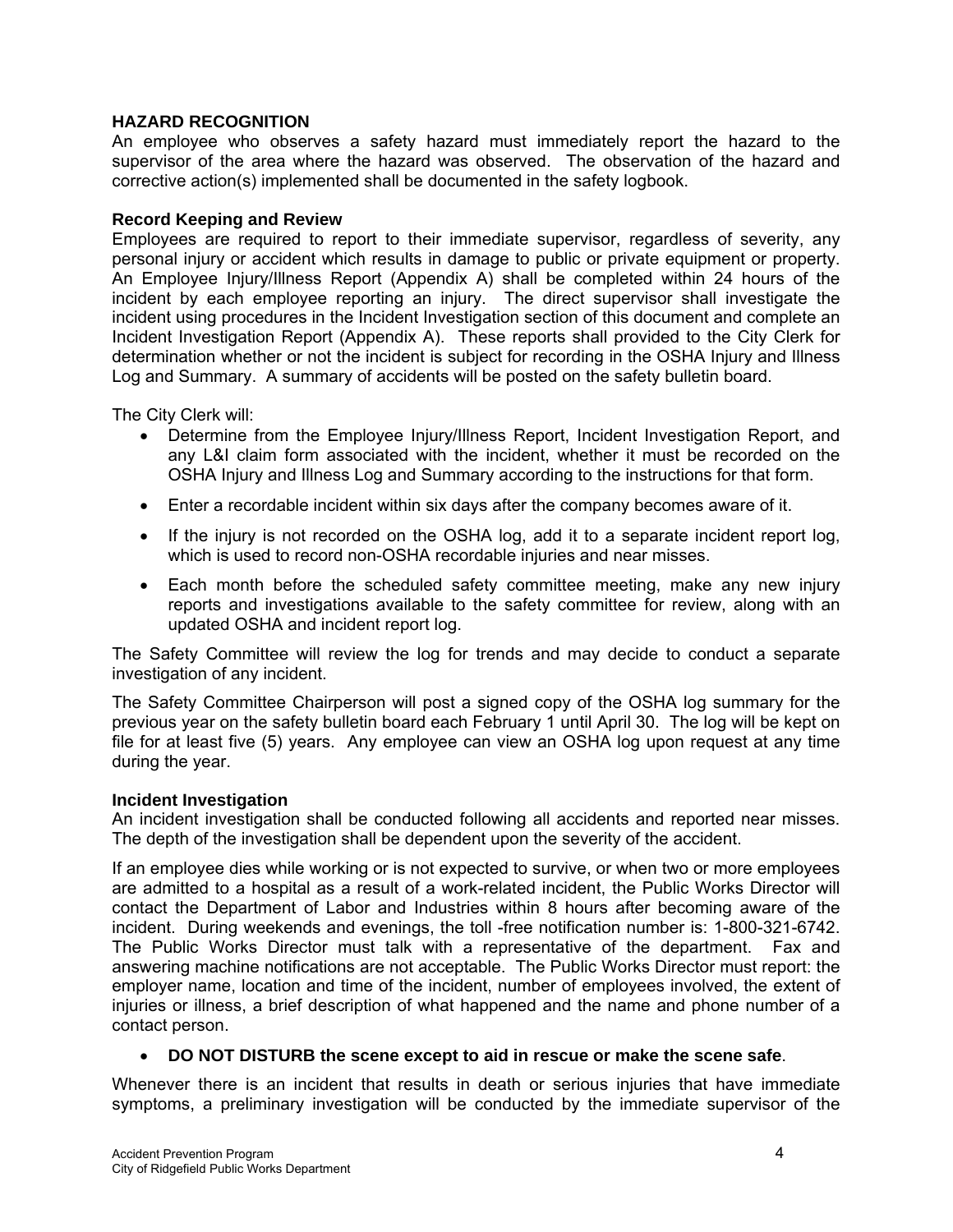injured person(s), a person designated by management, an employee representative of the safety committee, and any other persons whose expertise would help the investigation.

The investigation team will take written statements from witnesses, photograph the incident scene and equipment involved. The team will also document as soon as possible after the incident, the condition of equipment and any anything else in the work area that may be relevant. The team will make a written "Incident Investigation Report" of its findings. The report will include a sequence of events leading up to the incident, conclusions about the incident and any recommendations to prevent a similar incident in the future. The report will be reviewed by the safety committee at its next regularly scheduled meeting.

When a supervisor becomes aware of an employee injury where the injury was not serious enough to warrant a team investigation as described above, the supervisor will write an "Incident Investigation Report" to accompany the "Employee's Injury/Illness Report Form" and forward them to the Public Works Director.

Whenever there is an incident that did not but could have resulted in serious injury to an employee (a *near-miss*), the incident will be investigated by the supervisor or a team depending on the seriousness of the injury that would have occurred. The Incident Investigation Report form will be used to investigate the near-miss. The form will be clearly marked to indicate that it was a near miss and that no actual injury occurred. The report will be forwarded to the Safety Committee Chairperson to record on the incident log.

An Incident Investigation Checklist form can be found in Appendix A to help the supervisor carry out his/her responsibilities as described above.

### **Safety Inspection Procedures**

The Ridgefield Public Works Department is committed to identifying hazardous conditions and practices, evaluating potential remedies, and implementing appropriate corrective actions. Realizing that conditions may change, following presents various facets of the safety program and the frequency with which each shall be reviewed for revision to more accurately reflect current conditions:

**Safety Program**. This program shall be reviewed annually and revisions made to eliminate or control hazards.

**Periodic Safety Practice Survey**. On a quarterly basis, the Safety Committee shall perform an analysis of the work environment and identify any new equipment or tasks that have been added since the last survey. Proper procedures for safe use of the equipment or safe completion of the task will be reviewed with the Safety Committee and incorporated into the safety plan.

**Monthly Safety Inspection**. Each month, before the regularly scheduled safety committee meeting, safety committee representatives will inspect their areas for hazards using the standard safety inspection checklist. They will talk to co-workers about their safety concerns. Committee members will report any hazards or concerns to the whole committee for consideration. The results of the area inspection and any action taken will be posted in the affected area. Occasionally, committee representatives may agree to inspect each other's area rather than their own. This brings a fresh pair of eyes to look for hazards.

**Job Hazard Analysis**. Whenever a task or workstation is identified by the Safety Committee as potentially hazardous, then a Job Hazard Analysis shall be completed and the task/workstation shall be modified, or appropriate personal protective equipment identified, to eliminate or control the hazard. Job Hazard Analyses will be analyzed by the Safety Committee at least once every two years, whenever there is a change in how the task is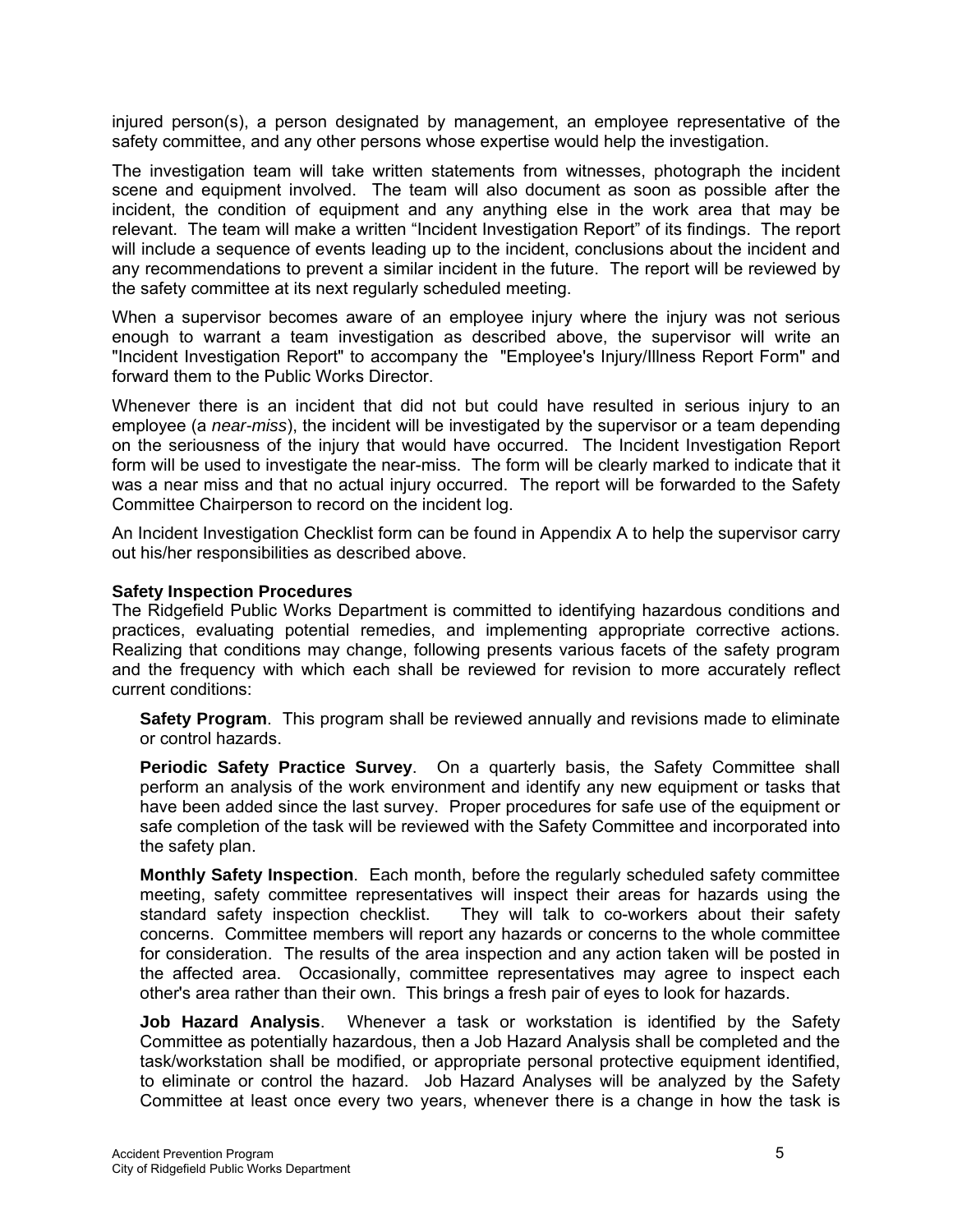done, or if there is a serious injury while performing the task. Job Hazard Analyses applicable to Ridgefield Public Works operations are provided in Appendix B.

### **HAZARD PREVENTION AND CONTROL**

### **Eliminating Workplace Hazards**

The Ridgefield Public Works Department is committed to eliminating or controlling workplace hazards that could cause injury or illness to our employees. The Department commits to meeting the requirements of State safety standards where there are specific rules about a hazard or potential hazard in the workplace. Whenever possible, facilities and equipment are designed to eliminate employee exposure to hazards. Where these engineering controls are not possible, work rules are written that effectively prevent employee exposure to the hazard. When the above methods of control are not possible or are not fully effective, employees are required to use appropriate personal protective equipment (PPE).

### **Basic Safety Rules**

The following basic safety rules have been established for you and protection of the public. Failure to comply with these rules will result in disciplinary action. These rules are in addition to rules established elsewhere in this program for specific jobs and sites.

- Never do anything that is unsafe in order to get the job done. If a job is unsafe, report it to your supervisor or safety committee representative. We will find a safer way to do that job.
- Do not remove or disable any safety device! Keep guards in place at all times on operating machinery.
- Never operate a piece of equipment unless you have been trained and are authorized.
- Use PPE (personal protective equipment) whenever it is required.
- Obey all safety warning signs.
- Working under the influence of alcohol or illegal drugs or using them at work is prohibited.
- Do not bring firearms or explosives onto company property.
- Smoking is not permitted in City building or vehicles. Smoking is not permitted in hazardous environments.
- Horseplay, running and fighting are prohibited.
- Good housekeeping is an important part of accident prevention. Clean up spills immediately. Replace all tools and supplies after use. Because employees work with sewage, good sanitation and disinfection is required.

### **Task-Specific Safety Rules**

In addition to basic safety rules, the City of Ridgefield Public Works Department has developed Job Hazard Analyses (JHAs) for specific tasks performed by Department operations staff. A complete compilation of Department JHAs is provided in Appendix B and defines appropriate procedures and personal protective equipment (PPE) to be used when performing specific job functions.

### **Personal Protective Equipment**

Ridgefield Public Works Department requires personal protective equipment (PPE) in many situations. PPE may include, but is not limited to steel toed boots, safety glasses and/or face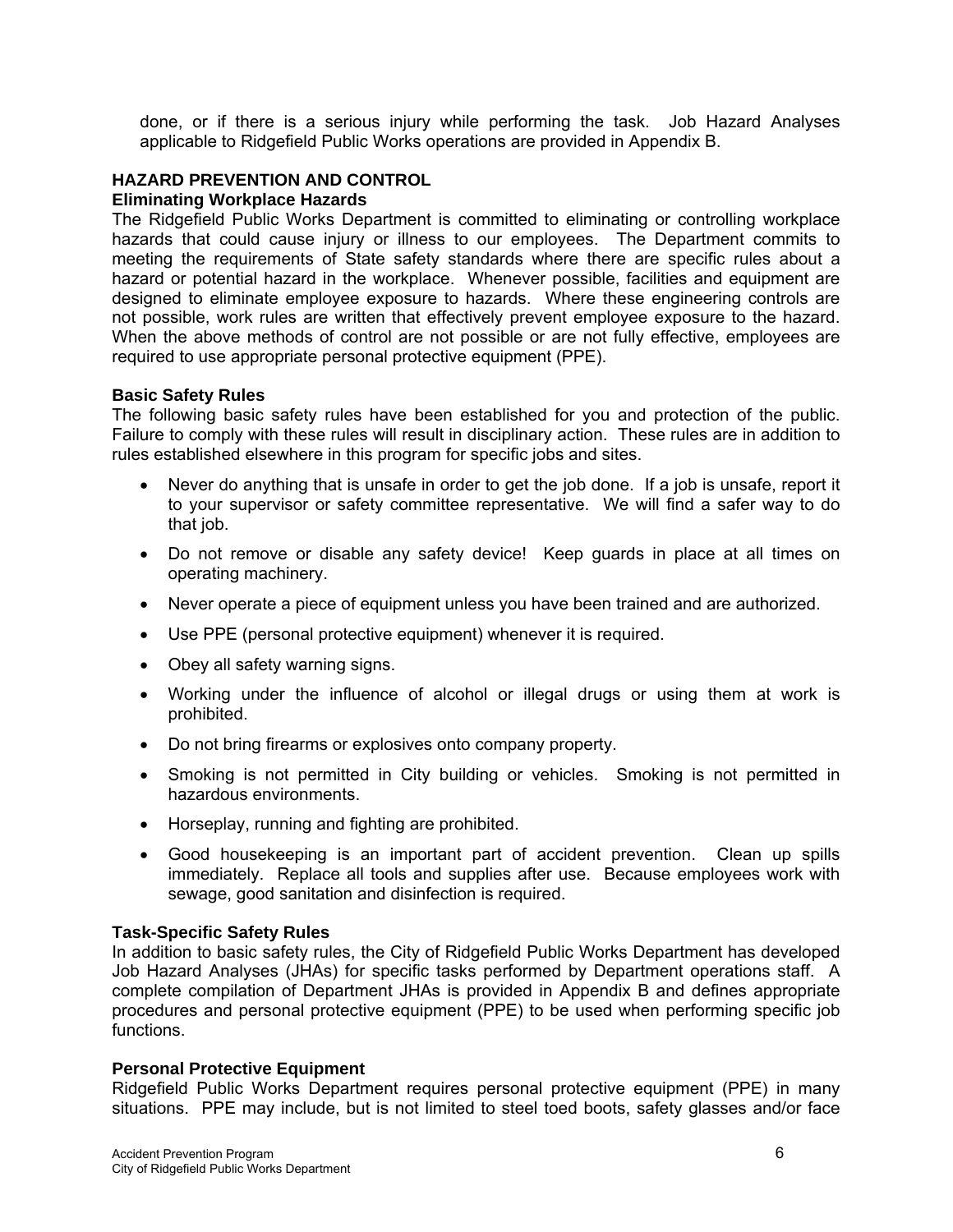shields, respirators, hard hats, safety vests, and clothing suitable for existing weather conditions. The City is committed to providing its employees the necessary safety equipment. For specific PPE requirements associated with specific tasks, please refer to the applicable Job Hazard Analysis provided in Appendix B.

### **Specific Hazard Control Programs**

In addition to the basic safety procedures provided in this manual, the Public Works Department has written procedures for specific areas of concerns. These are provided as appendices to this document.

- Lockout/Tagout Program (Appendix C) defines procedures for securing machinery for maintenance and repair.
- Confined Space Program (Appendix D) defines procedures for entering enclosed areas that meet the criteria for definition as a confined space.

### **Disciplinary Policy**

Public works employees are expected to use good judgment when completing their work and to follow established safety rules. Failure to follow safety guidelines can lead to disciplinary actions. This policy is designed not so much to punish as to bring unacceptable behavior to the employee's attention in a way that the employee will be motivated to make corrections. The following consequences apply to the violation of the same rule or the same unacceptable behavior:

- First Instance verbal warning, notation in employee file, and instruction on proper actions.
- Second Instance One-day suspension, written reprimand, and instruction on proper actions.
- Third Instance One-week suspension, written reprimand, and instruction on proper actions.
- Fourth Instance Termination of employment.

An employee may be subject to immediate termination if the safety violation places the employee, co-worker or public at risk of serious injury or death. Example would be operating vehicle or equipment while under the influence of illegal drugs or alcohol, fighting, intentional operation of equipment in a reckless or dangerous manner.

### **Emergency Planning**

### *In the Event of Fire*

An evacuation map for the building is posted on the bulletin board located in the Operations Facility. It shows the location of exits, fire extinguishers, first aid kits, and where to assemble outside. A copy of the map is provided in Appendix A. Fire extinguishers are located in each vehicle, in several places in the Operations Shop, and in the administration building.

All employees will receive training on how to use of fire extinguishers as part of their initial orientation. A fire evacuation drill will be conducted once a year during the first week of April.

If you discover a fire:

- Tell another person immediately. Call or have them call 911 and a supervisor.
- If the fire is small (such as a wastebasket fire) and there is minimal smoke, you may try to put it out with a fire extinguisher.
- If the fire grows or there is thick smoke, do not continue to fight the fire.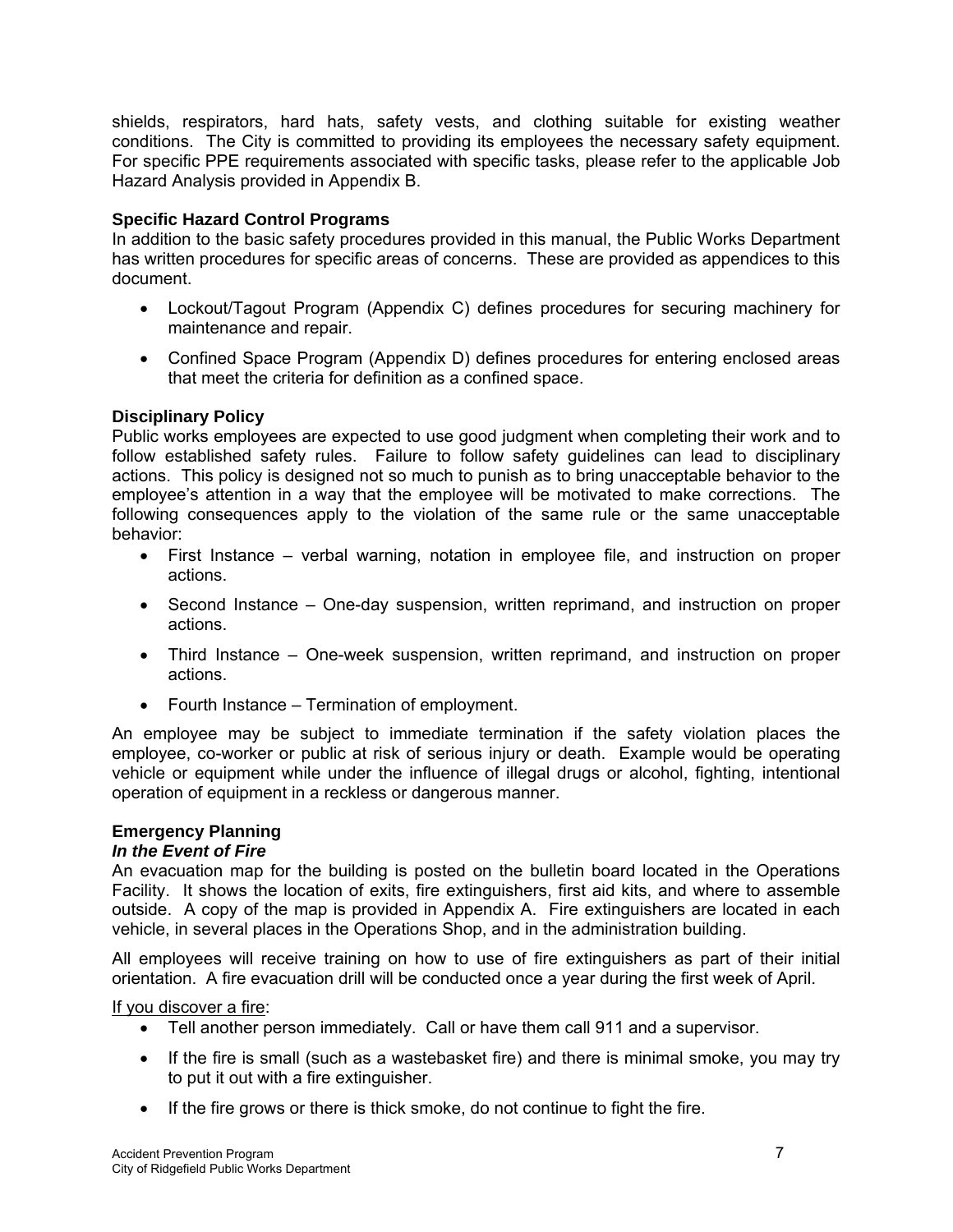- Tell other employees in the area to evacuate.
- Go to the designated assembly point outside the building (Parking lot adjacent to the wastewater treatment plant headworks).

If you are a supervisor notified of a fire in your area:

- Tell your employees to evacuate to the designated assembly location. Check that all employees have been evacuated from your area.
- Verify that 911 has been called.
- Determine if the fire has been extinguished. If the fire has grown or there is thick smoke, evacuate any employees trying to fight the fire.
- Tell supervisors in other areas to evacuate the building
- Go to the designated assembly point and check that all your employees are accounted for. If an employee is missing, *do not* re-enter the building! Notify the responding fire personnel that an employee is missing and may be in the building.

### *In the Event of an Earthquake*

The west coast of the United States is subject to earthquakes. There will be no advance warning. The shock will be your only warning. An earthquake drill will be conducted each year during the first week of September. In the event of an earthquake:

If you are inside a building:

- Drop under a desk or table, cover your head and hold on. Stay away from windows, heavy cabinets, bookcases or glass dividers.
- When the shaking stops, Supervisors are to check for damage and available evacuation routes then begin an evacuation of their area to the designated assembly location (Parking lot adjacent to the wastewater treatment plant headworks).
- Evacuation should proceed as quickly as possible since there may be aftershocks.
- Supervisors must account for each employee in their work group as quickly as possible.
- First aid certified employees should check for injuries and help evacuate injured employees. Do not attempt to move seriously injured persons unless they are in immediate danger of further injury.
- If a gas odor is in the building, tell a supervisor to turn off the gas at the main. Open windows. At the Operations Shop, the meter is to the right of the main entrance and at City Hall, the meter is on the north wall of the building.
- Supervisors and first aid employees must not re-enter the building once evacuation is complete.
- Do not approach or touch downed power lines or objects touched by downed power lines.
- Do not use the phone except for emergency use.
- Turn on a radio and listen for public safety instructions.

### If you are outside:

Stand away from buildings, trees, telephone and electric lines.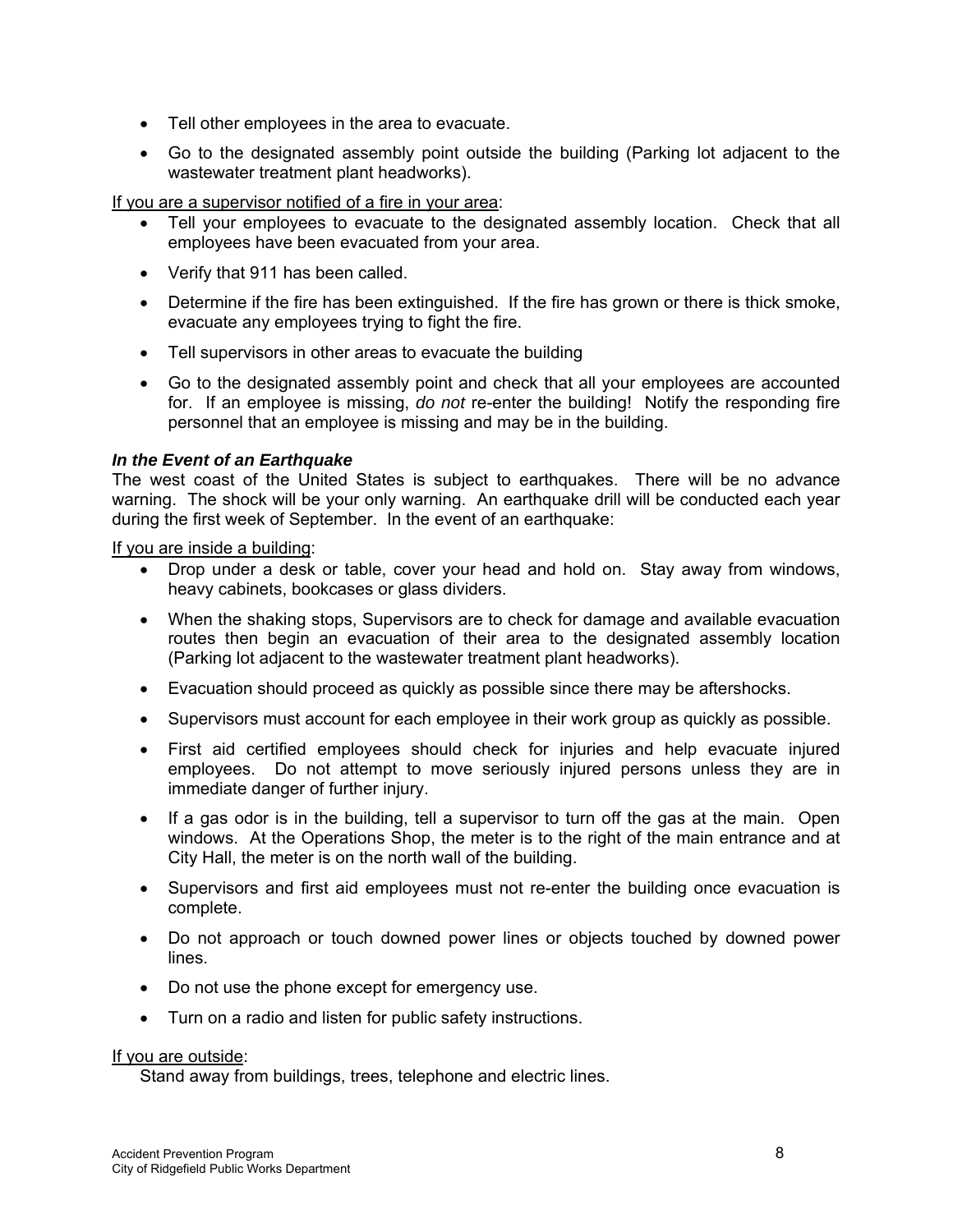### If you are on the road:

Drive away from underpasses/overpasses. Stop in a safe area. Stay in the vehicle.

### *In the Event of an Injury*

First aid kits are kept wastewater treatment plant laboratory (right side of sink in laboratory, second drawer down), the Operations Shop (break room, southeast wall) and in each Department vehicle. These kits are checked monthly by members of the safety committee. An inventory of each kit is taped to the inside cover of the box. If an injury occurs, promptly report it to any supervisor.

All operations employees are required to be certified in CPR/First Aid. A list of current first aid and CPR certified employees is posted on the safety bulletin board along with the certification expiration dates.

In case of serious injury, do not move the injured person unless absolutely necessary. Only provide assistance to the level of your training. Call for help. If there is no response, call 911.

Aids/HIV and Hepatitis B are the primary infectious diseases of concern in blood. *All blood should be assumed to be infectious.* These diseases can both be deadly. Employees are *not* required to perform first aid as part of their job duties. In the event of a bleeding injury where first aid is needed, use gloves if possible to prevent exposure to blood or other potentially infectious materials. The injured person can often help by applying pressure to the wound. Gloves and a mouth barrier for rescue breathing are available in the first aid kits. If you are exposed to blood while giving first aid wash immediately with soap and water and report the incident to a supervisor. The appropriate follow-up procedures will be initiated, including medical evaluation, counseling, Hepatitis B vaccine and blood testing of the source person if possible. For further information, refer to WAC 296-62-08001(6).

### **Safety and Health Training and Education**

Training is an essential part of our plan to provide a safe work place in the Ridgefield Public Works Department. To ensure Public Works Operations employees are trained in the safe completion of all job functions, the City has entered into a contract with the Northwest Regional Training Center (NWRTC) operated by Clark County Fire District No. 5 in Vancouver, Washington for safety training. Following provides a list of training courses offered by NWRTC that is required by all Public Works Department Operations employees:

- Bloodborne Pathogens (annual)
- Confined Space (every 4 years)
- Defensive Driving (every 5 years)
- Fall Protection (every 4 years)
- Fire Extinguisher/Evacuation (annual)
- First Aid/CPR (every 2 years)
- Flagging/Traffic Control (every 3 years)
- Hearing Conservation (annual)
- Lockout/Tagout (every 4 years)
- Trenching/Shoring (every 4 years)

In addition, specific employees have been identified for the following training:

- Truck Cranes & Rigging (every 5 years)
- Emergency Response Awareness (annual)
- Backhoe/Loader Operator (every 4 years)
- HAZWOPPER Hazardous Material (annual)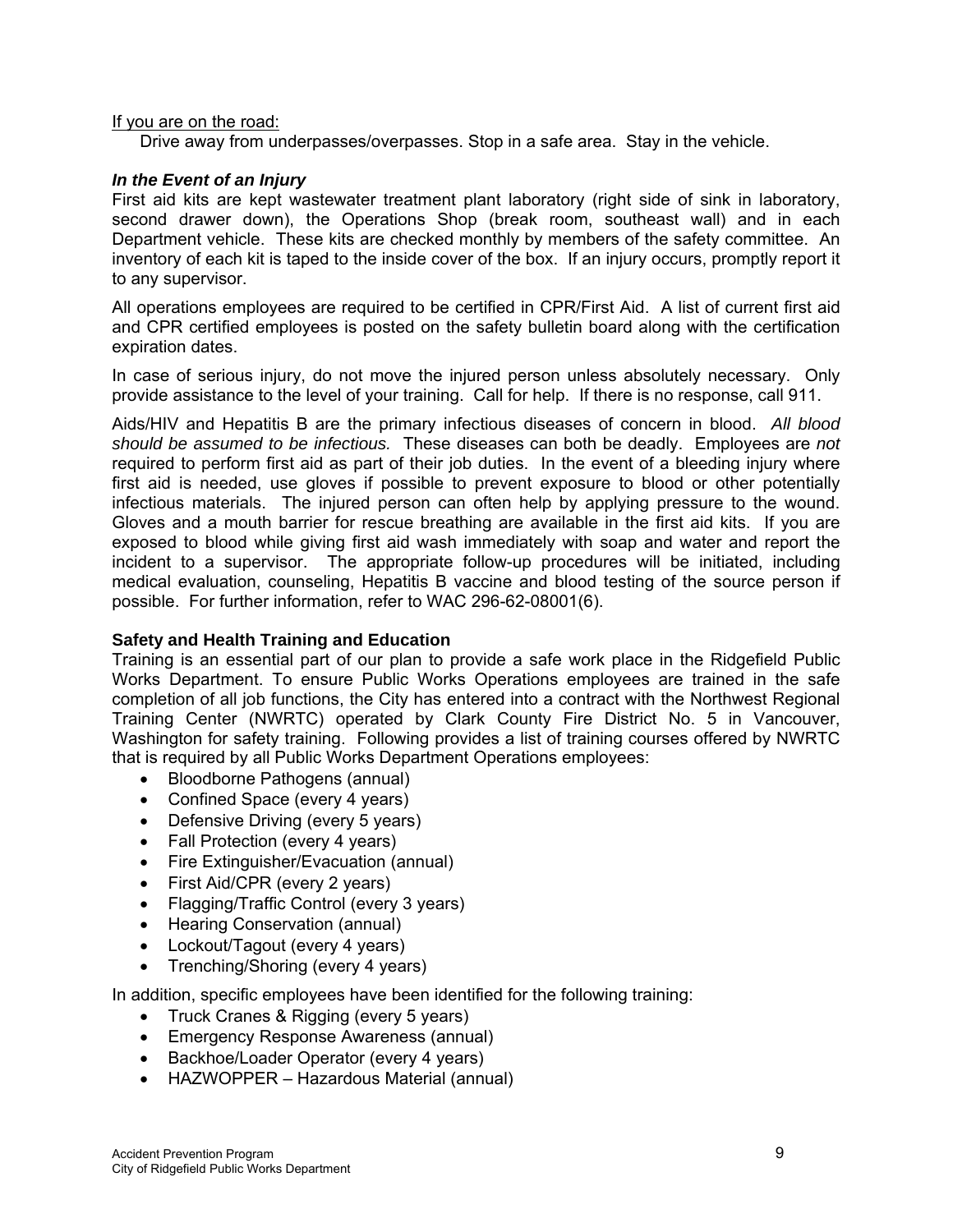**Appendix A Accident Prevention Program Forms**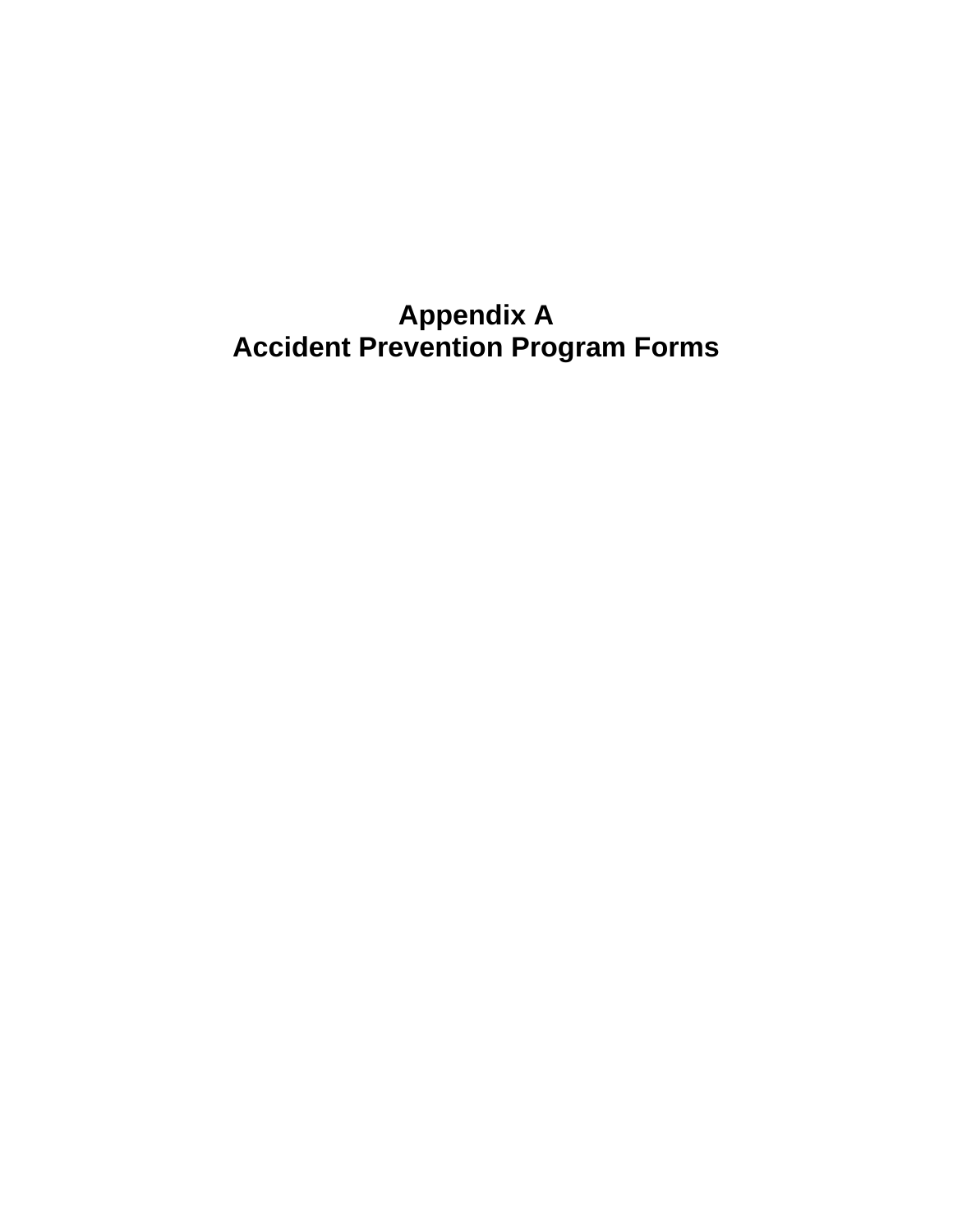# **Employee Safety Orientation Form**

**Instructions:** Each employee must be given a safety orientation before beginning work. This checklist documents that each required item was explained to the employee. The supervisor is to place a check in each box after the item has been explained. **Employees are not to sign this form unless all items have been explained and all questions have been answered satisfactorily.**

The employee **EXECUTE:** has been:

- $\Box$  Told about parts of the written safety program that describe the employer's safety efforts.
- $\Box$  Given a copy of the employee safety manual and general safety rules and has read it.
- $\Box$  Told who his/her elected safety committee representative is.
- $\Box$  Told when required safety meetings are scheduled.
- $\Box$  Told to report all injuries and shown how to do this.
- $\Box$  Told to report all hazards to his/her supervisor and shown how to do this.
- $\square$  Shown where first aid supplies are located and who to call for first aid.
- $\Box$  Shown where the exits are located and the route from the assigned workstation.
- $\Box$  Told what to do during any emergencies that could be expected to occur.
- $\Box$  Shown how to operate a fire extinguisher.
- Trained on chemical hazards according to Chemical Hazard Communication Program training requirements.
- $\Box$  Shown where to find the Material Safety Data Sheet (MSDS) file and program document.
- $\Box$  Taught how to read labels and use the MSDSs.
- $\Box$  Told generally what kinds of chemicals we se and their hazards.
- $\Box$  Informed about the hazards and precautions related to chemicals he/she will be using.
- $\Box$  Trained on safe methods to perform the job/task the employee was assigned including any hazards associated with that job/task.

Initial job/task assignment:  $\blacksquare$ 

 Given any personal protective equipment (PPE) required and trained on how to use and care for it. PPE required for the job: \_\_\_\_\_\_\_\_\_\_\_\_\_\_\_\_\_\_\_\_\_\_\_\_\_\_\_\_\_\_\_\_\_\_\_\_\_\_\_\_\_\_\_\_\_\_\_\_\_\_\_\_\_\_\_\_\_\_\_\_\_\_\_\_\_\_\_\_\_\_\_\_\_\_\_\_

 $\Box$  Provided any formal training required to do his/her job such as proper lifting, defensive driving, etc. Initial formal training given: \_\_\_\_\_\_\_\_\_\_\_\_\_\_\_\_\_\_\_\_\_\_\_\_\_\_\_\_\_\_\_\_\_\_\_\_\_\_\_\_\_\_\_\_\_\_\_\_\_\_\_\_\_\_\_\_\_\_\_\_\_\_\_\_\_\_\_\_\_\_\_\_\_\_\_\_

The signatures below document that the above orientation was completed on the date below. Both parties accept responsibility for keeping our workplace safe and healthful.

Employee:\_\_\_\_\_\_\_\_\_\_\_\_\_\_\_\_\_\_\_\_\_\_\_\_\_\_\_\_\_\_\_\_\_\_\_\_\_\_\_\_\_\_\_\_\_\_ Date:\_\_\_\_\_\_\_\_\_\_\_\_\_

Supervisor:\_\_\_\_\_\_\_\_\_\_\_\_\_\_\_\_\_\_\_\_\_\_\_\_\_\_\_\_\_\_\_\_\_\_\_\_\_\_\_\_\_\_\_\_\_ Date:\_\_\_\_\_\_\_\_\_\_\_\_\_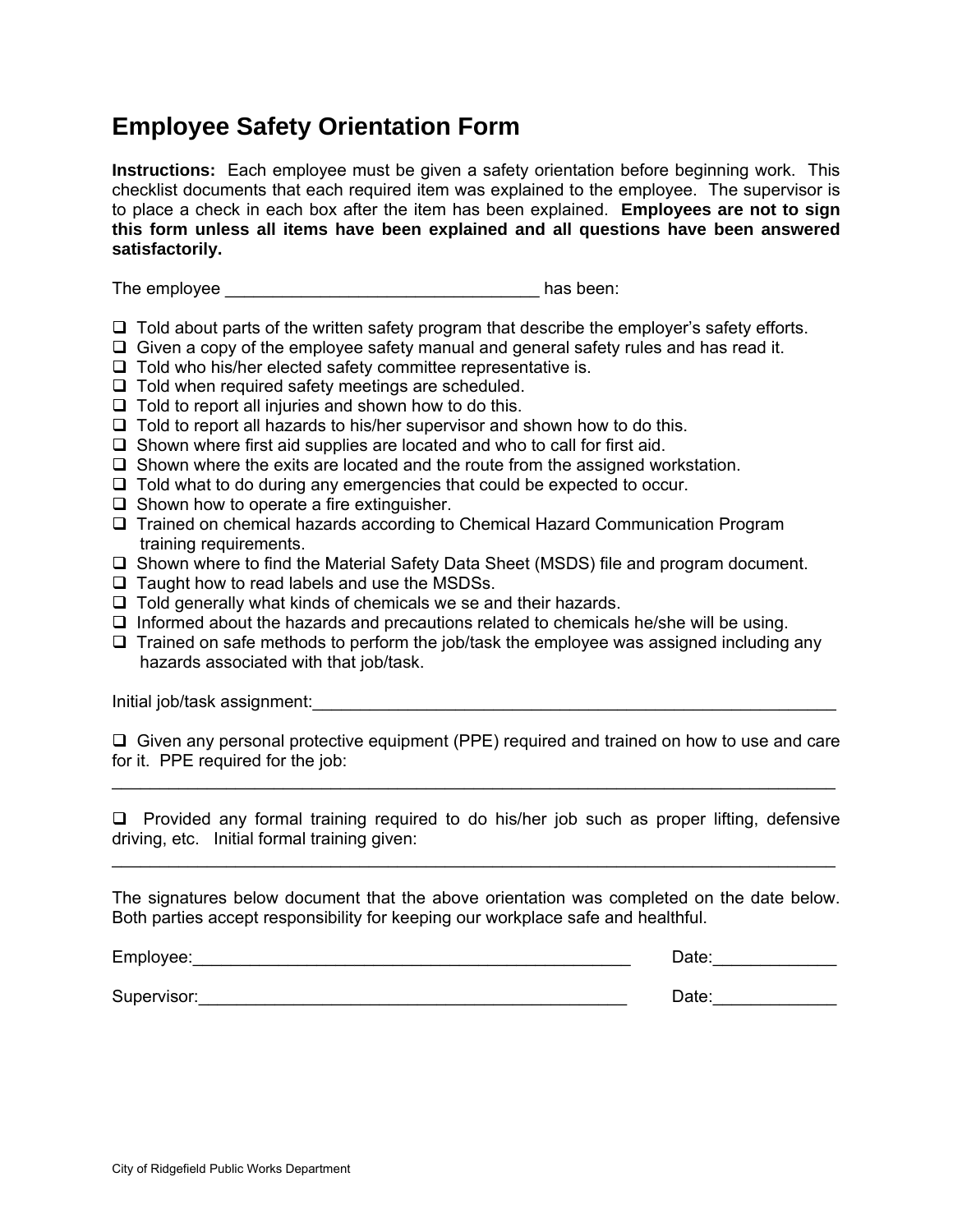# **Employee Injury/Illness Report**

| <b>Instructions:</b> Employees may use this form for reporting work-related injuries, illnesses, and<br>other events that could have caused an injury or illness - no matter how minor. This helps the<br>City identify and correct hazards before they cause serious injuries. Complete this form and<br>give it to your supervisor as soon as possible after you are injured or become ill on the job.<br>Also, use this form to report a near miss. Please Print. |  |  |  |
|----------------------------------------------------------------------------------------------------------------------------------------------------------------------------------------------------------------------------------------------------------------------------------------------------------------------------------------------------------------------------------------------------------------------------------------------------------------------|--|--|--|
| $\Box$ Other:<br>I am reporting a work-related: $\Box$ Injury<br>$\Box$ Illness                                                                                                                                                                                                                                                                                                                                                                                      |  |  |  |
| Your Name:                                                                                                                                                                                                                                                                                                                                                                                                                                                           |  |  |  |
| Job Title:                                                                                                                                                                                                                                                                                                                                                                                                                                                           |  |  |  |
| Supervisor:                                                                                                                                                                                                                                                                                                                                                                                                                                                          |  |  |  |
| Have you told your supervisor about this injury/near miss? $\Box$ Yes<br>$\square$ No                                                                                                                                                                                                                                                                                                                                                                                |  |  |  |
| Date of injury/near miss:<br>Time of injury/near miss:                                                                                                                                                                                                                                                                                                                                                                                                               |  |  |  |
| Names of witnesses (if any:                                                                                                                                                                                                                                                                                                                                                                                                                                          |  |  |  |
| Where, exactly, did it happen?                                                                                                                                                                                                                                                                                                                                                                                                                                       |  |  |  |
| What were you doing at the time?                                                                                                                                                                                                                                                                                                                                                                                                                                     |  |  |  |
| Describe, step-by-step, what led up to the injury/near miss (continue on back if necessary):<br>What could have been done to prevent this injury/near miss?                                                                                                                                                                                                                                                                                                          |  |  |  |
| What parts of your body were injured? If a near miss, how could you have been hurt?                                                                                                                                                                                                                                                                                                                                                                                  |  |  |  |
| Did you see a doctor about this injury/illness? □ Yes<br>$\square$ No                                                                                                                                                                                                                                                                                                                                                                                                |  |  |  |
| If yes, whom did you see?<br>Doctor's phone number:                                                                                                                                                                                                                                                                                                                                                                                                                  |  |  |  |
| Time:<br>Date:                                                                                                                                                                                                                                                                                                                                                                                                                                                       |  |  |  |
| Has this part of your body been injured before? $\Box$ Yes<br>$\square$ No                                                                                                                                                                                                                                                                                                                                                                                           |  |  |  |
| If yes, when?<br>Employer (if applicable):                                                                                                                                                                                                                                                                                                                                                                                                                           |  |  |  |
| Your signature (optional):<br>Date:                                                                                                                                                                                                                                                                                                                                                                                                                                  |  |  |  |
| Report received by:<br>Date:                                                                                                                                                                                                                                                                                                                                                                                                                                         |  |  |  |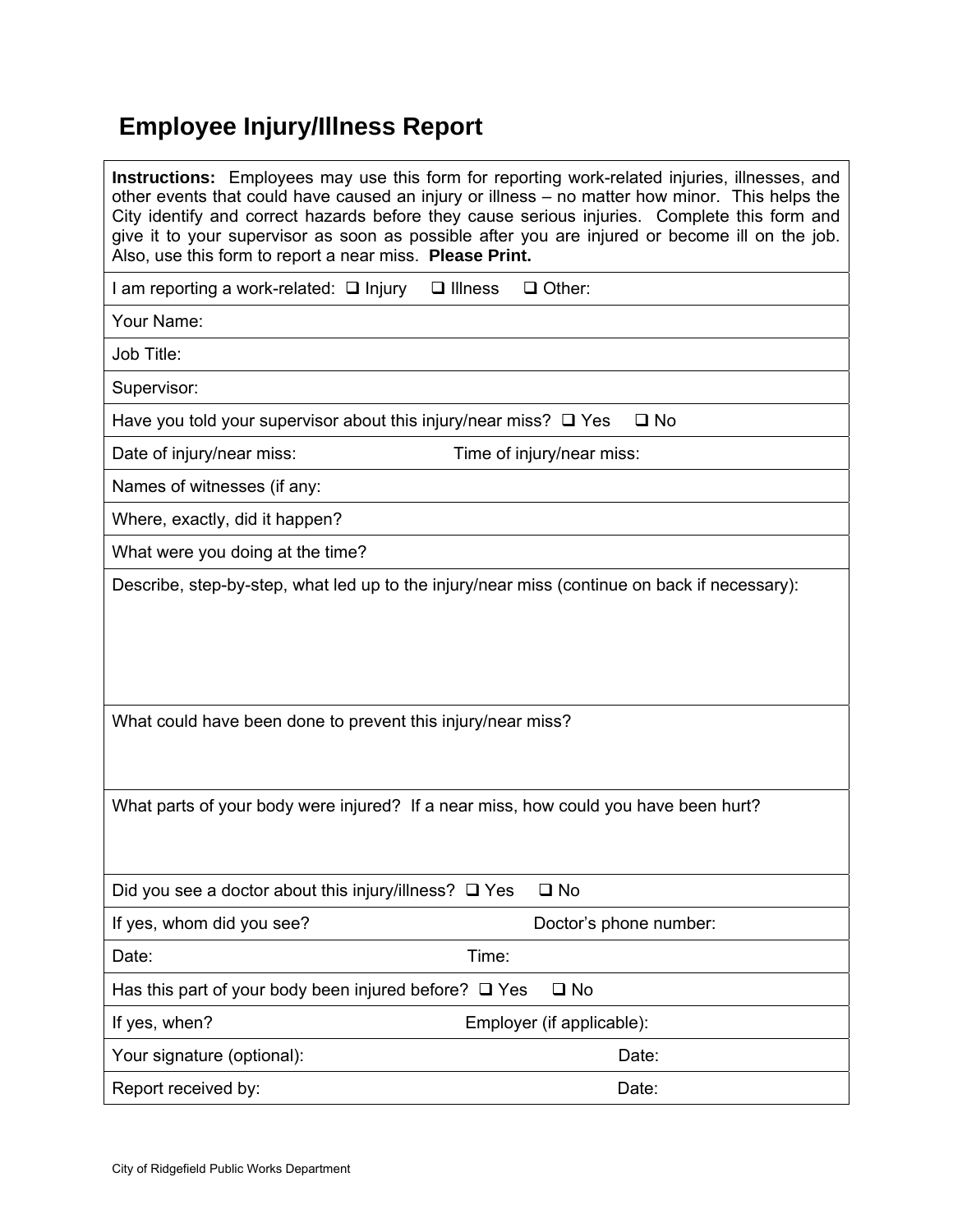# **Incident Investigation Report**

**Instructions:** Complete this form as soon as possible after an incident that results in serious injury or illness. (Optional: Use to investigate a minor injury or near miss that could have resulted in a serious injury or illness). **Please Print.** 

| This is a report of a: $\square$ Death $\square$ Lost Time $\square$ Dr. Visit Only $\square$ First Aid Only $\square$ Near Miss |                                                                                                 |                                     |  |  |
|----------------------------------------------------------------------------------------------------------------------------------|-------------------------------------------------------------------------------------------------|-------------------------------------|--|--|
| This report is made by: $\Box$ Employee $\Box$ Supervisor $\Box$ Team<br>Date of Incident:                                       |                                                                                                 |                                     |  |  |
| $\Box$ Final Report                                                                                                              |                                                                                                 |                                     |  |  |
|                                                                                                                                  | Step 1: Injured employee (complete this part for each injured employee)                         |                                     |  |  |
| Name:                                                                                                                            | Sex: □ Male □ Female                                                                            | Age:                                |  |  |
| Department/Division:                                                                                                             | Job title at time of incident:                                                                  |                                     |  |  |
| Part(s) of body affected:                                                                                                        | Nature of injury (most serious one):                                                            | This employee works:                |  |  |
|                                                                                                                                  | $\Box$ Abrasion, scrapes                                                                        | $\Box$ Regular, full time           |  |  |
|                                                                                                                                  | $\Box$ Amputation                                                                               | $\Box$ Regular, part time           |  |  |
|                                                                                                                                  | $\Box$ Broken bone                                                                              | □ Seasonal                          |  |  |
|                                                                                                                                  | $\Box$ Bruise                                                                                   | $\Box$ Temporary                    |  |  |
|                                                                                                                                  | $\Box$ Burn (heat)                                                                              | Months with employer:               |  |  |
|                                                                                                                                  | Burn (chemical)<br>❏                                                                            |                                     |  |  |
|                                                                                                                                  | Concussion (to head)<br>❏                                                                       | Months doing this job:              |  |  |
|                                                                                                                                  | $\Box$ Crushing injury                                                                          |                                     |  |  |
|                                                                                                                                  | $\Box$ Cut, laceration, puncture<br>$\Box$ Illness                                              | Other injury information:           |  |  |
|                                                                                                                                  | $\Box$ Sprain, strain                                                                           |                                     |  |  |
|                                                                                                                                  | $\Box$ Damage to a body system                                                                  |                                     |  |  |
|                                                                                                                                  | (nervous, respiratory, or circulatory)                                                          |                                     |  |  |
|                                                                                                                                  | $\Box$ Other:                                                                                   |                                     |  |  |
| Step 2: Describe the incident                                                                                                    |                                                                                                 |                                     |  |  |
| Exact location of the incident:                                                                                                  |                                                                                                 | Exact time:                         |  |  |
|                                                                                                                                  | What part of employee's workday? $\square$ Entering or leaving work                             | $\Box$ Doing normal work activities |  |  |
|                                                                                                                                  | $\square$ During meal period $\square$ During break $\square$ Working overtime<br>$\Box$ Other: |                                     |  |  |
| Name of witnesses (if any):                                                                                                      |                                                                                                 |                                     |  |  |
|                                                                                                                                  |                                                                                                 |                                     |  |  |
|                                                                                                                                  |                                                                                                 |                                     |  |  |
|                                                                                                                                  |                                                                                                 |                                     |  |  |
|                                                                                                                                  |                                                                                                 |                                     |  |  |
| Number of attachments:                                                                                                           | Written statements:<br>Photographs:                                                             | Maps/drawings:                      |  |  |
| What personal protective equipment was being used (if any)?                                                                      |                                                                                                 |                                     |  |  |
|                                                                                                                                  |                                                                                                 |                                     |  |  |
|                                                                                                                                  |                                                                                                 |                                     |  |  |
|                                                                                                                                  |                                                                                                 |                                     |  |  |
| Describe, step-by-step, the events that led up to the injury. Include names of any machines,                                     |                                                                                                 |                                     |  |  |
| parts, objects, tools, materials and other important details.                                                                    |                                                                                                 |                                     |  |  |
|                                                                                                                                  |                                                                                                 |                                     |  |  |
|                                                                                                                                  |                                                                                                 |                                     |  |  |
|                                                                                                                                  |                                                                                                 |                                     |  |  |
|                                                                                                                                  |                                                                                                 |                                     |  |  |
|                                                                                                                                  |                                                                                                 |                                     |  |  |
|                                                                                                                                  |                                                                                                 |                                     |  |  |
|                                                                                                                                  |                                                                                                 | continue on next page               |  |  |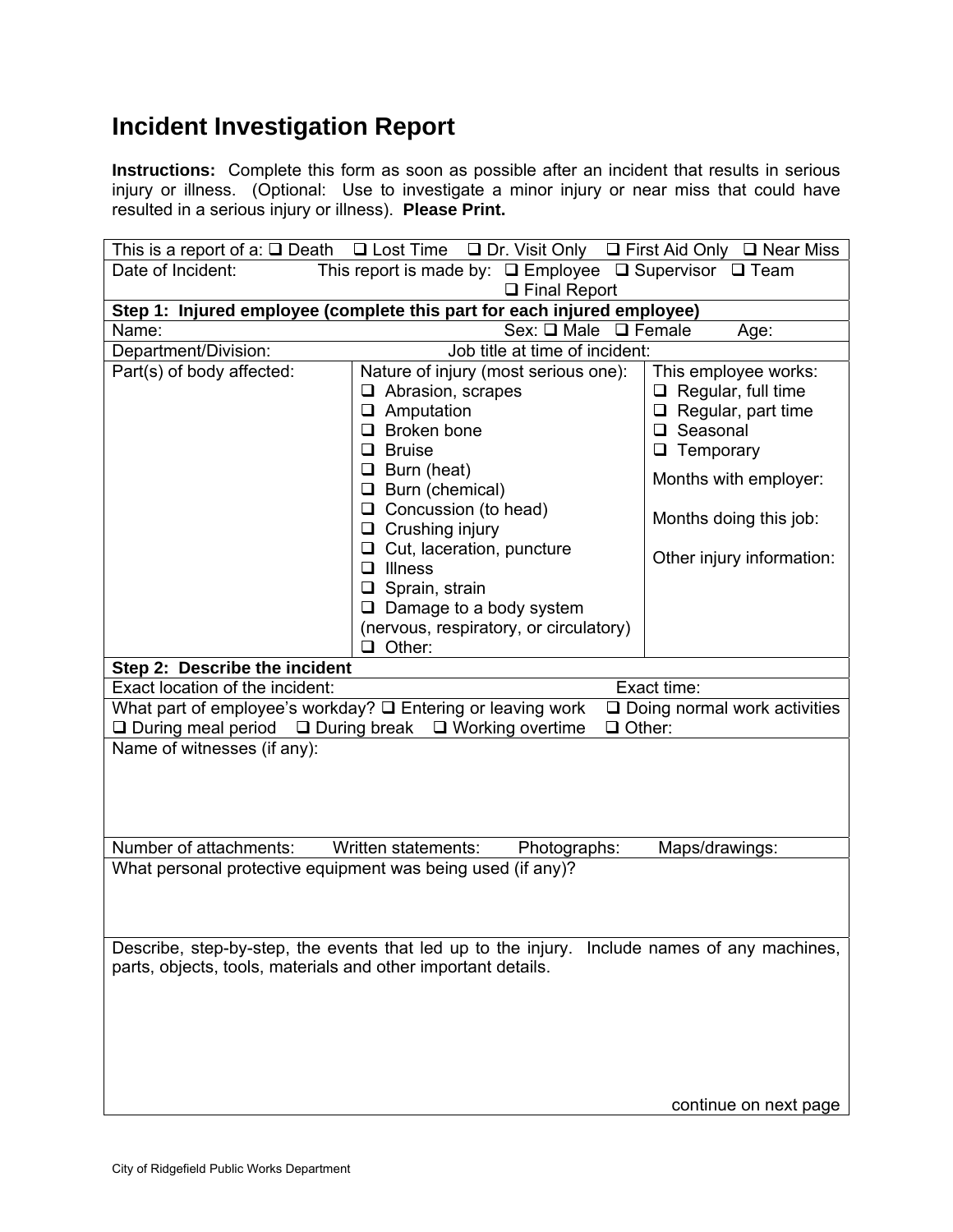**Incident Investigation Report (Continued)**

| Step 3: Why did the incident happen?                                                          |                                                                                                     |  |  |  |
|-----------------------------------------------------------------------------------------------|-----------------------------------------------------------------------------------------------------|--|--|--|
| Unsafe workplace conditions (check all                                                        | Unsafe acts by people (check all that                                                               |  |  |  |
| that apply):                                                                                  | apply):                                                                                             |  |  |  |
| $\Box$ Inadequate guard                                                                       | $\Box$ Operating without permission                                                                 |  |  |  |
| □ Unguarded hazard                                                                            | □ Operating at unsafe speed                                                                         |  |  |  |
| $\Box$ Safety device is defective                                                             | $\Box$ Servicing equipment that has power to it                                                     |  |  |  |
| $\Box$ Tool or equipment defective                                                            | $\Box$ Making a safety device inoperative                                                           |  |  |  |
| $\Box$ Workstation layout is hazardous                                                        | $\Box$ Using defective equipment                                                                    |  |  |  |
| $\Box$ Unsafe lighting                                                                        | $\Box$ Using equipment in an unapproved way                                                         |  |  |  |
| $\Box$ Unsafe ventilation                                                                     | $\Box$ Unsafe lifting by hand                                                                       |  |  |  |
| $\Box$ Lack of needed personal protective equip.                                              | $\Box$ Taking an unsafe position or posture                                                         |  |  |  |
| $\Box$ Lack of appropriate equipment/tools                                                    | $\Box$ Distraction, teasing, horseplay                                                              |  |  |  |
| $\Box$ Unsafe clothing                                                                        | $\Box$ Failure to wear personal protective equip.                                                   |  |  |  |
| $\Box$ No or insufficient training                                                            | $\Box$ Failure to use the available equip./tools                                                    |  |  |  |
| $\Box$ Other:                                                                                 | $\Box$ Other:                                                                                       |  |  |  |
| Why did the unsafe conditions exist?                                                          |                                                                                                     |  |  |  |
|                                                                                               |                                                                                                     |  |  |  |
|                                                                                               |                                                                                                     |  |  |  |
| Why did the unsafe acts occur?                                                                |                                                                                                     |  |  |  |
|                                                                                               |                                                                                                     |  |  |  |
|                                                                                               |                                                                                                     |  |  |  |
|                                                                                               | Is there a reward (such as "the job can be done more quickly", or "the product is less likely to be |  |  |  |
| damaged") that may have encouraged unsafe conditions or acts? $\Box$ Yes                      | $\square$ No                                                                                        |  |  |  |
| If yes, describe:                                                                             |                                                                                                     |  |  |  |
|                                                                                               |                                                                                                     |  |  |  |
| Were the unsafe acts or conditions report prior to the incident? $\Box$ Yes<br>$\square$ No   |                                                                                                     |  |  |  |
| Have there been similar incidents or near misses prior to this one? $\Box$ Yes                | $\square$ No                                                                                        |  |  |  |
| Step 4: How can similar incidents be prevented?                                               |                                                                                                     |  |  |  |
| What changes do you suggest to prevent this injury/near miss from happening again?            |                                                                                                     |  |  |  |
| $\Box$ Stop this activity                                                                     | $\Box$ Guard the hazard $\Box$ Train the employee $\Box$ Train the supervisor                       |  |  |  |
| □ Redesign task steps □ Redesign workstation□ Write new policy/rule □ Enforce existing policy |                                                                                                     |  |  |  |
| $\Box$ Routinely inspect for hazard $\Box$ Personal protective equipment                      | $\Box$ Other:                                                                                       |  |  |  |
| What should be (or has been) done to carry out the suggestion(s) checked above?               |                                                                                                     |  |  |  |
|                                                                                               |                                                                                                     |  |  |  |
|                                                                                               |                                                                                                     |  |  |  |
|                                                                                               |                                                                                                     |  |  |  |
|                                                                                               |                                                                                                     |  |  |  |
|                                                                                               |                                                                                                     |  |  |  |
|                                                                                               |                                                                                                     |  |  |  |
| Description continued on attached sheets □                                                    |                                                                                                     |  |  |  |
| Step 5: Who completed and reviewed this form?                                                 |                                                                                                     |  |  |  |
| Written by:                                                                                   | Title:                                                                                              |  |  |  |
| Department/Division:                                                                          | Date:                                                                                               |  |  |  |
| Names of investigation review team members:                                                   |                                                                                                     |  |  |  |
|                                                                                               |                                                                                                     |  |  |  |
|                                                                                               | Title:                                                                                              |  |  |  |
| Reviewed by:                                                                                  |                                                                                                     |  |  |  |
|                                                                                               | Date:                                                                                               |  |  |  |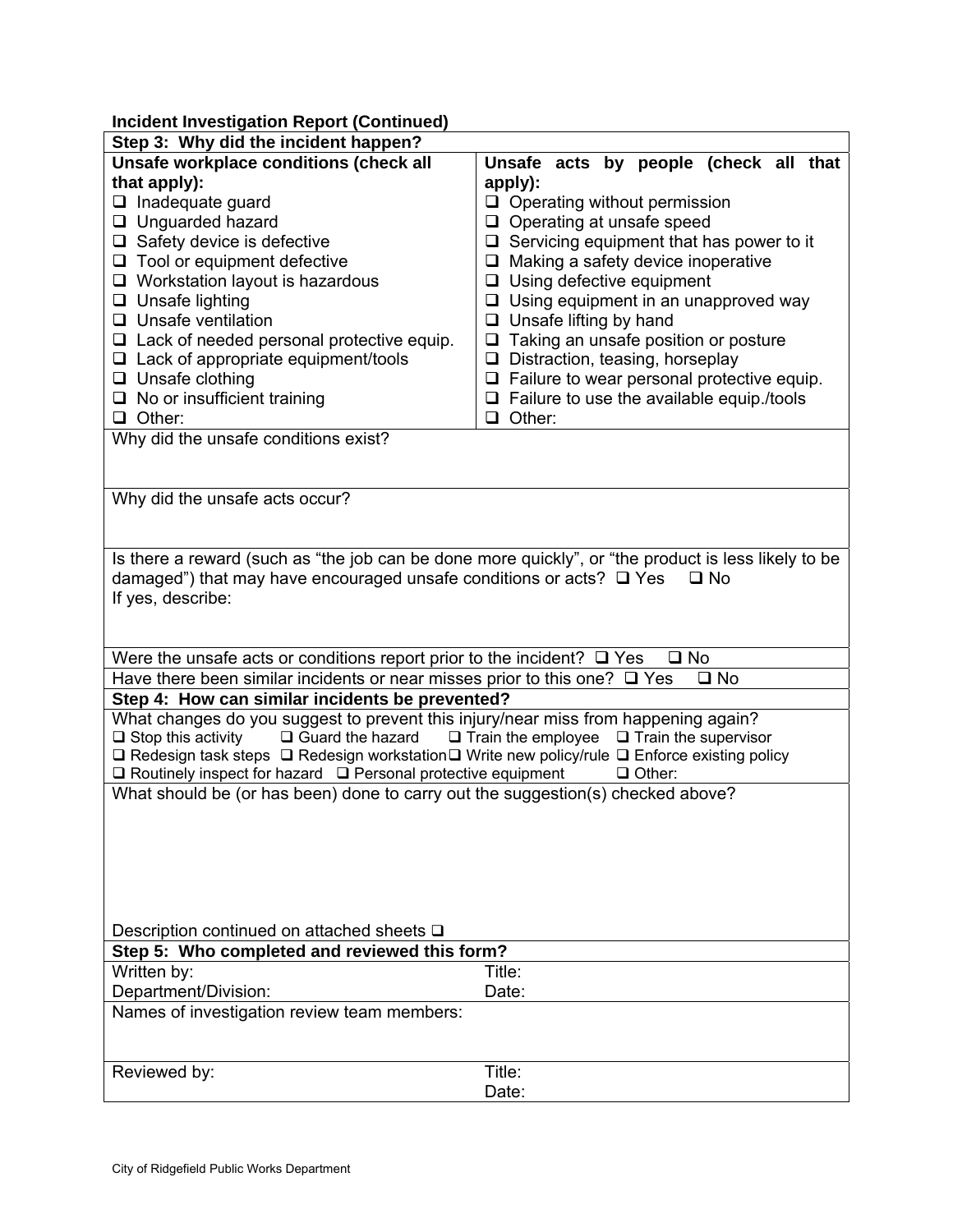# **Incident Investigation Checklist**

**Instructions:** This form is intended to assist you in conducting an incident investigation. It can be used after you become aware of an incident to investigate and make changes in your workplace to prevent a similar incident in the future. **The shaded box in the left-hand column indicates steps that are required by law.**

| Part 1. How serious is the injury?                                                                             | GO TO        |
|----------------------------------------------------------------------------------------------------------------|--------------|
| If an employee has died, is expected to die or two employees are admitted to the hospital                      | Part 2       |
| If an employee has suffered a serious injury with immediate symptoms                                           | Part 3       |
| If the injury is minor or a near miss                                                                          | Part 4       |
| Part 2. Fatal or Multiple Hospitalization                                                                      | GO TO        |
| Do not disturb the incident scene except to aid in rescue or make the scene safe                               |              |
| Report the incident to Labor & Industries within 8 hours.                                                      |              |
| Call: L&I at 1-800-4-BE-SAFE or OSHA at 1-800-321-6742 and leave a message OR call                             |              |
| local L&I office (do not fax or leave a voice mail message at the local office)                                |              |
| Assist the Labor & Industries investigator                                                                     | Part 3       |
| Part 3. Investigate Serious Injuries/Illnesses                                                                 |              |
| Organize an investigation team:                                                                                |              |
| Supervisor or other employer representative                                                                    |              |
| Employee representative                                                                                        |              |
| An other persons with needed expertise                                                                         |              |
| Get written statements from victims and witnesses as soon as possible                                          |              |
| Take photographs to document the injury scene as soon as possible                                              |              |
| Make measurements of anything remotely relevant as soon as possible                                            |              |
| Enter recordable injuries on the OSHA log within 6 days                                                        |              |
| Based on the facts gathered above, develop a theory about what happened and why                                |              |
| Check your theory against the facts. Does it fit? If not, develop a new theory and/or<br>continue fact finding |              |
| Make recommendations for changes to prevent a similar incident in the future                                   |              |
| Document the findings in an injury/illness investigation report                                                |              |
| Implement the recommended changes                                                                              |              |
| Check to see that the changes are effective in preventing a future incident. If not, make                      |              |
| additional changes as needed.                                                                                  |              |
| Review the findings and changes with the safety committee or at an employee safety                             |              |
| meeting                                                                                                        |              |
| Make additional changes as necessary based on their input and review<br><b>Investigation Complete</b>          |              |
| Step 4. Minor Injury or Near Miss                                                                              | <b>GO TO</b> |
| If the injury or near miss could have resulted in a serious injury or death                                    | Part 3       |
| Enter recordable injuries on the OSHA log within 6 days                                                        |              |
| Review the OSHA and incident logs with the safety committee                                                    |              |
| Make changes to the workplace as necessary based on input and review<br><b>Investigation Complete</b>          |              |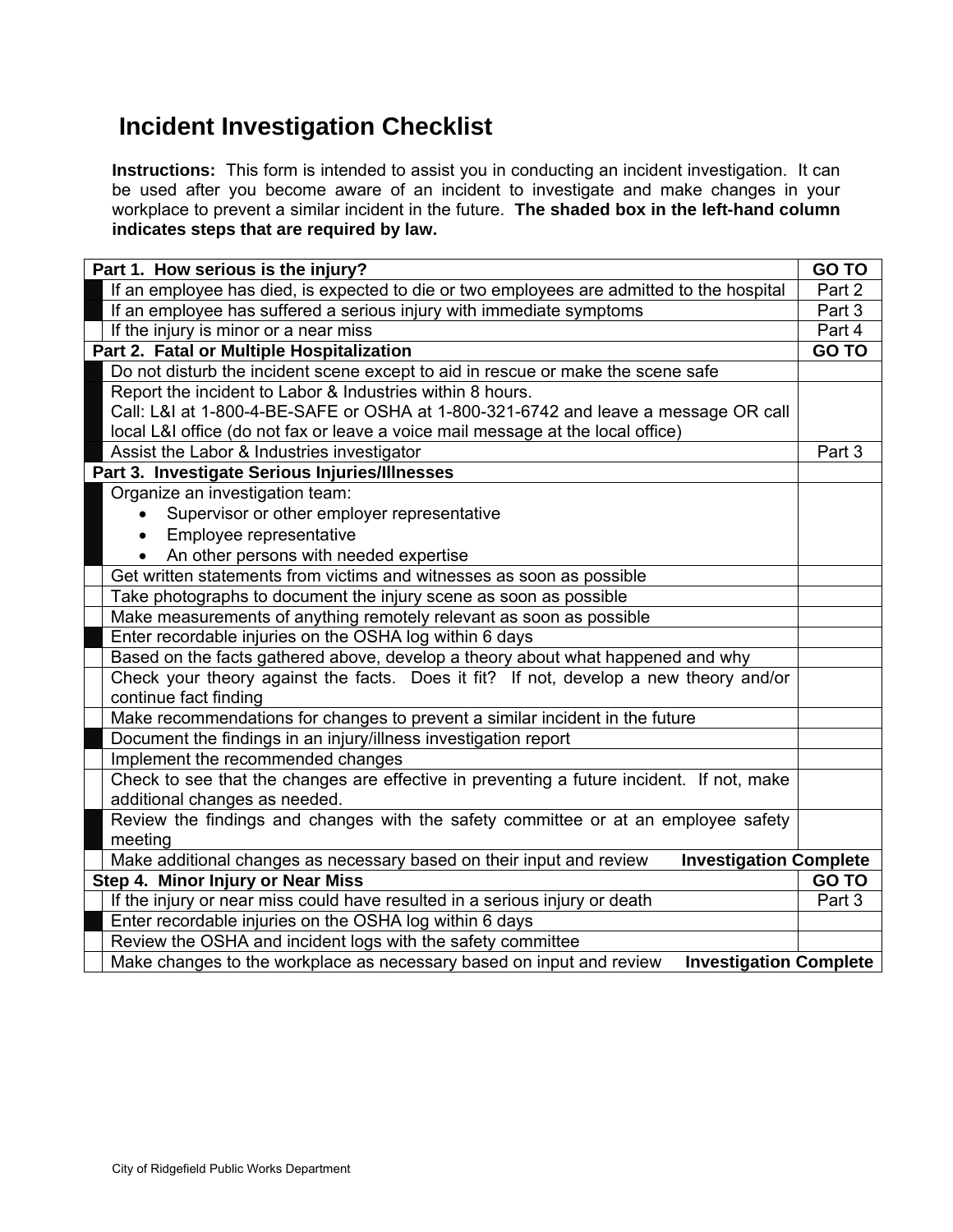Insert Operations Facility Evacuation Map (include eye wash locations)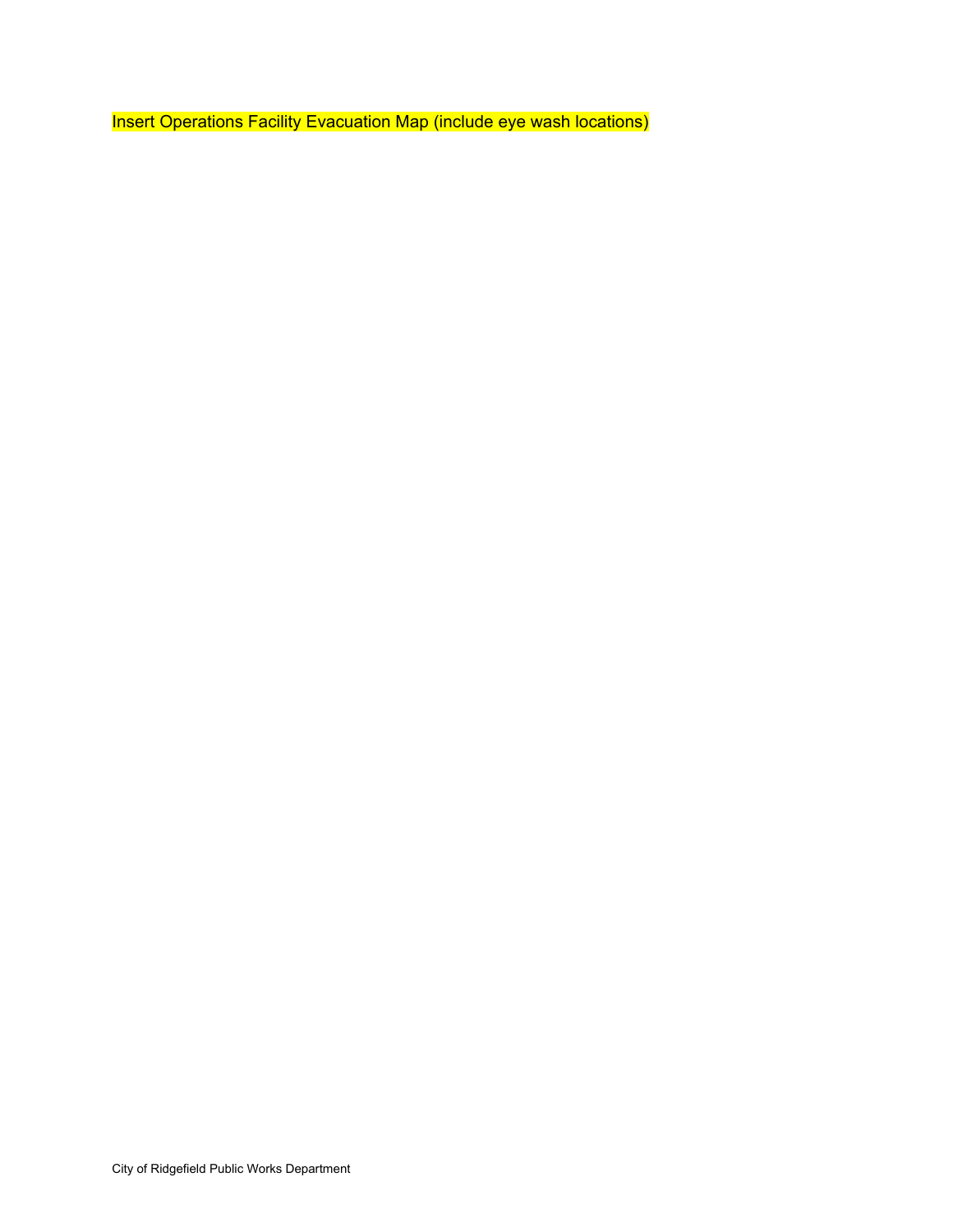**Appendix B Job Hazard Analyses**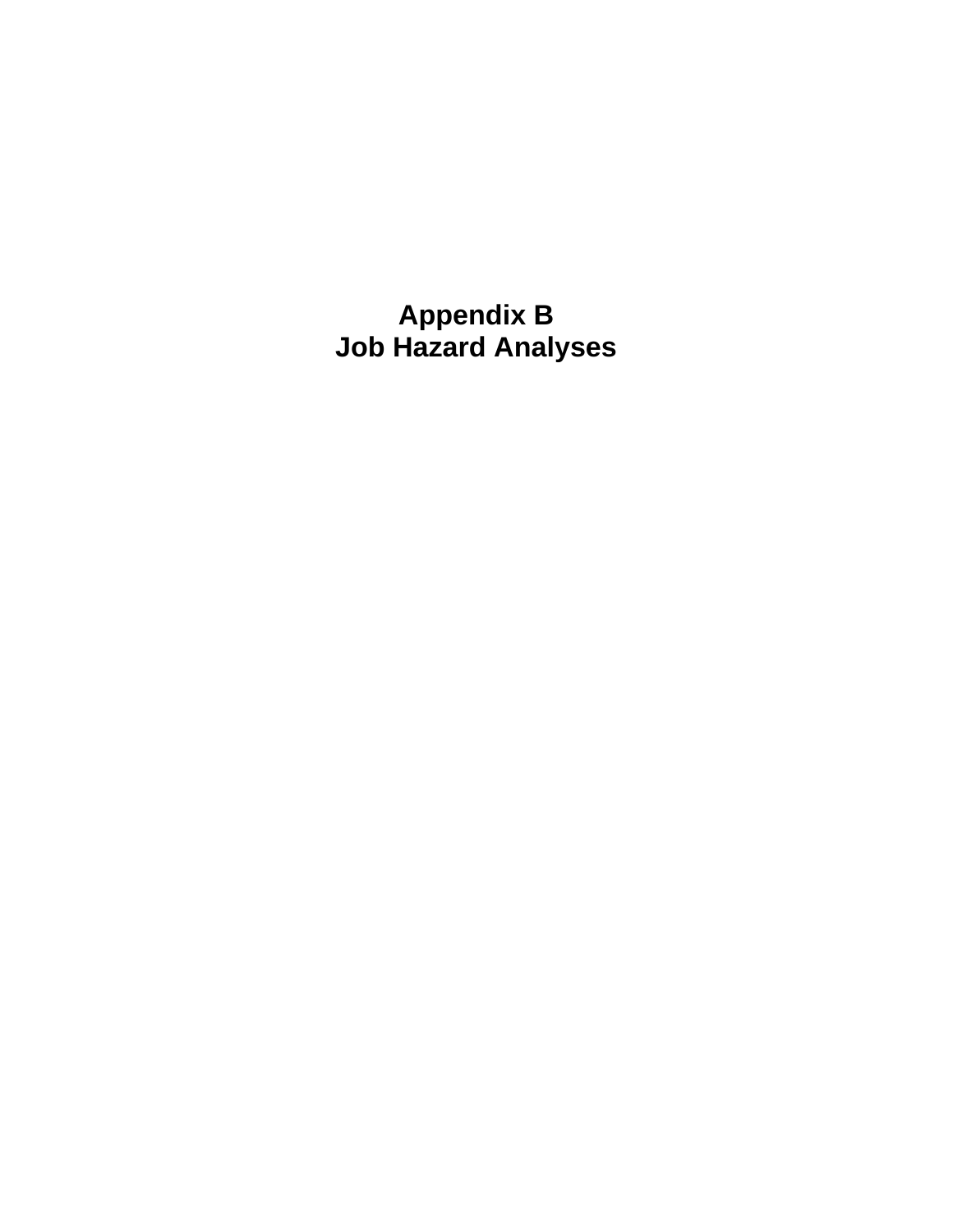### **Job Hazard Analysis Water Utility Operation**

| Date of Analysis: | March 26, 2007 | <b>Participants:</b> |                       |                       |
|-------------------|----------------|----------------------|-----------------------|-----------------------|
|                   |                | <b>Justin Clary</b>  | Fred Crippen          | Nick Stolberg         |
|                   |                | Steve Wall           | <b>Nick Crockford</b> | <b>Jim Strickler</b>  |
|                   |                | Tad Arends           | John Duback           | <b>Krystal Varney</b> |
|                   |                | Jeff Bolling         | Doug Forsberg         |                       |

| Task/Job                   | <b>Potential Injury Cause</b>                                                                                                                                                                                                                                                                                                                                                                                                                                                                                            | <b>Personal Protective Equipment</b>                                                                                                                                                               |
|----------------------------|--------------------------------------------------------------------------------------------------------------------------------------------------------------------------------------------------------------------------------------------------------------------------------------------------------------------------------------------------------------------------------------------------------------------------------------------------------------------------------------------------------------------------|----------------------------------------------------------------------------------------------------------------------------------------------------------------------------------------------------|
| Water Line Repair          | • Trench cave-in resulting from lack of shoring or inadequate<br>stepping of trench sides<br>• Equipment contact (backhoe, saw, etc) from lack of<br>communication from operator or failure to operate inn accordance<br>with manufacturer's manual<br>• Collision with traffic due to inadequate traffic control<br>• Contact with power lines (overhead) or other utilities<br>(underground) due to operation of equipment within vicinity of<br>lines without proper identification<br>• Cut from sharp edges on pipe | Standard Issue, plus:<br>$\bullet$ hard hat<br>• leather gloves<br>• safety glasses<br>• hearing protection (cutting/equipment<br>operation)<br>• shoring (when trenching exceeds 4 feet<br>depth) |
|                            | • Back injury due to improper lifting techniques                                                                                                                                                                                                                                                                                                                                                                                                                                                                         |                                                                                                                                                                                                    |
| <b>Chlorine Handling</b>   | • Chemical contact (eye or skin) due to lack of PPE or care in<br>handling<br>• Back injury due to improper lifting techniques<br>• Slip/trip/fall due to wet surfaces or inadequate cleanup of<br>workstation                                                                                                                                                                                                                                                                                                           | Standard Issue, plus:<br>• splash-proof goggles with face shield<br>• rubber glove<br>$\bullet$ apron                                                                                              |
| <b>Water Meter Reading</b> | • Back injury due to improper lifting techniques (vault lids) or<br>bending over during general meter reading<br>• Collision with traffic due to inattention to surrounding conditions<br>• Insects (e.g., spiders, bees, etc.) residing within meter boxes<br>• Loose dogs                                                                                                                                                                                                                                              | <b>Standard Issue</b>                                                                                                                                                                              |
| Pump Out of Vaults         | • Confined space hazards (refer to Confined Space Program)<br>• Electrical hazards during generator operation<br>• Back injury due to improper lifting techniques                                                                                                                                                                                                                                                                                                                                                        | Standard Issue                                                                                                                                                                                     |
| Reservoir Maintenance      | • UNDER NO CIRCUMSTANCE ARE CITY EMPLOYEES TO<br><b>ENTER WATER RESERVOIRS</b><br>• Fall hazard due to improper or failure to use fall protection                                                                                                                                                                                                                                                                                                                                                                        | Standard Issue, plus:<br>$\bullet$ hard hat<br>• fall protection                                                                                                                                   |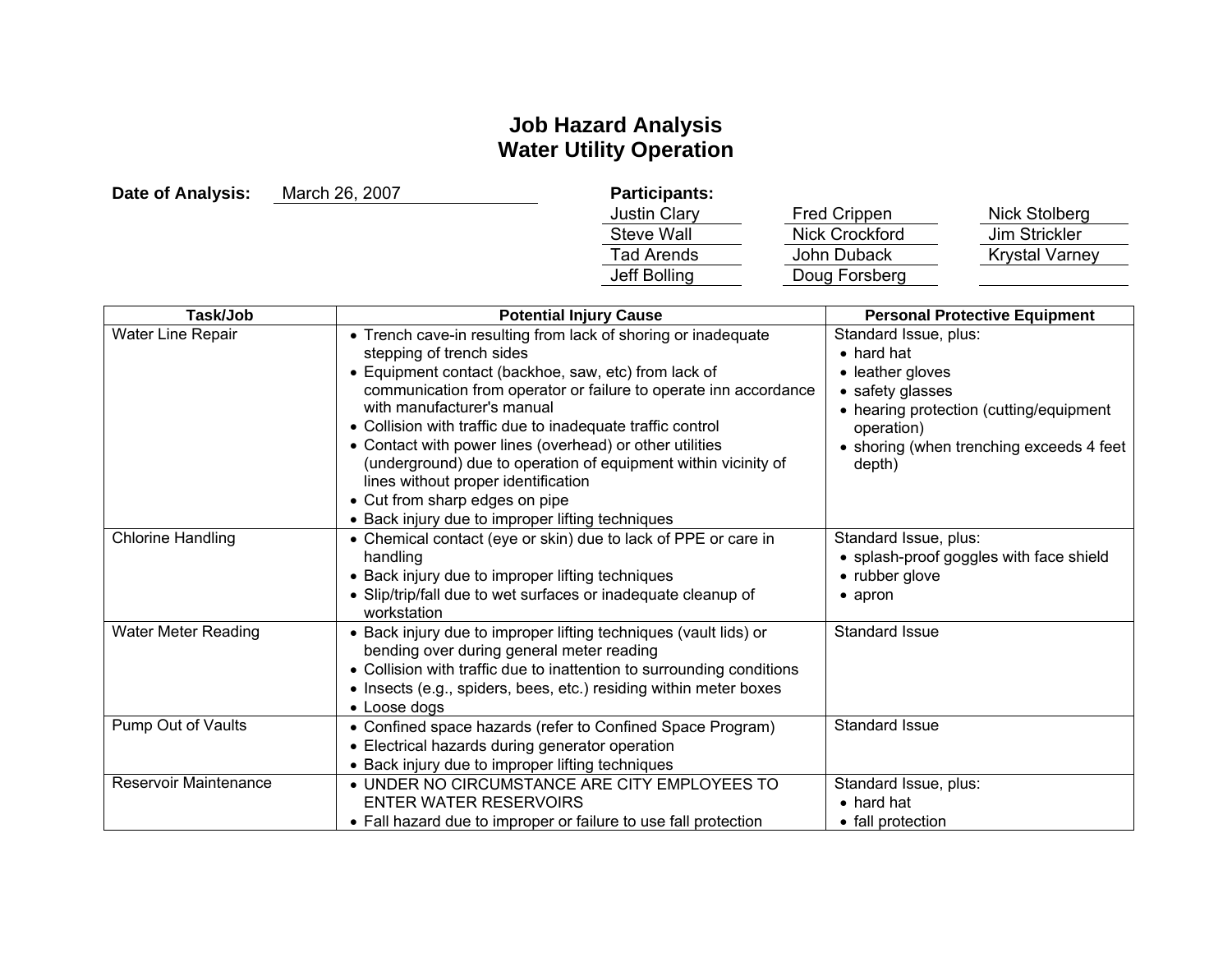| Task/Job                | <b>Potential Injury Cause</b>                                          | <b>Personal Protective Equipment</b> |
|-------------------------|------------------------------------------------------------------------|--------------------------------------|
| <b>Hydrant Flushing</b> | Collision with traffic due to inattention to surrounding conditions in | Standard Issue, plus:                |
|                         | inadequate traffic control                                             | • safety glasses                     |
|                         | Cap strike due to improper flushing procedures allowing release of     | • leather gloves                     |
|                         | the cap under high water pressures                                     |                                      |
|                         | Muscle strain due to inadequate tools for the job                      |                                      |

Standard Issue Personal Protective Equipment to be worn, independent of task/job shall consist of steel-toed boots with slip-resistant soles and safety vest (orange/neon with reflective material)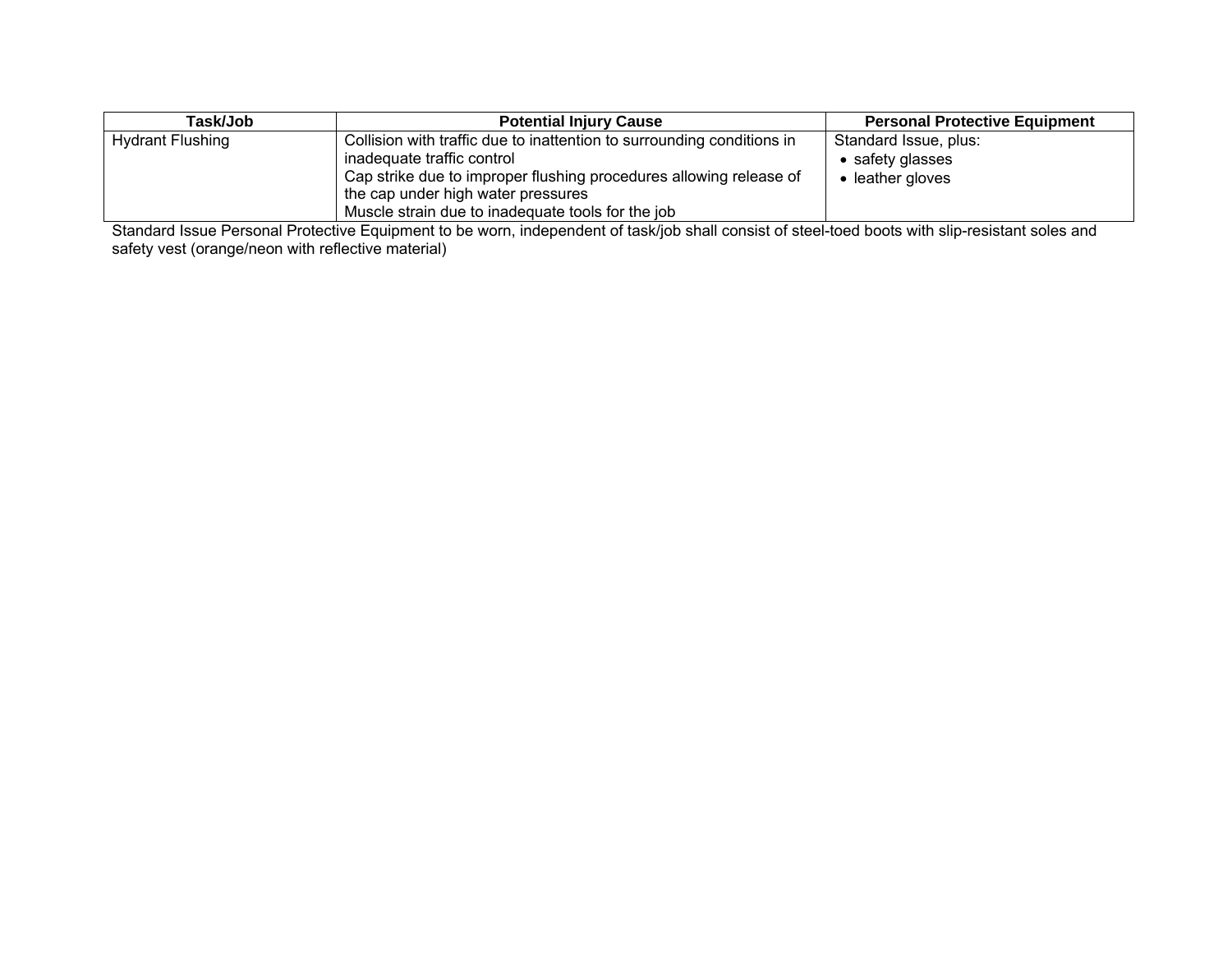## **Job Hazard Analysis Sewer Utility Operation**

| Date of Analysis: | March 26, 2007 | <b>Participants:</b> |                     |                       |
|-------------------|----------------|----------------------|---------------------|-----------------------|
|                   |                | <b>Justin Clary</b>  | <b>Fred Crippen</b> | Nick Stolberg         |
|                   |                | Steve Wall           | Nick Crockford      | Jim Strickler         |
|                   |                | Tad Arends           | John Duback         | <b>Krystal Varney</b> |
|                   |                | Jeff Bolling         | Doug Forsberg       |                       |

| Task/Job                       | <b>Potential Injury Cause</b>                                                                                                                                                                                                                                                                                     | <b>Personal Protective Equipment</b>                                                                                                                              |
|--------------------------------|-------------------------------------------------------------------------------------------------------------------------------------------------------------------------------------------------------------------------------------------------------------------------------------------------------------------|-------------------------------------------------------------------------------------------------------------------------------------------------------------------|
| Handling of Wastewater         | • Infection due to improper or lack of appropriate PPE                                                                                                                                                                                                                                                            | Standard Issue, plus:                                                                                                                                             |
|                                |                                                                                                                                                                                                                                                                                                                   | • safety glasses                                                                                                                                                  |
|                                |                                                                                                                                                                                                                                                                                                                   | • rubber gloves                                                                                                                                                   |
| Conveyance Line Repair         | • Trench cave-in resulting from lack of shoring or inadequate<br>stepping of trench sides<br>• Equipment contact (backhoe, saw, etc) from lack of<br>communication from operator or failure to operate inn accordance<br>with manufacturer's manual<br>• Collision with traffic due to inadequate traffic control | Standard Issue, plus:<br>$\bullet$ hard hat<br>• rubber gloves inside leather gloves<br>• safety glasses<br>• hearing protection (cutting/equipment<br>operation) |
|                                | • Contact with power lines (overhead) or other utilities<br>(underground) due to operation of equipment within vicinity of<br>lines without proper identification<br>• Cut from sharp edges on pipe<br>• Back injury due to improper lifting techniques                                                           | • shoring (when trenching exceeds 4 feet<br>depth)                                                                                                                |
| <b>Equipment Maintenance</b>   | • Electrocution due to failure to properly lockout/tagout equipment<br>• Overhead hazard if moving equipment via rigging<br>• Back injury due to improper lifting techniques                                                                                                                                      | Standard Issue, plus:<br>$\bullet$ hard hat<br>• rubber gloves inside leather gloves<br>• safety glasses<br>• hearing protection (equipment<br>operation)         |
| Polymer and Bioxide Handling   | • Chemical hazard due exposure to skin/eyes<br>• Slip/trip/fall due to inadequate cleanup of work area<br>• Back injury due to improper lifting techniques                                                                                                                                                        | Standard Issue, plus:<br>• rubber gloves<br>• goggles                                                                                                             |
| Pump Removal from Wet<br>Wells | • Confined space hazards (refer to Confined Space Program)<br>• Electrical hazards by crossing of locked out pump line with active<br>pump line or by failure to properly isolate equipment                                                                                                                       | Standard Issue, plus:<br>$\bullet$ hard hat<br>• rubber gloves inside leather gloves                                                                              |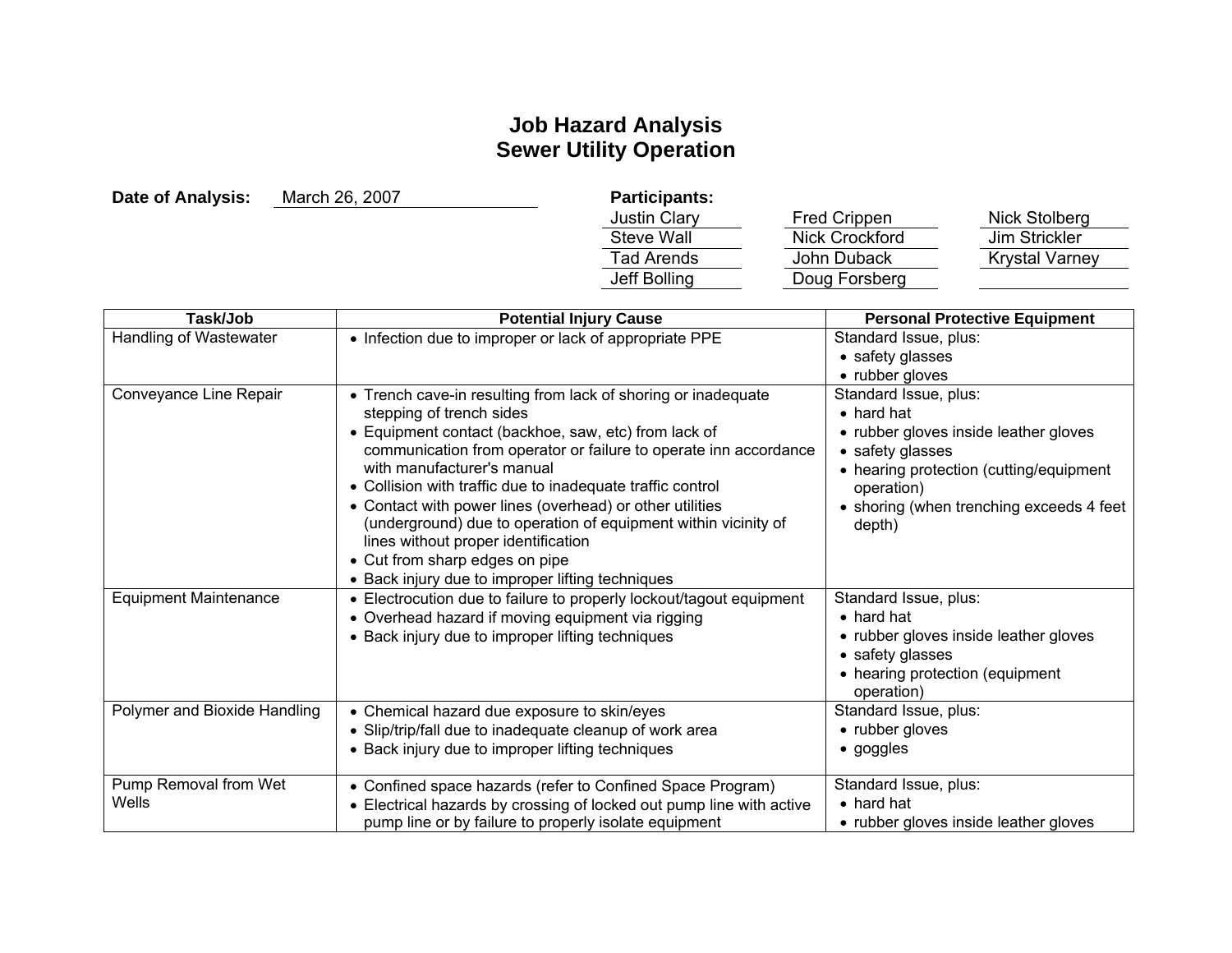| Task/Job                   | <b>Potential Injury Cause</b>                                                                    | <b>Personal Protective Equipment</b>  |
|----------------------------|--------------------------------------------------------------------------------------------------|---------------------------------------|
|                            | • Overhead hazard                                                                                | • safety glasses                      |
|                            | • Back injury due to improper lifting techniques                                                 |                                       |
| <b>Cleaning Clarifiers</b> | • Fall hazard due to improper or failure to use fall protection                                  | Standard Issue, plus:                 |
|                            |                                                                                                  | • hearing protection                  |
|                            |                                                                                                  | • rubber gloves                       |
|                            |                                                                                                  | • safety glasses                      |
| Cleaning UV Light Bank     | • Electrocution due to improper lockout/tagout                                                   | Standard Issue, plus:                 |
|                            | • Falling into waste stream due to inadequate isolation following UV                             | • rubber gloves                       |
|                            | light bank removal                                                                               | • safety glasses                      |
|                            | • Back injury due to improper lifting techniques                                                 |                                       |
|                            | • Cut should UV light break                                                                      |                                       |
| Line Jetting               | • Collision with traffic due to inadequate traffic control                                       | Standard Issue, plus:                 |
|                            | • Confined space hazards, should manhole entry be necessary                                      | • rubber gloves inside leather gloves |
|                            | (refer to Confined Space Program)                                                                | • safety glasses                      |
|                            | • Exposure to gases from lines/manholes due to inadequate                                        | • hearing protection                  |
|                            | ventilation                                                                                      |                                       |
|                            | • Contact with jetting equipment under high pressure                                             |                                       |
|                            | • Falling into a manhole due to inadequate isolation                                             |                                       |
|                            | • Back injury due to improper lifting techniques                                                 |                                       |
| Pump Out of Vaults         | • Confined space hazards (refer to Confined Space Program)                                       | Standard Issue, plus:                 |
|                            | • Electrical hazards during generator operation                                                  | • rubber gloves                       |
|                            | • Back injury due to improper lifting techniques                                                 |                                       |
| Vac Truck Operation        | • Collision with traffic due to inadequate traffic control                                       | Standard Issue, plus:                 |
|                            | • Confined space hazards, should manhole entry be necessary                                      | • rubber gloves inside leather gloves |
|                            | (refer to Confined Space Program)                                                                | • safety glasses                      |
|                            | • Exposure to gases from lines/manholes due to inadequate                                        | • hearing protection                  |
|                            | ventilation                                                                                      |                                       |
|                            | • Falling into a manhole due to inadequate isolation                                             |                                       |
| <b>Cleaning Wet Wells</b>  | • Back injury due to improper lifting techniques                                                 | Standard Issue, plus:                 |
|                            | • Collision with traffic due to inadequate traffic control                                       | • rubber gloves inside leather gloves |
|                            | • Confined space hazards, should manhole entry be necessary<br>(refer to Confined Space Program) | • safety glasses                      |
|                            | • Electrocution due to improper lockout/tagout                                                   | • hearing protection                  |
|                            | • Exposure to gasses in lines/manholes due to inadequate                                         |                                       |
|                            | ventilation                                                                                      |                                       |
|                            | • Falling into a manhole due to inadequate isolation                                             |                                       |
|                            | • Back injury due to improper lifting techniques                                                 |                                       |
|                            |                                                                                                  |                                       |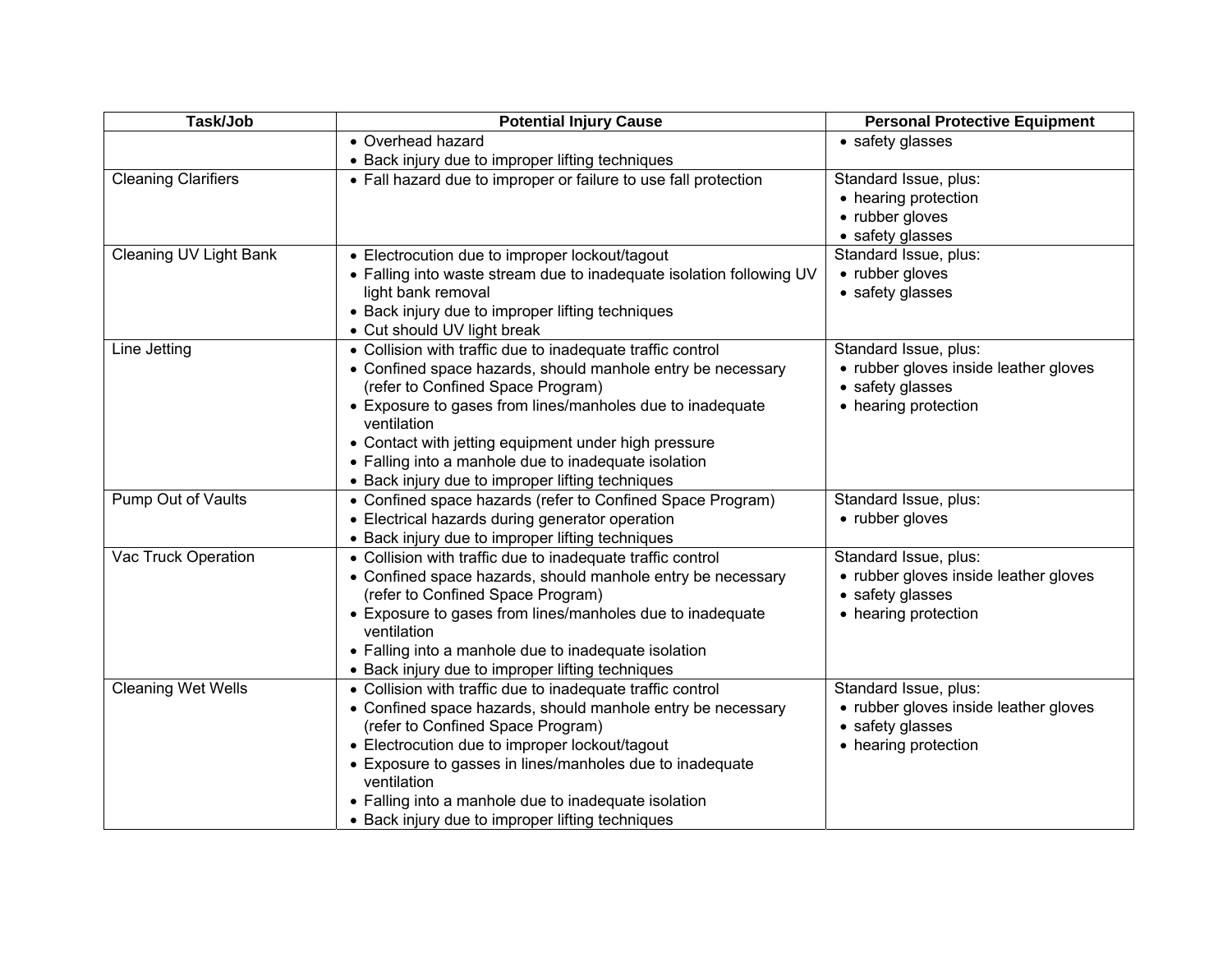Standard Issue Personal Protective Equipment to be worn, independent of task/job shall consist of steel-toed boots with slip-resistant soles and safety vest (orange/neon with reflective material)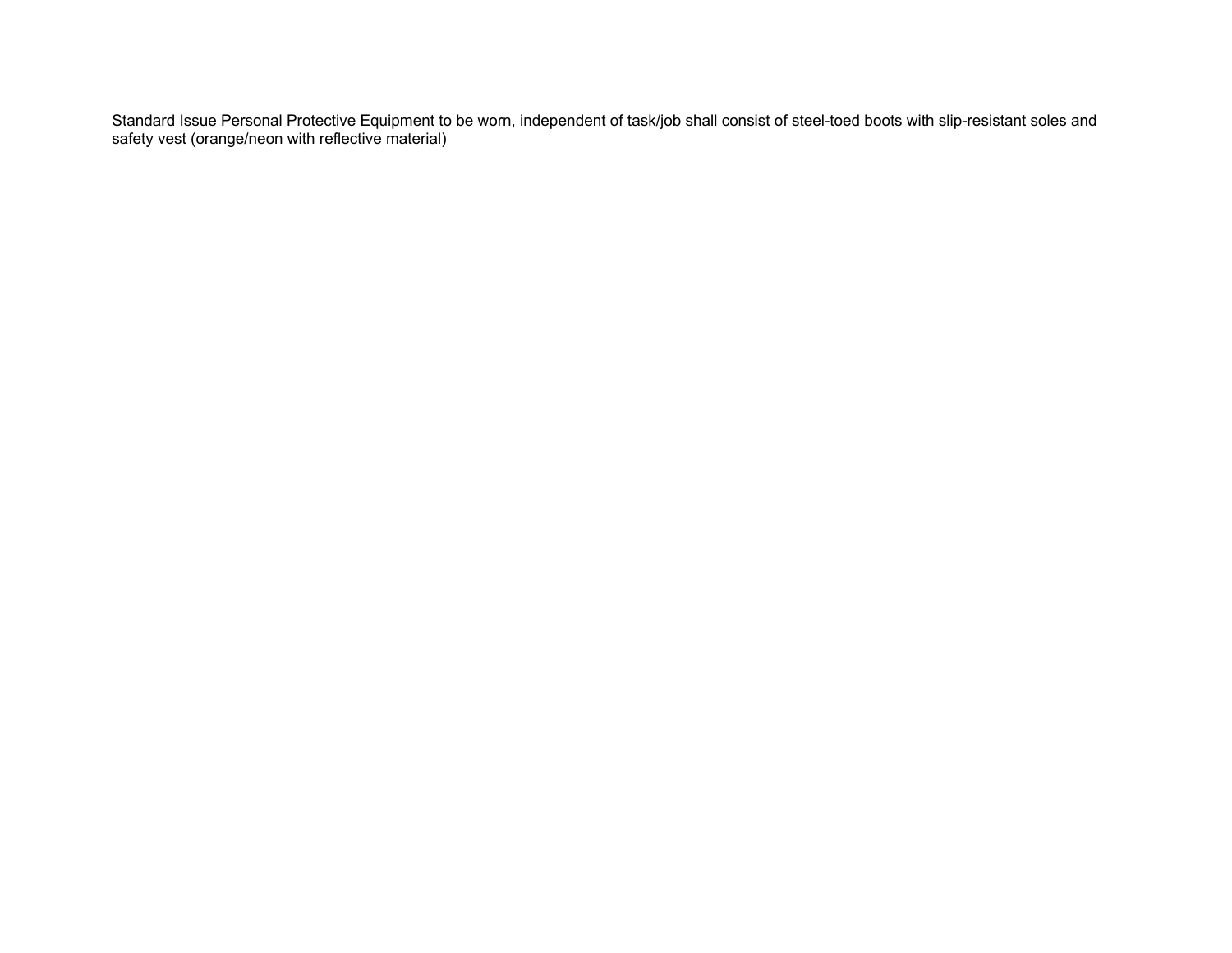### **Job Hazard Analysis Stormwater Utility Operation**

| Date of Analysis: | March 26, 2007 | <b>Participants:</b> |                |                       |
|-------------------|----------------|----------------------|----------------|-----------------------|
|                   |                | <b>Justin Clary</b>  | Fred Crippen   | <b>Nick Stolberg</b>  |
|                   |                | <b>Steve Wall</b>    | Nick Crockford | <b>Jim Strickler</b>  |
|                   |                | <b>Tad Arends</b>    | John Duback    | <b>Krystal Varney</b> |
|                   |                | Jeff Bolling         | Doug Forsberg  |                       |

| Task/Job                                      | <b>Potential Injury Cause</b>                                                                                                                                                                                                                                                                                                                                                                                                                                                                                                                                                | <b>Personal Protective Equipment</b>                                                                                                                                                                                    |
|-----------------------------------------------|------------------------------------------------------------------------------------------------------------------------------------------------------------------------------------------------------------------------------------------------------------------------------------------------------------------------------------------------------------------------------------------------------------------------------------------------------------------------------------------------------------------------------------------------------------------------------|-------------------------------------------------------------------------------------------------------------------------------------------------------------------------------------------------------------------------|
| Conveyance Line Repair                        | • Trench cave-in resulting from lack of shoring or inadequate<br>stepping of trench sides<br>• Equipment contact (backhoe, saw, etc) from lack of<br>communication from operator or failure to operate inn accordance<br>with manufacturer's manual<br>• Collision with traffic due to inadequate traffic control<br>• Contact with power lines (overhead) or other utilities<br>(underground) due to operation of equipment within vicinity of<br>lines without proper identification<br>• Cut from sharp edges on pipe<br>• Back injury due to improper lifting techniques | Standard Issue, plus:<br>$\bullet$ hard hat<br>• rubber gloves inside leather gloves<br>• safety glasses<br>• hearing protection (cutting/equipment<br>operation)<br>• shoring (when trenching exceeds 4 feet<br>depth) |
| Line Jetting                                  | • Collision with traffic due to inadequate traffic control<br>• Confined space hazards, should manhole entry be necessary<br>(refer to Confined Space Program)<br>• Exposure to gases from lines/manholes due to inadequate<br>ventilation<br>• Contact with jetting equipment under high pressure<br>• Falling into a manhole due to inadequate isolation<br>• Back injury due to improper lifting techniques                                                                                                                                                               | Standard Issue, plus:<br>• rubber gloves inside leather gloves<br>• safety glasses<br>• hearing protection                                                                                                              |
| Mowing Bioswales and Ponds                    | • Slope hazard (equipment rollover)<br>• Flying debris from mower/weed eater<br>$\bullet$ Insects                                                                                                                                                                                                                                                                                                                                                                                                                                                                            | Standard Issue, plus:<br>• leather gloves<br>• safety glasses<br>• hearing protection                                                                                                                                   |
| <b>Treatment System Filter</b><br>Replacement | • Confined space hazards (refer to Confined Space Program)<br>• Drowning due to flash flood while in manhole<br>• Back injury due to improper lifting techniques                                                                                                                                                                                                                                                                                                                                                                                                             | Standard Issue, plus:<br>• leather gloves<br>• safety glasses<br>$\bullet$ hard hat                                                                                                                                     |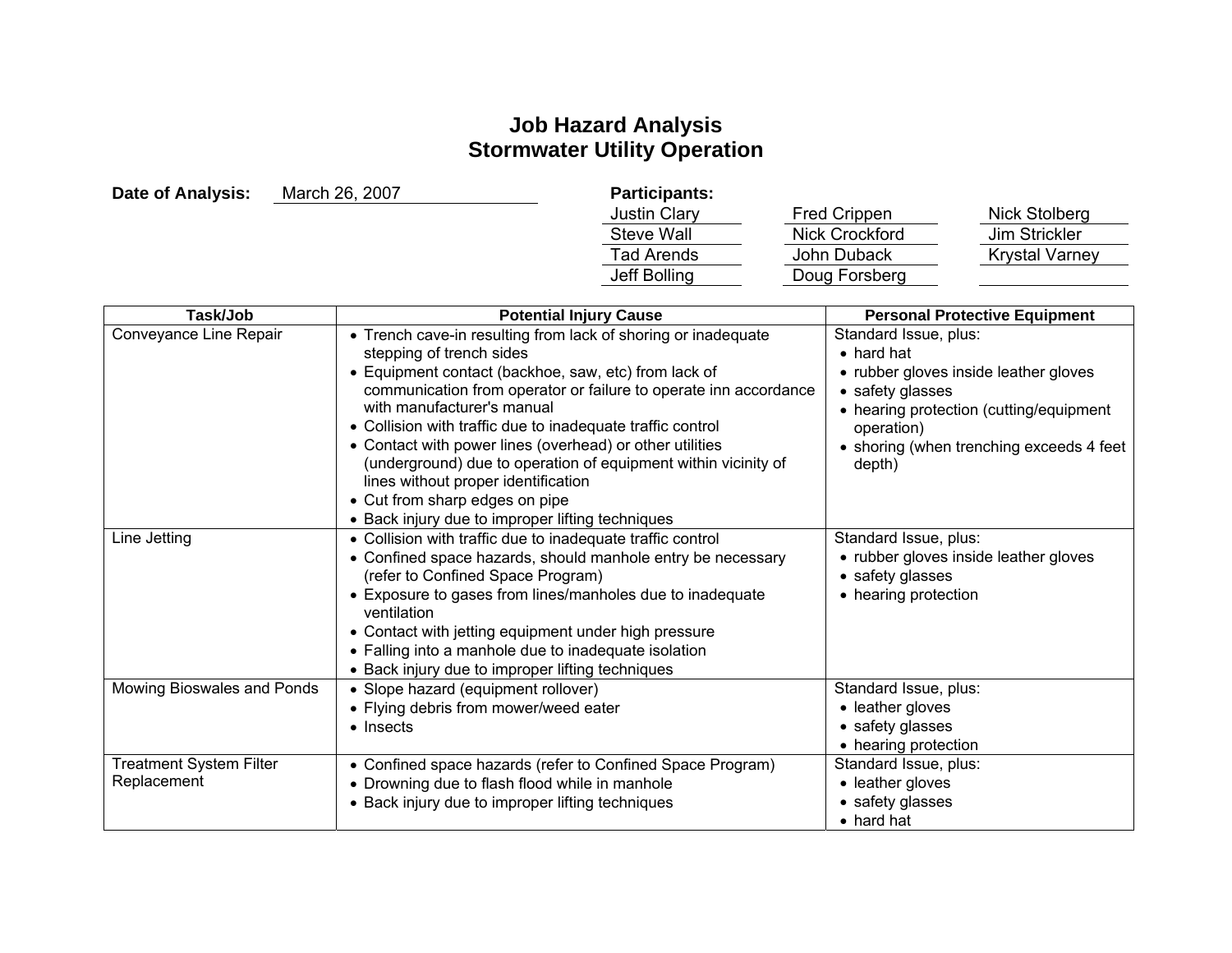| Task/Job               | <b>Potential Injury Cause</b>                              | <b>Personal Protective Equipment</b> |
|------------------------|------------------------------------------------------------|--------------------------------------|
| Detention System       | • Confined space hazards (refer to Confined Space Program) | Standard Issue, plus:                |
| Inspection/Maintenance | • Drowning due to flash flood while in manhole             | • leather gloves                     |
|                        | • Back injury due to improper lifting techniques           | • safety glasses                     |
|                        |                                                            | hard hat                             |

• hard hat Standard Issue Personal Protective Equipment to be worn, independent of task/job shall consist of steel-toed boots with slip-resistant soles and safety vest (orange/neon with reflective material)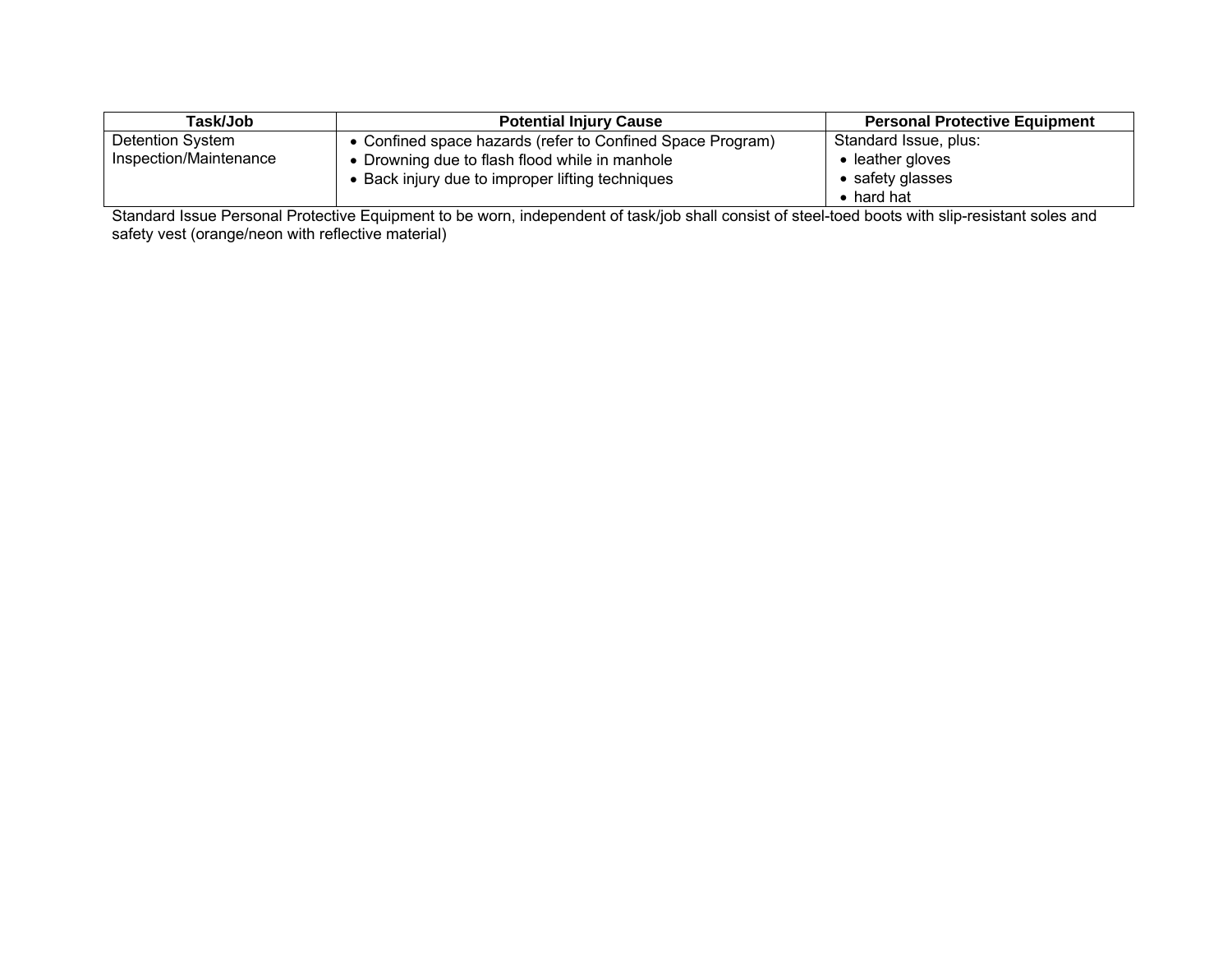### **Job Hazard Analysis Streets/Right-of-Way Maintenance**

| Date of Analysis: | March 26, 2007 | <b>Participants:</b> |                |                       |
|-------------------|----------------|----------------------|----------------|-----------------------|
|                   |                | <b>Justin Clary</b>  | Fred Crippen   | Nick Stolberg         |
|                   |                | Steve Wall           | Nick Crockford | Jim Strickler         |
|                   |                | Tad Arends           | John Duback    | <b>Krystal Varney</b> |
|                   |                | Jeff Bolling         | Doug Forsberg  |                       |

| Task/Job                        | <b>Potential Injury Cause</b>                                           | <b>Personal Protective Equipment</b>            |
|---------------------------------|-------------------------------------------------------------------------|-------------------------------------------------|
| <b>Pavement Maintenance</b>     | • Collision with traffic due to inadequate traffic control              | Standard Issue, plus:                           |
| (pothole repair, crack sealing, | • Chemical and burn hazard due exposure to skin/eyes (crack             | • leather gloves                                |
| etc.)                           | sealant and/or paint)                                                   | • safety glasses                                |
|                                 | • Equipment contact from lack of communication from operator or         | $\bullet$ hard hat                              |
|                                 | failure to operate inn accordance with manufacturer's manual            |                                                 |
|                                 | • Hearing damage due to inadequate use of hearing protection            |                                                 |
|                                 | • Back injury due to improper lifting techniques                        |                                                 |
| Vegetation Control (mowing,     | • Collision with traffic due to inadequate traffic control              | Standard Issue, plus:                           |
| weed eating, herbicide          | • Slope hazard (equipment rollover)                                     | • leather gloves                                |
| application, etc.)              | • Flying debris from mower/weed eater                                   | • safety glasses                                |
|                                 | $\bullet$ Insects                                                       | • hearing protection (mowing/weed               |
|                                 | • Chemical hazard due exposure to skin/eyes (herbicide) - ONLY          | eating)                                         |
|                                 | EMPLOYEES WITH HERBICIDE APPLICATORS                                    | • hard hat (tree pruning)                       |
|                                 | CERTIFICATION ARE PERMITTED TO COMPLETE<br><b>HERBICIDE APPLICATION</b> | • long sleeve shirts (herbicide<br>application) |
|                                 | • Hearing damage due to inadequate use of hearing protection            |                                                 |
|                                 | • Overhead hazard when pruning/removing tree limbs                      |                                                 |
| Road Striping, Curb Painting,   | • Collision with traffic due to inadequate traffic control              | Standard Issue, plus:                           |
| Sign Repair/Replacement         | • Chemical and burn hazard due exposure to skin/eyes (crack             | • leather gloves                                |
|                                 | sealant and/or paint)                                                   | • safety glasses                                |
|                                 | • Equipment contact from lack of communication from operator or         |                                                 |
|                                 | failure to operate inn accordance with manufacturer's manual            |                                                 |
|                                 | • Hearing damage due to inadequate use of hearing protection            |                                                 |
|                                 | • Back injury due to improper lifting techniques                        |                                                 |
| Flagging                        | • Collision with traffic due to inadequate traffic control - ONLY       | Standard Issue                                  |
|                                 | EMPLOYEES WITH FLAGGER CERTIFICATION ARE                                |                                                 |
|                                 | PERMITTED TO PROVIDE TRAFFIC CONTROL                                    |                                                 |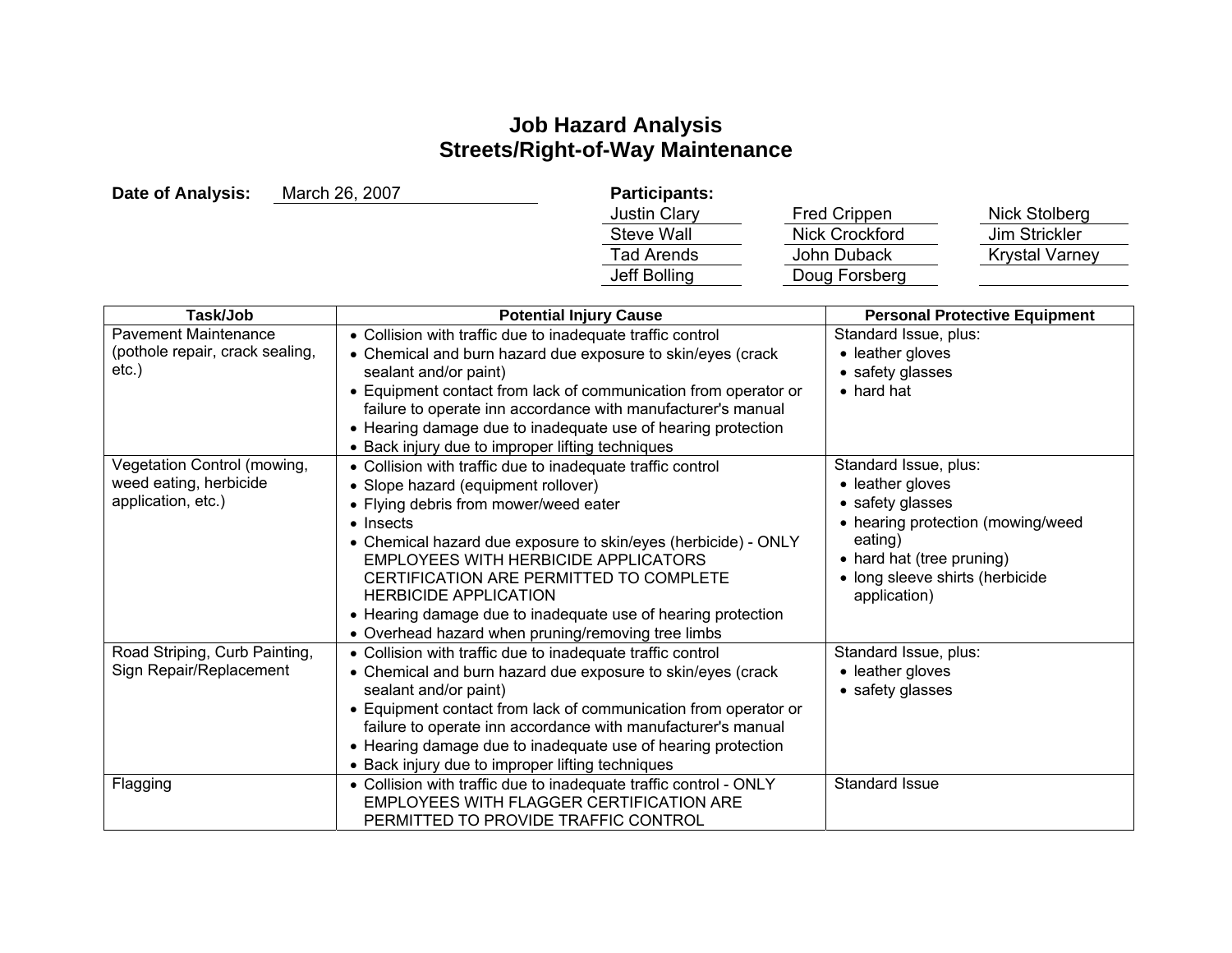| Task/Job                 | <b>Potential Injury Cause</b>                                                                              | <b>Personal Protective Equipment</b>                                                |
|--------------------------|------------------------------------------------------------------------------------------------------------|-------------------------------------------------------------------------------------|
| Road Kill/Animal Removal | • Collision with traffic due to inadequate traffic control<br>• Infectious disease due exposure            | Standard Issue, plus:<br>• rubber gloves                                            |
|                          |                                                                                                            | • safety glasses                                                                    |
| Road Sanding             | • Pinch points during placement of sander in truck<br>• Accident while operating vehicle in icy conditions | Standard Issue, plus:<br>• leather gloves<br>• safety glasses<br>$\bullet$ hard hat |

• hard hat Standard Issue Personal Protective Equipment to be worn, independent of task/job shall consist of steel-toed boots with slip-resistant soles and safety vest (orange/neon with reflective material)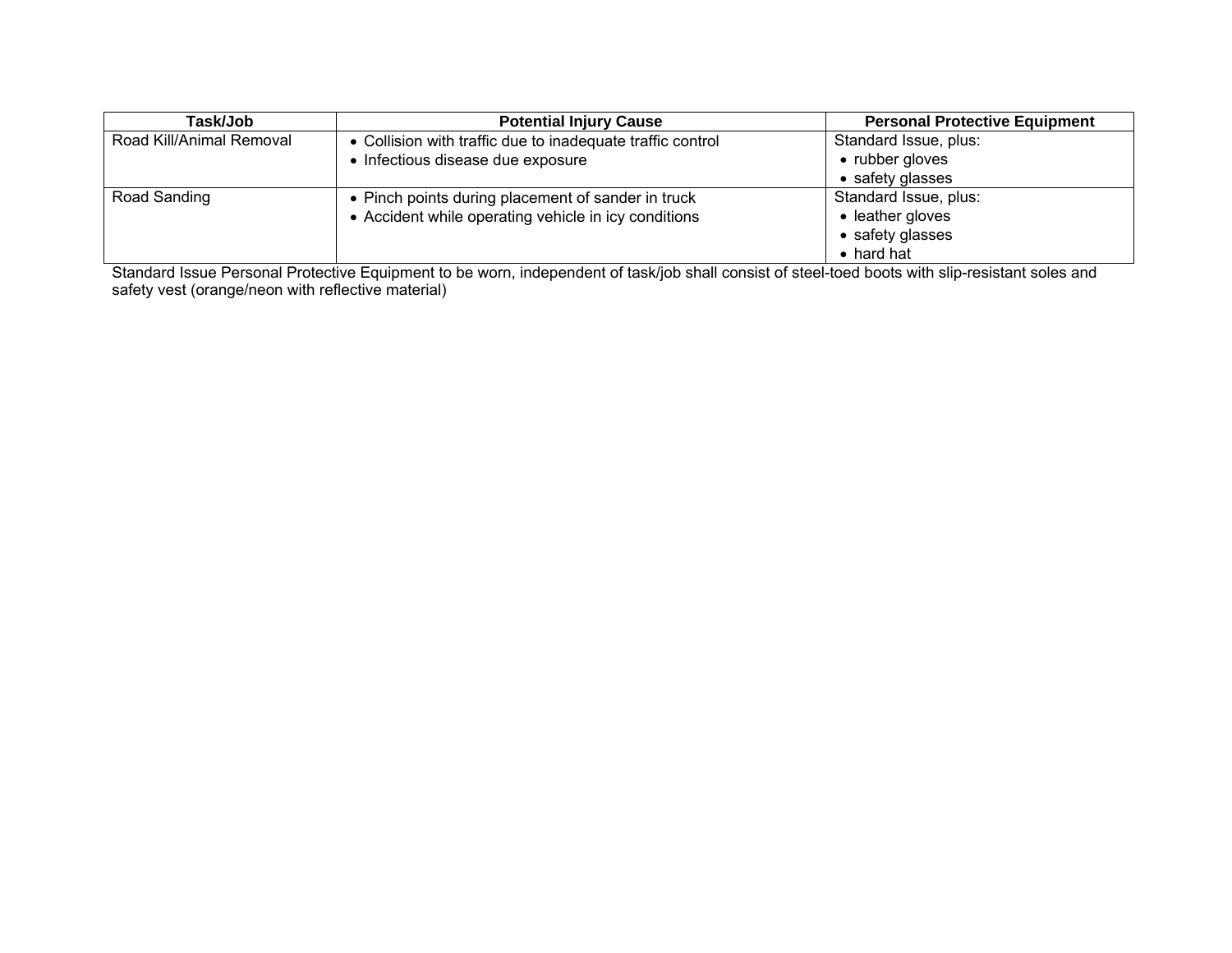# **Job Hazard Analysis Park/Cemetery Maintenance**

| <b>Date of Analysis:</b> | March 26, 2007 | <b>Participants:</b> |                     |                       |
|--------------------------|----------------|----------------------|---------------------|-----------------------|
|                          |                | <b>Justin Clary</b>  | <b>Fred Crippen</b> | <b>Nick Stolberg</b>  |
|                          |                | Steve Wall           | Nick Crockford      | Jim Strickler         |
|                          |                | Tad Arends           | John Duback         | <b>Krystal Varney</b> |
|                          |                | Jeff Bolling         | Doug Forsberg       |                       |

| Task/Job                             | <b>Potential Injury Cause</b>                                                                          | <b>Personal Protective Equipment</b>         |
|--------------------------------------|--------------------------------------------------------------------------------------------------------|----------------------------------------------|
| Vegetation Control (mowing,          | • Slope hazard (equipment rollover)                                                                    | Standard Issue, plus:                        |
| weed eating, edging, tree            | • Flying debris from mower/weed eater                                                                  | • leather gloves                             |
| pruning, herbicide application,      | $\bullet$ Insects                                                                                      | • safety glasses                             |
| etc.)                                | • Chemical hazard due exposure to skin/eyes (herbicide) - ONLY<br>EMPLOYEES WITH HERBICIDE APPLICATORS | • hearing protection (mowing/weed<br>eating) |
|                                      | CERTIFICATION ARE PERMITTED TO COMPLETE                                                                | • hard hat (tree pruning)                    |
|                                      | <b>HERBICIDE APPLICATION</b>                                                                           | • long sleeve shirts (herbicide              |
|                                      | • Hearing damage due to inadequate use of hearing protection                                           | application)                                 |
|                                      | • Overhead hazard when pruning/removing tree limbs                                                     |                                              |
| Grave Location                       | • Back injury due to over exertion                                                                     | <b>Standard Issue</b>                        |
| Leaf Blowing                         | • Flying debris from mower/weed eater                                                                  | Standard Issue, plus:                        |
|                                      | • Hearing damage due to inadequate use of hearing protection                                           | • leather gloves                             |
|                                      |                                                                                                        | • safety glasses                             |
|                                      |                                                                                                        | • hearing protection                         |
| <b>Equipment Repair</b>              | • Pinch points due to improper tool use                                                                | Standard Issue, plus:                        |
|                                      | • Cuts due to inadequate PPE or inattention                                                            | • leather gloves                             |
|                                      |                                                                                                        | • safety glasses                             |
| <b>Irrigation System Maintenance</b> | • Electrocution due to improper lockout/tagout                                                         | Standard Issue, plus:                        |
|                                      | • Back injury due to bending                                                                           | • leather gloves                             |
|                                      |                                                                                                        | • safety glasses                             |

Standard Issue Personal Protective Equipment to be worn, independent of task/job shall consist of steel-toed boots with slip-resistant soles and safety vest (orange/neon with reflective material)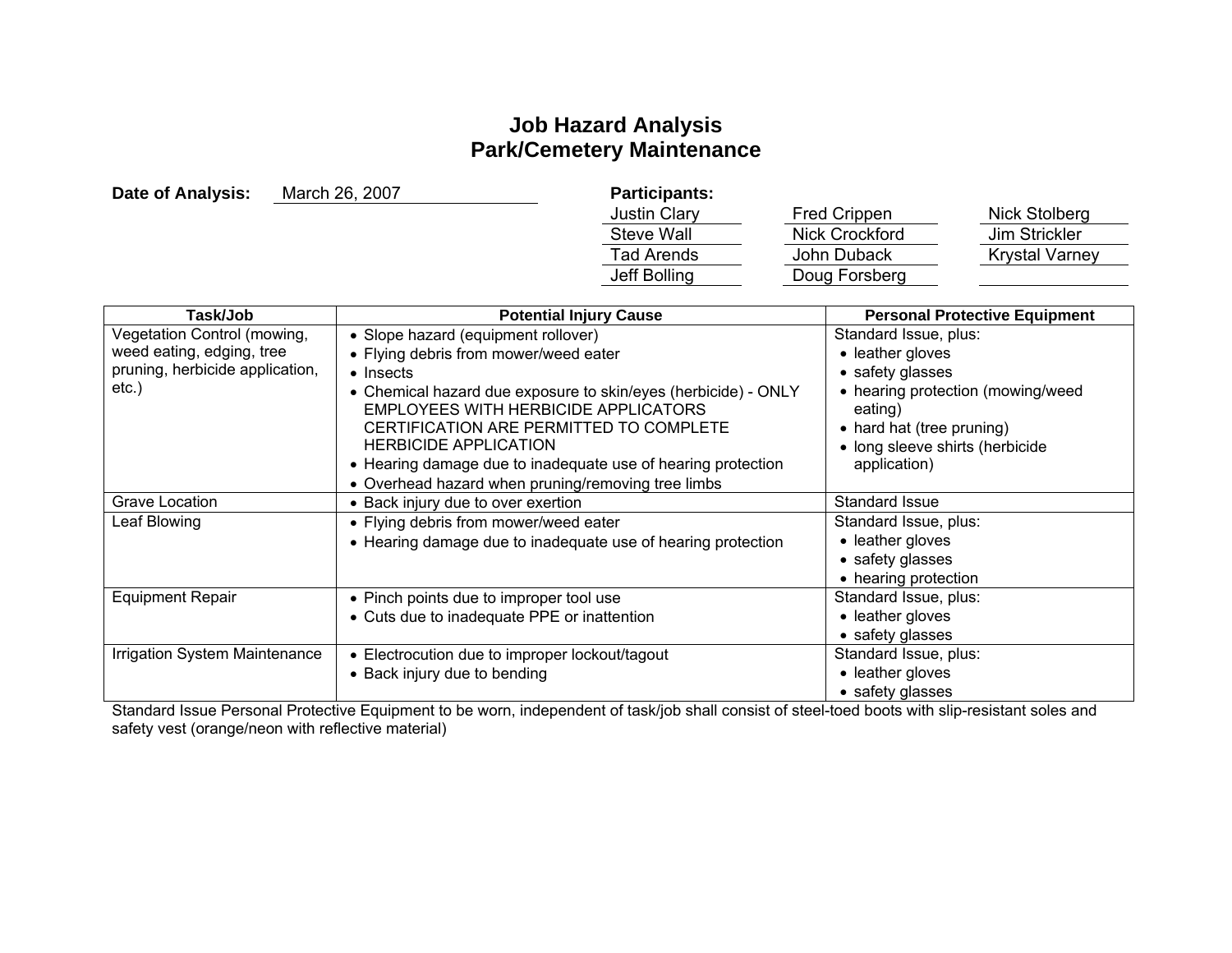**Appendix C Lockout/Tagout Program**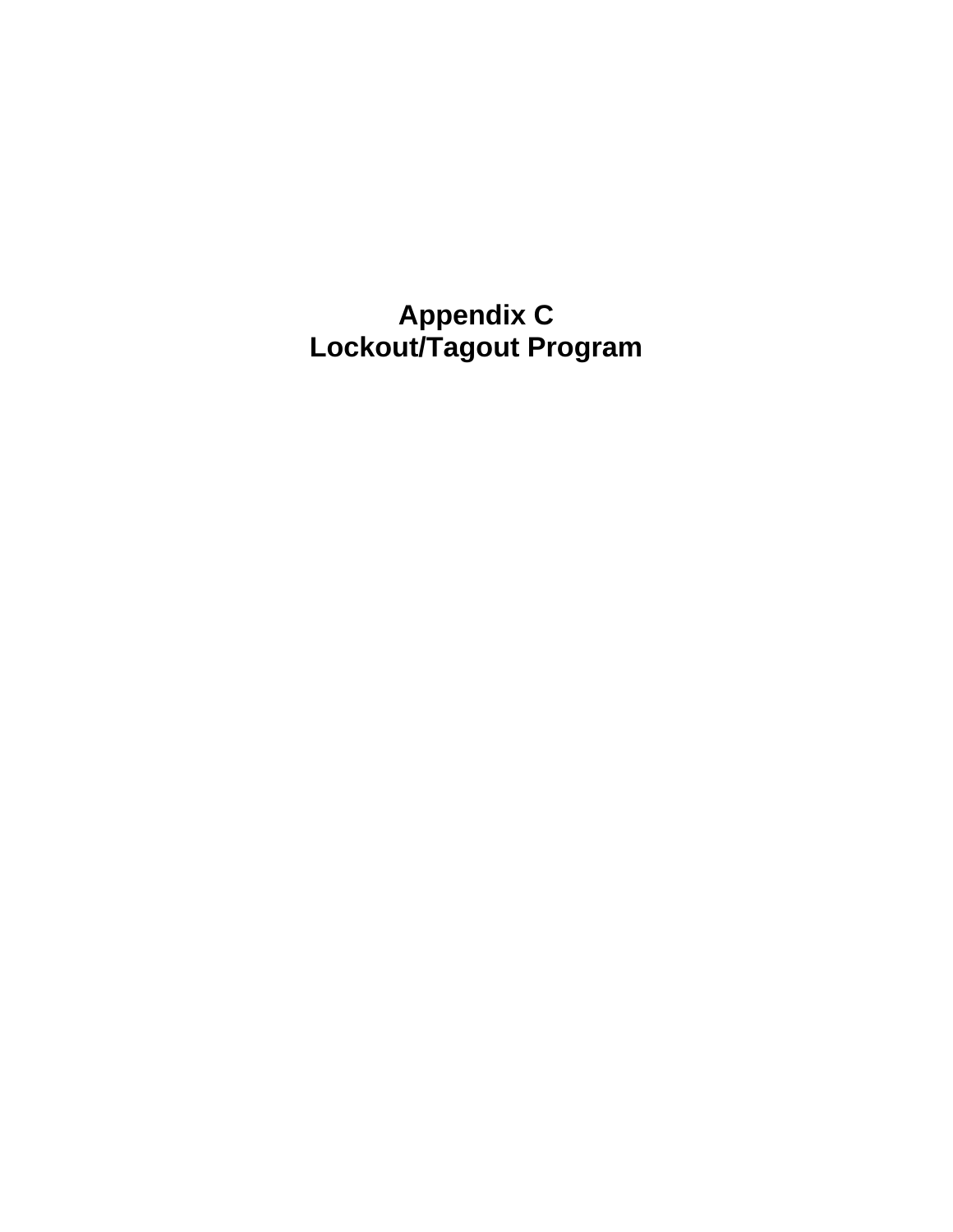### **Lockout/Tagout Program City of Ridgefield Public Works Department**

The purpose of this program is to establish the minimum requirements for the lockout and tagout of energy material sources associated with the public infrastructure systems (water, sewer, stormwater, park/cemetery, roads, facilities) of the City of Ridgefield, Washington. Lockout/tagout procedures shall be followed anytime servicing or maintenance activities associated with the energy sources at applicable systems are required.

### **Lockout/Tagout Associated Personnel**

The following are definitions of personnel associated with the lockout/tagout program of the Ridgefield Public Works Department.

Affected Employee – An employee whose job requires him/her to operate or use a machine or equipment on which servicing or maintenance is being performed under lockout and tagout, or whose job requires the employee to work in an area in which isolation of hazards is necessary to provide a safe workplace.

Authorized Employee – A person who locks out or tags out machines or equipment in order to perform servicing or maintenance on that machine or equipment. An affected employee becomes an authorized employee when that employee's duties include servicing or maintenance.

Site Supervisor – A person responsible for verifying that all proper lockout/tagout procedures are being followed. The site supervisor must ensure that the power disconnects, appropriate attachment of locks and tags, and proper documentation of the procedure are implemented. He/she is also the designated custodian and controller for all locks and tags issued to authorized employees.

### **Circumstances Requiring Lockout/Tagout**

Lockout/tagout procedures shall be implemented anytime the following equipment/appurtenances require servicing or maintenance:

- Electrically-powered mechanical devices (e.g., blowers, pumps, etc.)
- Control panels
- Heat trace
- Power pole and associated meter and meter socket (maintenance to be performed by power company only)
- Electrical connections
- Automated systems

### **Lockout/Tagout Locations**

The following lists potential locations where lockout/tagout can be implemented:

- Electrical disconnect on power pole
- System control panel
- Main junction box

### **Lock and Tag Requirements**

Locks and tags shall be capable of withstanding the environment to which they are exposed for the maximum period of time that exposure is expected. Locks must be capable of controlling the equipment in such a manner that the equipment can not be operated until the lock is removed. A tag stating "This lock and tag to be removed only by authorized personnel" should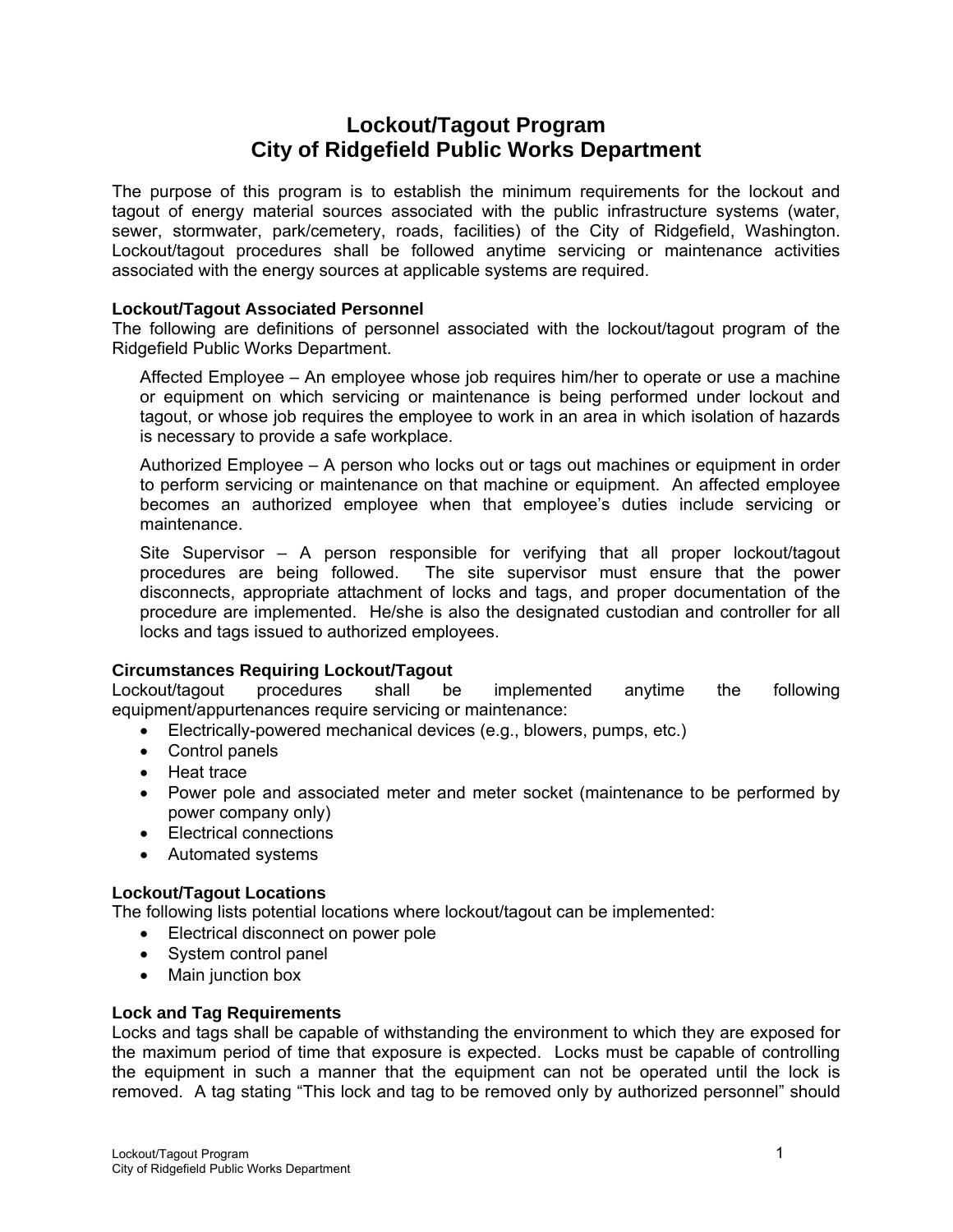accompany all locks. All tags must contain the authorized employee name, date of application of the lock, equipment name, and reason for lockout.

### **Lockout/Tagout Procedures**

Due to system electrical instrumentation, it is important that specific procedures be followed when shutting down the power to a system or piece of equipment. Anytime maintenance or servicing is to be performed, lockout of the power supply to the system is required. Prior to performing maintenance or servicing, the system should be shutdown in accordance with the manufacturer's manual or approved procedures. Upon system shutdown, the main power disconnect on the power pole should be locked out of service. The following presents procedures to be followed for lockout of each system:

- 1. Prior to initiating servicing or maintenance activities, the Authorized Employee shall contact the Site Supervisor to receive authorization for instituting lockout.
- 2. The Site Supervisor shall provide an appropriate lock(s) for the system and fill out the Lockout Log (attached).
- 3. The Authorized Employee may then mobilize to the site, perform controlled shutdown of the system and lockout the system at the main power disconnect.
- 4. Upon installing the lock, the employee will affix a tag to the lock. Refer to the Lock and Tag Requirements section for requirements of the tag.
- 5. After installing the lock, the Authorized Employee will try to start the system to ensure that no power is being supplied to the system.
- 6. The Authorized Employee may then initiate servicing or maintenance activities.
- 7. Upon completion of maintenance activities, the Authorized Employee may remove the lock and tag from the main power disconnect and perform system startup consistent with manufacturer's manual or approved procedures.
- 8. The Authorized Employee will notify the Site Supervisor of removal of the lock and tag within one workday of restarting the system.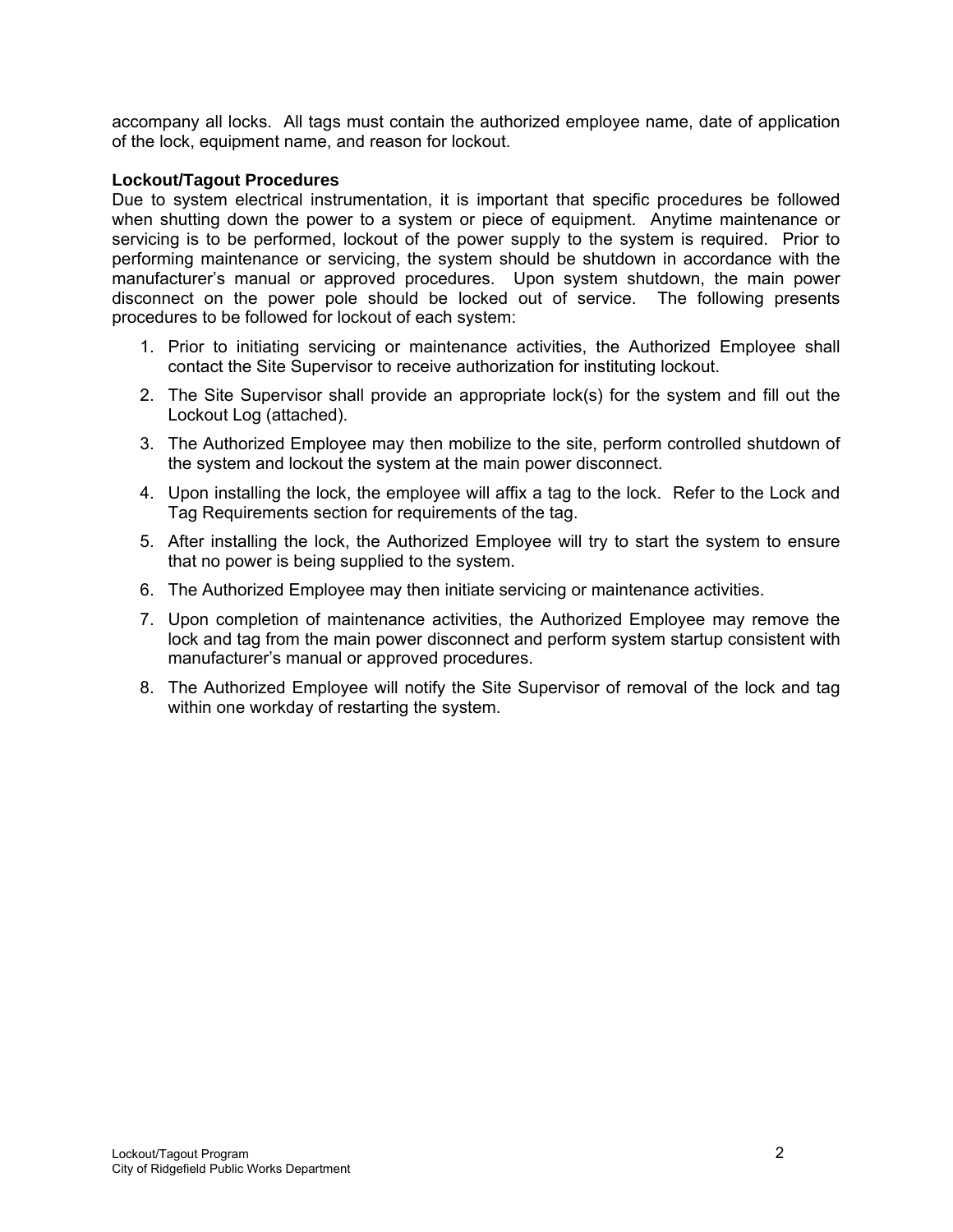# **Lockout Log**

| <b>AUTHORIZED</b><br><b>EMPLOYEE</b> | <b>DATE</b> | <b>EQUIPMENT</b><br><b>NAME</b> | <b>EQUIPMENT</b><br><b>NUMBER</b> | <b>REASON FOR LOCKOUT</b> |
|--------------------------------------|-------------|---------------------------------|-----------------------------------|---------------------------|
|                                      |             |                                 |                                   |                           |
|                                      |             |                                 |                                   |                           |
|                                      |             |                                 |                                   |                           |
|                                      |             |                                 |                                   |                           |
|                                      |             |                                 |                                   |                           |
|                                      |             |                                 |                                   |                           |
|                                      |             |                                 |                                   |                           |
|                                      |             |                                 |                                   |                           |
|                                      |             |                                 |                                   |                           |
|                                      |             |                                 |                                   |                           |
|                                      |             |                                 |                                   |                           |
|                                      |             |                                 |                                   |                           |
|                                      |             |                                 |                                   |                           |
|                                      |             |                                 |                                   |                           |
|                                      |             |                                 |                                   |                           |
|                                      |             |                                 |                                   |                           |
|                                      |             |                                 |                                   |                           |
|                                      |             |                                 |                                   |                           |
|                                      |             |                                 |                                   |                           |
|                                      |             |                                 |                                   |                           |
|                                      |             |                                 |                                   |                           |
|                                      |             |                                 |                                   |                           |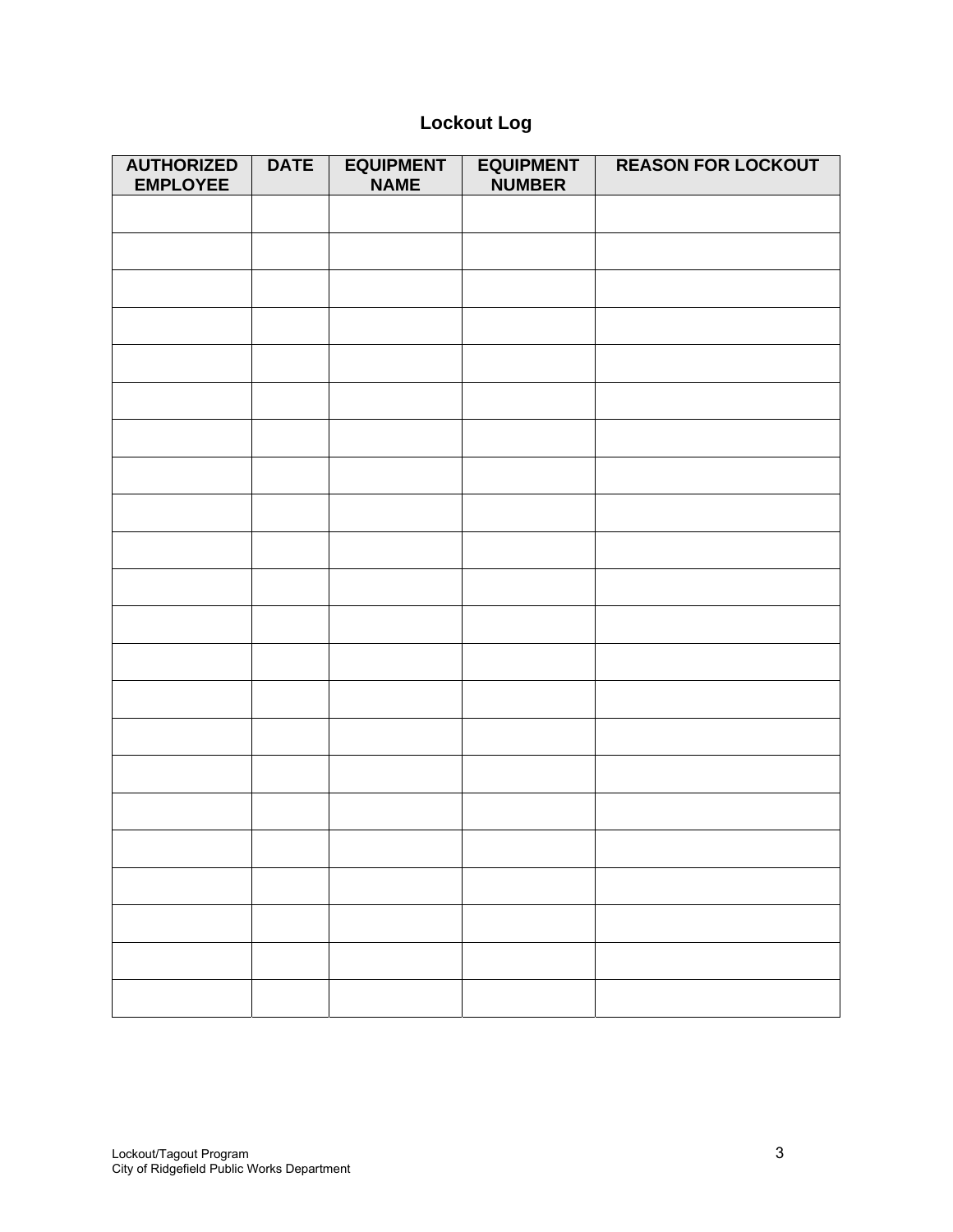**Appendix D Confined Space Entry Program**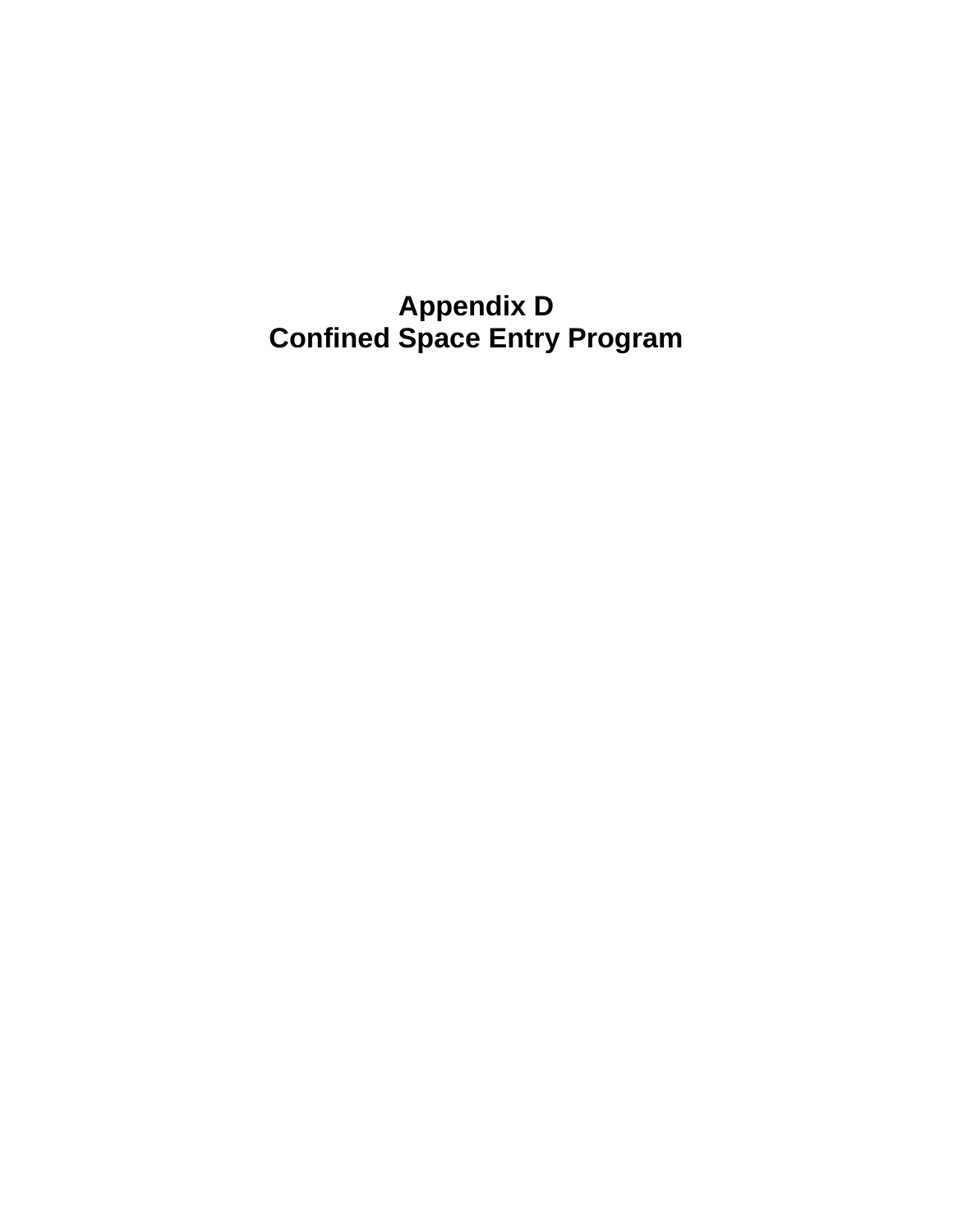# **Confined Space Entry Program City of Ridgefield Public Works Department**

This confined space entry program has been generated by the City of Ridgefield Public Works Department to:

- Identify all permit-required confined spaces in our workplace, and
- Describe procedures for worker safety and health in permit-required confined spaces.

Employees will participate in developing and implementing the program in the following ways:

- Review of the program following hire and annually thereafter
- Maintenance of confined space entry certification (every four years)
- Implementation of this program through adherence to policies defined within.

The City of Ridgefield Public Works Department will treat all confined spaces as permit-required spaces until they have been evaluated **and** are documented to be nonpermit-required. Conducting work around and within a confined space presents a number of potential hazards that an individual should remain aware of at all times:

- Engulfment and drowning
- Presence of toxic gases equal to or more than 10 parts per million (ppm) hydrogen sulfide measured as an eight-hour time-weighted average. If the presence of other toxic contaminants is suspected, specific monitoring programs will be developed.
- Presence of explosive/flammable gases equal to or greater than ten percent of the lower flammable limit (LFL)
- Oxygen deficiency resulting from a concentration of oxygen in the atmosphere equal to or less than 19.5% by volume.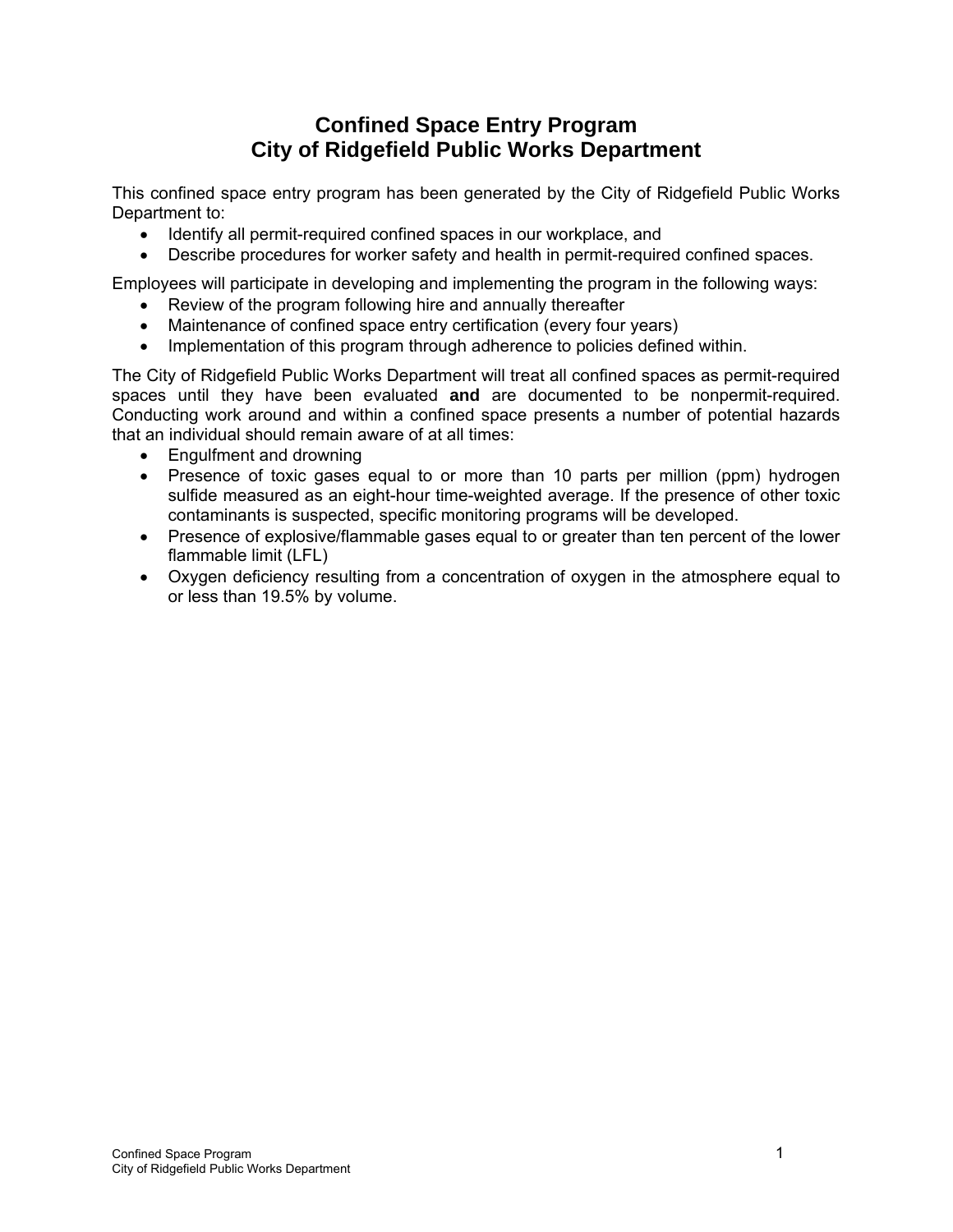### **ROLES & RESPONSIBILITIES**

The following shows which employees are responsible for the tasks outlined:

| Frie iollowing shows which employees are responsible for the tasks outlined. |                                           |
|------------------------------------------------------------------------------|-------------------------------------------|
| <b>Responsibility</b>                                                        | <b>Responsible Person</b>                 |
| Evaluate work locations and determine:                                       | <b>Public Works Supervisor</b>            |
| Confined space(s) exist at the worksite.                                     |                                           |
| Permit-required confined space(s) exist at the worksite.<br>$\bullet$        |                                           |
| Evaluate the confined space(s) to determine whether                          | <b>Public Works Supervisor</b>            |
| hazards are present.                                                         |                                           |
| Evaluate hazards and determine the appropriate entry                         | <b>Public Works Supervisor</b>            |
| procedure for the space.                                                     |                                           |
| Note:                                                                        |                                           |
| Until evaluated and documented otherwise, all confined<br>$\bullet$          |                                           |
| spaces will be considered permit-required spaces.                            |                                           |
| Alternate entry procedure may apply when the only<br>$\bullet$               |                                           |
| hazard remaining in the space is a potential hazardous                       |                                           |
| atmosphere controlled by the use of forced air                               |                                           |
| ventilation.                                                                 |                                           |
| Re-evaluate the space when the use, configuration, or                        | <b>Public Works Supervisor</b>            |
| hazards of a confined space change.                                          |                                           |
| Monitoring and testing as follows:                                           | Individual identified by the Public Works |
| Conduct initial monitoring to identify and evaluate<br>$\bullet$             | Supervisor for a given task               |
| any potentially hazardous atmospheres                                        |                                           |
| Complete atmospheric testing in the following                                |                                           |
| order:                                                                       |                                           |
| Oxygen<br>$\overline{\phantom{0}}$                                           |                                           |
| Combustible gases                                                            |                                           |
| Toxic gases and vapors                                                       |                                           |
| Record the data on entry form                                                |                                           |
| Keep these records on-site (west wall of Operations                          |                                           |
| Facility break room)                                                         |                                           |
| Inform exposed or potentially-exposed employees of the                       | <b>Public Works Supervisor</b>            |
| existence and hazards of confined spaces using the                           |                                           |
| methods described below under "Control Confined Space                        |                                           |
| Entry."                                                                      |                                           |
| Provide employees entering confined spaces, or their                         | <b>Public Works Supervisor</b>            |
| designated representative, an opportunity to observe pre-                    |                                           |
| entry testing and any subsequent testing.                                    |                                           |
| All test results will be provided to the entrants or                         |                                           |
| their representatives upon request.                                          |                                           |
| The space will be re-evaluated if entrants or their                          |                                           |
| representatives believe that the permit space was                            |                                           |
| inadequately tested.                                                         |                                           |
| Make sure that all equipment needed for safe entry into any                  | <b>Public Works Supervisor</b>            |
| confined space is available and in proper working order.                     |                                           |
| Conduct a review using the canceled entry permits to                         | <b>Public Works Supervisor</b>            |
| identify and correct any deficiencies in our program.                        |                                           |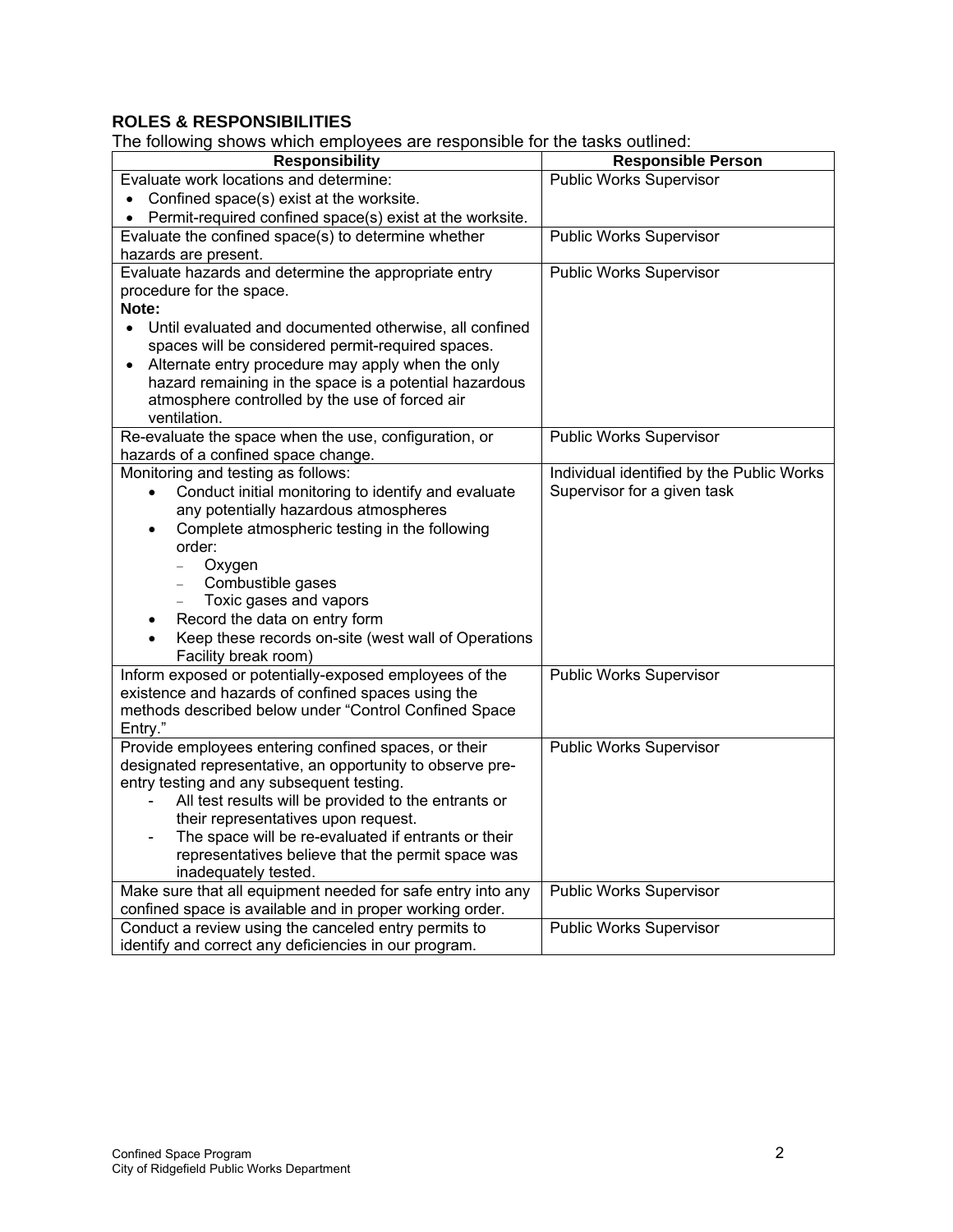### **IDENTIFY CONFINED SPACES AND HAZARDS**

The following table provides a list of City of Ridgefield confined spaces and hazards:

| <b>Confined</b> | <b>Type of Space</b>                                           | Location                       | Hazards <sup>a</sup>            |
|-----------------|----------------------------------------------------------------|--------------------------------|---------------------------------|
| <b>Space</b>    |                                                                |                                |                                 |
|                 | <b>Wastewater Treatment Plant:</b>                             |                                |                                 |
| <b>WWTP-001</b> | Influent Wet Well                                              | refer to WWTP figure           | 1, 2, 3, 4                      |
| <b>WWTP-002</b> | Influent Check Valve Vault                                     | refer to WWTP figure           | 1, 2, 3, 4                      |
| <b>WWTP-003</b> | No. 1 Sludge Digester                                          | refer to WWTP figure           | 1, 2, 3, 4                      |
| WWTP-004        | No. 2 Sludge Digester                                          | refer to WWTP figure           | 1, 2, 3, 4                      |
| <b>WWTP-005</b> | Polymer Injection Elec. Vault                                  | refer to WWTP figure           | 1, 2, 3, 4                      |
| <b>WWTP-006</b> | Sludge Storage Basin                                           | refer to WWTP figure           | 1, 2, 3, 4                      |
| WWTP-007        | Aeration Basin No. 1                                           | refer to WWTP figure           | 1, 2, 3, 4                      |
| <b>WWTP-008</b> | Aeration Basin No. 2                                           | refer to WWTP figure           | 1, 2, 3, 4                      |
| <b>WWTP-009</b> | <b>Distribution Box</b>                                        | refer to WWTP figure           | 1, 2, 3, 4                      |
| <b>WWTP-010</b> | Anoxic Zone                                                    | refer to WWTP figure           | 1, 2, 3, 4                      |
| WWTP-011        | <b>North Electrical Vault</b>                                  | refer to WWTP figure           | 1, 2, 3, 4                      |
| <b>WWTP-012</b> | In-Plant Wet Well                                              | refer to WWTP figure           | 1, 2, 3, 4                      |
| WWTP-013        | In-Plant Valve Vault                                           | refer to WWTP figure           | 1, 2, 3, 4                      |
| WWTP-014        | No. 1 Clarifier                                                | refer to WWTP figure           | 1, 2, 3, 4                      |
| <b>WWTP-015</b> | No. 2 Clarifier                                                | refer to WWTP figure           | 1, 2, 3, 4                      |
| <b>WWTP-016</b> | Scum Pump Station                                              | refer to WWTP figure           | 1, 2, 3, 4                      |
| WWTP-017        | <b>Scum Valve Vault</b>                                        | refer to WWTP figure           | 1, 2, 3, 4                      |
| <b>WWTP-018</b> | <b>Headworks Grit Chamber</b>                                  | refer to WWTP figure           | 1, 2, 3, 4                      |
| <b>WWTP-019</b> | <b>Headworks Receiving Box</b>                                 | refer to WWTP figure           | 1, 2, 3, 4                      |
|                 | <b>Wastewater Collection System:</b>                           |                                |                                 |
| <b>WWCS-001</b> | All Manholes                                                   | Multiple                       | 1, 2, 3, 4                      |
| <b>WWCS-002</b> | Abrams Lift Station Wet Well                                   | 700 E Division St              | 1, 2, 3, 4                      |
| <b>WWCS-003</b> | Cassini Lift Station Wet Well                                  | 1508 24 <sup>th</sup> Place    | 1, 2, 3, 4                      |
| <b>WWCS-004</b> | Cassini Lift Station Flowmeter Vault                           | 1508 24 <sup>th</sup> Place    | 1, 2, 3, 4                      |
| <b>WWCS-005</b> | Cassini Lift Station Check Valve Vault                         | 1508 24 <sup>th</sup> Place    | 1, 2, 3, 4                      |
| <b>WWCS-006</b> | Gee Creek Lift Station Wet Well                                | 1745 Pioneer St                | 1, 2, 3, 4                      |
| <b>WWCS-007</b> | Gee Creek Lift Station Flowmeter &<br><b>Check Valve Vault</b> | 1745 Pioneer St                | 1, 2, 3, 4                      |
| <b>WWCS-008</b> | Gee Creek Lift Station Pig Launching<br>Station                | 1745 Pioneer St                | 1, 2, 3, 4                      |
| <b>WWCS-009</b> | Heron Ridge Lift Station Wet Well                              | 440 Heron Dr                   |                                 |
| <b>WWCS-010</b> | Heron Ridge Lift Station Check Valve                           | 440 Heron Dr                   | $\frac{1, 2, 3, 4}{1, 2, 3, 4}$ |
|                 | Vault                                                          |                                |                                 |
| <b>WWCS-011</b> | Junction Lift Station Wet Well                                 | $225 S 56^{\text{th}} P1$      | 1, 2, 3, 4                      |
| <b>WWCS-012</b> | Junction Lift Station Check Valve Vault                        | $225 S 56^{\text{th}} P1$      | 1, 2, 3, 4                      |
| <b>WWCS-013</b> | Mill St Lift Station Wet Well                                  | 5 Mill St                      | 1, 2, 3, 4                      |
| <b>WWCS-014</b> | Osprey Lift Station Wet Well                                   | 2219 S 13 <sup>th</sup> Circle | 1, 2, 3, 4                      |
| <b>WWCS-015</b> | Osprey Lift Station Flowmeter Vault                            | 2219 S 13 <sup>th</sup> Circle | 1, 2, 3, 4                      |
| <b>WWCS-016</b> | Osprey Lift Station Check Valve Vault                          | $2219 S 13th$ Circle           | 1, 2, 3, 4                      |
| <b>WWCS-017</b> | Port Lift Station Wet Well                                     | 111 W Division St              | 1, 2, 3, 4                      |
| <b>WWCS-018</b> | <b>Taverner Lift Station Wet Well</b>                          | 1220 Great Blue Rd             | 1, 2, 3, 4                      |
| <b>WWCS-019</b> | <b>Taverner Lift Station Flowmeter Vault</b>                   | 1220 Great Blue Rd             | 1, 2, 3, 4                      |
| <b>WWCS-020</b> | <b>Taverner Lift Station Check Valve Vault</b>                 | 1220 Great Blue Rd             | 1, 2, 3, 4                      |
| <b>WWCS-021</b> | Tri-Mountain Golf Lift Station Wet Well                        | 1896 NW 299th St               | 1, 2, 3, 4                      |
| <b>WWCS-022</b> | Tri-Mountain Golf Lift Station Check<br>Valve Vault            | 1896 NW 299th St               | 1, 2, 3, 4                      |
| <b>WWCS-023</b> | Wishing Wells Lift Station Wet Well                            | $2064-S 26^{\text{th}}$ Ct     | 1, 2, 3, 4                      |
| <b>WWCS-024</b> | Wishing Wells Lift Station Check Valve                         | $2064$ S $26^{\text{th}}$ Ct   | 1, 2, 3, 4                      |
|                 | Vault                                                          |                                |                                 |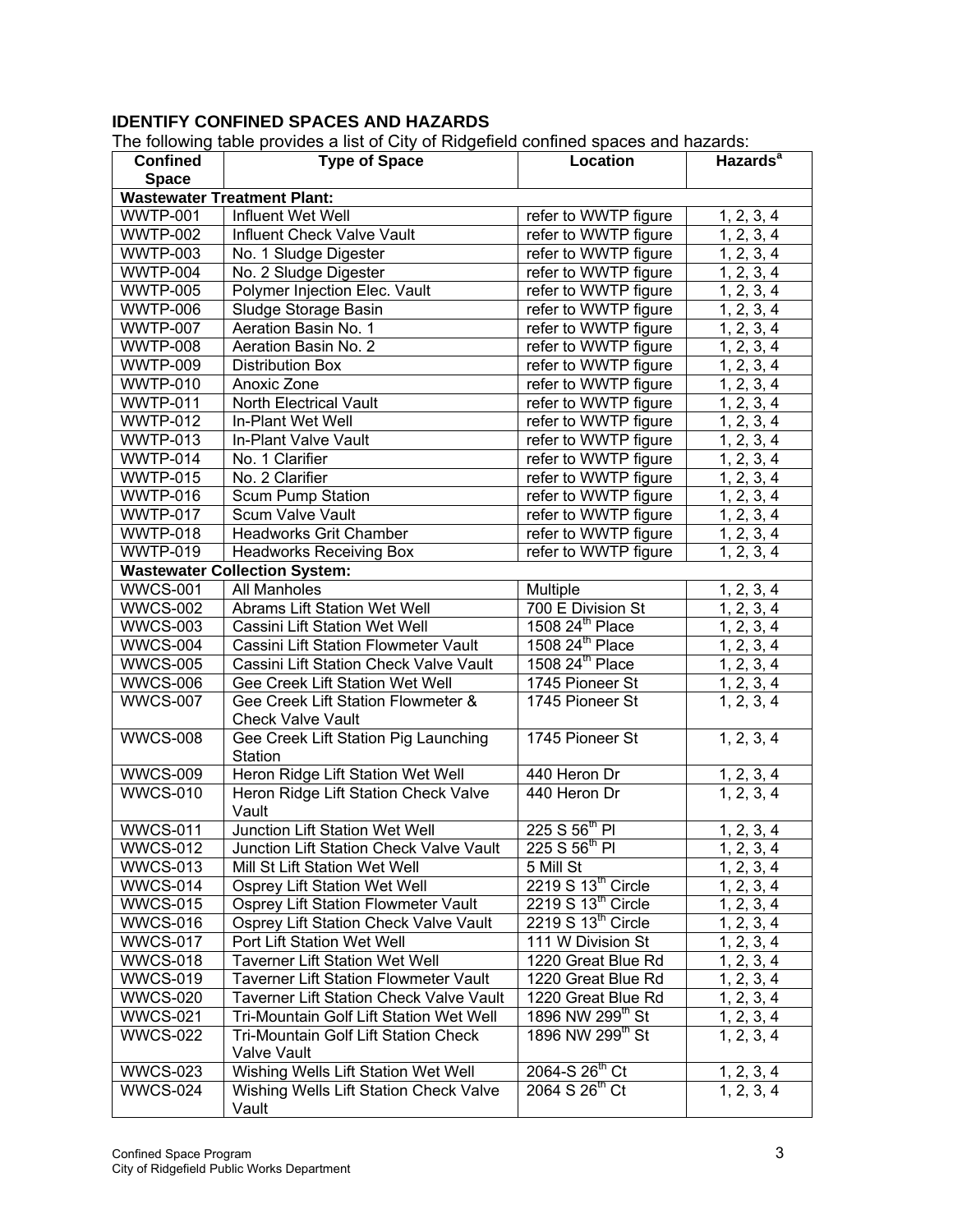| <b>Confined</b>       | <b>Type of Space</b>                           | Location                   | <b>Hazards</b> <sup>a</sup> |
|-----------------------|------------------------------------------------|----------------------------|-----------------------------|
| <b>Space</b>          |                                                |                            |                             |
| $\overline{W}WCS-025$ | Taverner Pressure System Vault No. 1           | 1330 Great Blue Rd         | 1, 2, 3, 4                  |
| <b>WWCS-026</b>       | Taverner Pressure System Vault No. 2           | 843 S Hillhurst Rd         | 1, 2, 3, 4                  |
| <b>WWCS-027</b>       | Taverner Pressure System Vault No. 3           | 116 N $5^{\text{th}}$ Ave  | 1, 2, 3, 4                  |
| <b>WWCS-028</b>       | Taverner Pressure System Vault No. 4           | 102 Division St            | 1, 2, 3, 4                  |
| <b>WWCS-029</b>       | T-7 Pressure System Vault No. 1                | 1600 Pioneer St            | 1, 2, 3, 4                  |
| <b>WWCS-030</b>       | T-7 Pressure System Vault No. 2                | 701 E Division St          | 1, 2, 3, 4                  |
| <b>WWCS-031</b>       | T-7 Pressure System Vault No. 3                | 507 E Division St          | 1, 2, 3, 4                  |
| <b>WWCS-032</b>       | T-7 Pressure System Vault No. 4                | 310 E Division St          | 1, 2, 3, 4                  |
| <b>WWCS-033</b>       | T-7 Pressure System Vault No. 5                | 202 Maple St               | 1, 2, 3, 4                  |
| <b>WWCS-034</b>       | T-7 Pressure System Vault No. 6                | 602 Railroad Ave           | 1, 2, 3, 4                  |
| <b>WWCS-035</b>       | T-7 Pressure System Vault No. 7                | 2 Hall St                  | 1, 2, 3, 4                  |
| <b>WWCS-036</b>       | STEP System Chamber No. 1 (Café)               | 6370 Pioneer St            | 1, 2, 3, 4                  |
| <b>WWCS-037</b>       | STEP System Chamber No. 2 (Café)               | 6370 Pioneer St            | 1, 2, 3, 4                  |
| <b>WWCS-038</b>       | STEP System Chamber No. 3 (AM-PM)              | 6300 Pioneer St            | 1, 2, 3, 4                  |
| <b>WWCS-039</b>       | STEP System Chamber No. 4 (Res)                | 139 N 19 <sup>th</sup> Ct  | 1, 2, 3, 4                  |
| <b>WWCS-040</b>       | STEP System Chamber No. 5 (Res)                | 870 S Hillhurst Rd         | 1, 2, 3, 4                  |
| <b>WWCS-041</b>       | STEP System Chamber No. 6 (Res)                | 1068 S Hillhurst Rd        | 1, 2, 3, 4                  |
| <b>WWCS-042</b>       | STEP System Chamber No. 7 (Res)                | 1070 S Hillhurst Rd        | 1, 2, 3, 4                  |
| <b>WWCS-043</b>       | STEP System Chamber No. 8 (Res)                | 1104 S Hillhurst Rd        | 1, 2, 3, 4                  |
| WWCS-044              | STEP System Chamber No. 9 (Res)                | 2361 S Hillhurst Rd        | 1, 2, 3, 4                  |
| <b>WWCS-045</b>       | STEP System Chamber No. 10 (Res)               | 2065 N 20 <sup>th</sup> PI | 1, 2, 3, 4                  |
|                       | <b>Water Supply &amp; Distribution System:</b> |                            |                             |
| <b>WSDS-001</b>       | Well No. 7 Flowmeter Vault                     | Abrams Well Field          | 1, 4                        |
| <b>WSDS-002</b>       | Well No. 8 Flowmeter Vault                     | Abrams Well Field          | 1, 4                        |
| <b>WSDS-003</b>       | Well No. 9 Flowmeter Vault                     | Abrams Well Field          | 1, 4                        |
| <b>WSDS-004</b>       | Well Nos. 7 & 8 Chlorine Inject Vault          | Abrams Well Field          | 1, 4                        |
| <b>WSDS-005</b>       | Well No. 9 Chlorine Inject Vault               | Abrams Well Field          | 1, 4                        |
| <b>WSDS-006</b>       | Abrams PRV Vault                               | Abrams Well Field          | 1, 4                        |
| <b>WSDS-007</b>       | Cassini View PRV Vault                         | $1512 S 24^{\text{th}} P1$ | 1, 4                        |
| <b>WSDS-008</b>       | Junction Reservoir Valve Vault                 | $225 S 56^{th} P1$         | 1, 4                        |
| <b>WSDS-009</b>       | Junction Reservoir Altitude Valve Vault        | $225 S 56^{\text{th}} P1$  | 1, 4                        |
| <b>WSDS-010</b>       | Gee Creek PRV Vault                            | 1651 Pioneer St            | 1, 4                        |
| <b>WSDS-011</b>       | Heron Ridge PRV Vault                          | 959 Heron Dr               | 1, 4                        |
| <b>WSDS-012</b>       | <b>Hillhurst PRV Vault</b>                     | 921 S 8 <sup>th</sup> Way  | 1, 4                        |
| <b>WSDS-013</b>       | <b>WSDOT Rest Area Meter Vault</b>             | Gee Creek Rest Area        | 1, 4                        |
| WSDS-014              | Junction Booster Station Valve Vault           | 225 S 56" PI               | 1, 4                        |
| <b>WSDS-015</b>       | Low Zone Reservoir Check Valve Vault           | 214 Riverview Dr           | 1, 4                        |
| <b>WSDS-016</b>       | Low Zone Reservoir PRV Vault                   | 214 Riverview Dr           | 1, 4                        |
| <b>WSDS-017</b>       | <b>Osprey PRV Vault</b>                        | 1507 S 21 <sup>st</sup> PI | 1, 4                        |
| <b>WSDS-018</b>       | <b>Dollar Tree Meter Vault</b>                 | 75095 S 5 <sup>th</sup> St | 1, 4                        |
| <b>WSDS-019</b>       | Dollar Tree Deduct Meter Vault                 | 75095 S 5 <sup>th</sup> St | 1, 4                        |
| <b>WSDS-020</b>       | Tri-Mountain RV Meter Vault                    | $109 S 65^{\text{th}}$ Ave | 1, 4                        |
|                       | <b>Stormwater Collection System:</b>           |                            |                             |
| <b>SWCS-001</b>       | All Manholes                                   | Multiple                   | 1, 2, 3, 4                  |

<sup>a</sup> Hazards include:

1. Engulfment and drowning

2. Presence of toxic gases equal to or more than 10 parts per million (ppm) hydrogen sulfide measured as an eight-hour time-weighted average. If the presence of other toxic contaminants is suspected, specific monitoring programs will be developed.

3. Presence of explosive/flammable gases equal to or greater than ten percent of the lower flammable limit (LFL)

4. Oxygen deficiency resulting from a concentration of oxygen in the atmosphere equal to or less than 19.5% by volume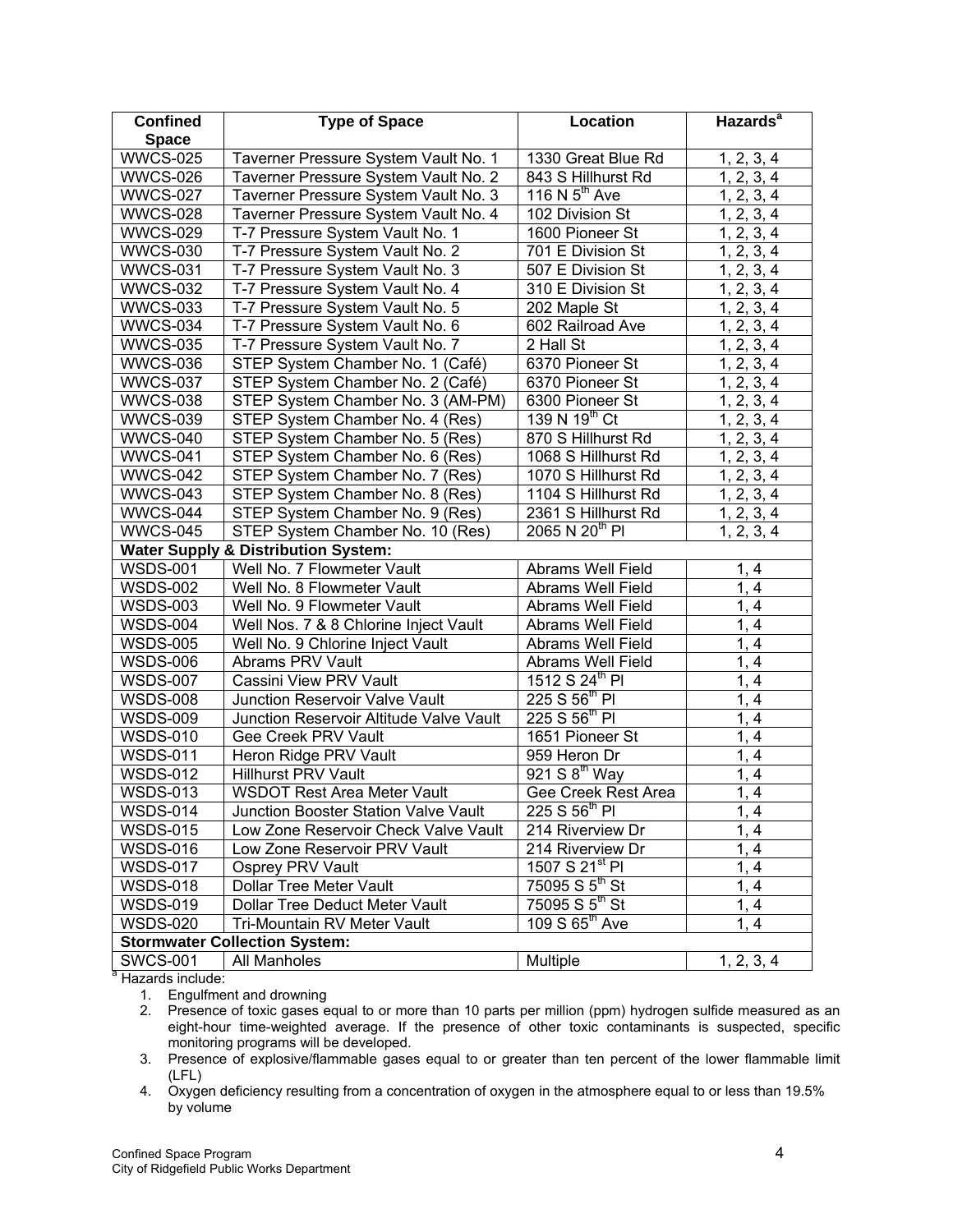Insert WWTP Figure Identifying Confined Space Locations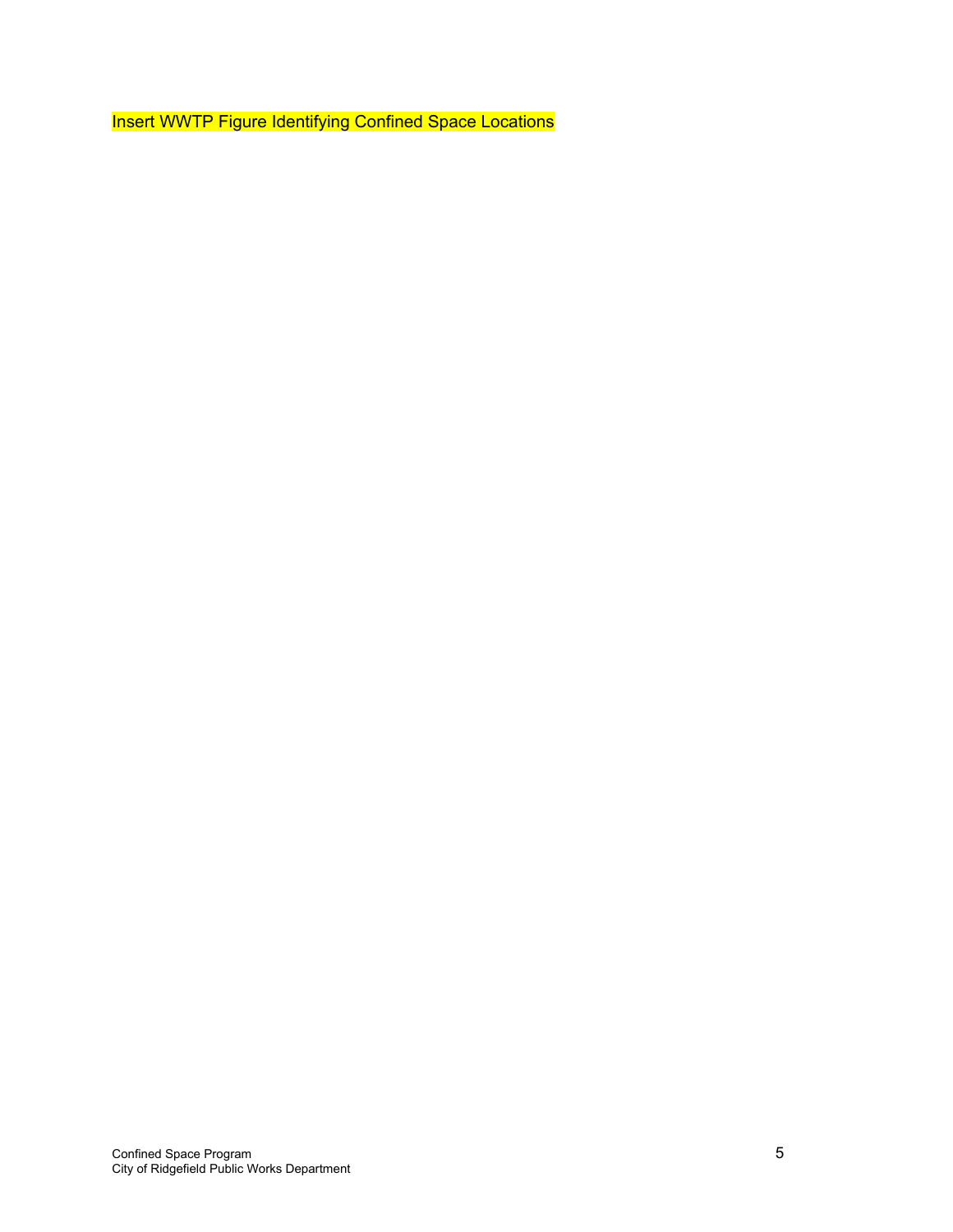### **CONTROL OF CONFINED SPACE ENTRY**

The Public Works Department employs the following method(s) to inform employees and the general public about the existence and hazards of confined spaces, and prevent unauthorized entry:

- Posting danger signs at each permit space reading "Danger-Confined Space Do Not Enter"
- Maintaining of locks on entry locations, where feasible

### **PERMIT ENTRY PROCEDURES**

Prior to entry of a confined space, the following procedures will be evaluated and implemented, as appropriate:

- All manholes, wet wells, vaults, etc. are considered permit-required confined spaces until the pre-entry procedures demonstrate otherwise.
- Any employee required or permitted to pre-check or enter a confined space has successfully completed, at a minimum, the training outlined in the training procedures section of this program.
- A written copy of operating and rescue procedures as required by these procedures is at the worksite for the duration of the job.
- The entry permit is completed before approval can be given to enter a confined space (the required confined space entry permit form is provided at the end of this program).
- The permit verifies completion of items required to protect employees.
- The permit is kept at the job site for the duration of the job.
- The rescue services provider (Vancouver Fire Department Technical Rescue Team, 360-619-4165, point-of-contact – Dan Monaghan) shall be contacted prior to entry into a permit-required confined space.
- If circumstances cause an interruption in the work or a change in the alarm conditions for which entry was approved, a new sewer entry permit needs to be completed.
- The surrounding area is surveyed to avoid hazards such as drifting vapors from tanks, piping, or sewers.
- The sewer atmosphere is tested to determine whether dangerous air contamination or oxygen deficiency exists.
- A direct reading gas monitor is used.
- Testing is performed by a supervisor who has successfully completed the gas detector training for the monitoring method used.
- The minimum parameters to be monitored are oxygen deficiency, Lower Flammable Level (LFL), and hydrogen sulfide concentration.
- A written record of the pre-entry test results is made and kept at the worksite for the duration of the job.
- Affected employees are able to review the testing results.
- The most hazardous conditions will determine when work is being performed in two adjoining, connected spaces.
- Mechanical ventilation systems, where required, are set at one hundred percent of the outside air.
- Where possible, open additional manholes/vault lids to increase air circulation.
- Use portable blowers to increase natural circulation if needed.
- After a suitable ventilation period, repeat the testing.
- Entry may not begin until testing has demonstrated that the hazardous atmosphere has been eliminated or controlled.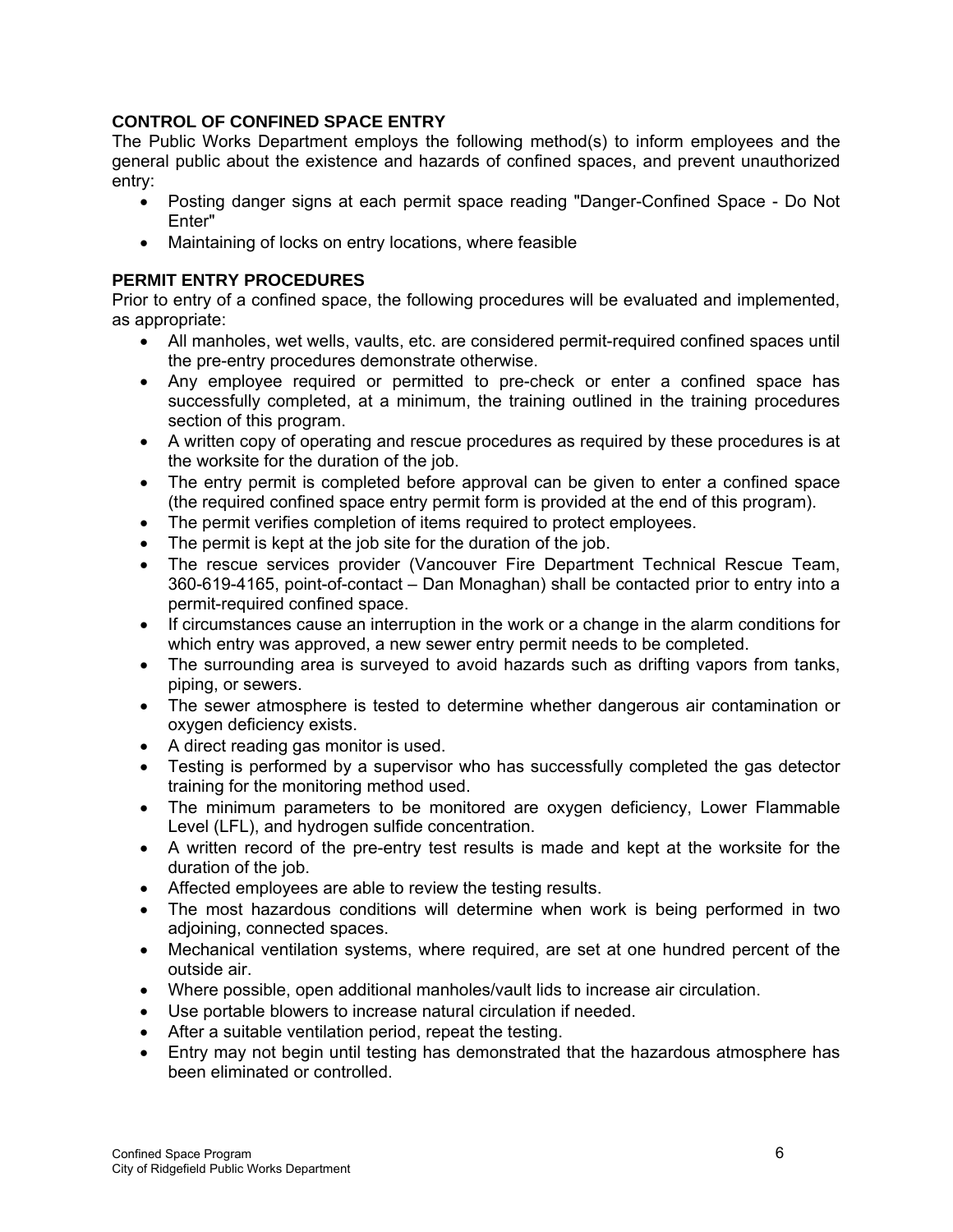The following table defines the procedures to be implemented when entering a confined space:

| If you have any of the following conditions                                                                                                                                                                                                                                                                                                                                                                                                                                                                                                     | Then follow these procedures                                                                                                                                                                                                                                                                                                                                                                                                                                                                                                                                      |
|-------------------------------------------------------------------------------------------------------------------------------------------------------------------------------------------------------------------------------------------------------------------------------------------------------------------------------------------------------------------------------------------------------------------------------------------------------------------------------------------------------------------------------------------------|-------------------------------------------------------------------------------------------------------------------------------------------------------------------------------------------------------------------------------------------------------------------------------------------------------------------------------------------------------------------------------------------------------------------------------------------------------------------------------------------------------------------------------------------------------------------|
| Testing demonstrates the existence of<br>dangerous or deficient conditions and<br>additional ventilation cannot reduce<br>concentrations to safe levels<br>The atmosphere tests as safe but unsafe<br>conditions can reasonably be expected to<br>develop<br>It is not feasible to provide for immediate exit<br>from spaces equipped with automatic fire<br>suppression systems and it is not practical or<br>safe to deactivate such systems<br>An emergency exists and it is not feasible to<br>wait for pre-entry procedures to take effect | - All personnel are trained<br>- A self-contained breathing apparatus is worn by<br>any person entering the sewer.<br>- At least one worker stands by the outside of the<br>confined space ready to give assistance in case of<br>emergency.<br>- The rescue worker(s) has a self-contained<br>breathing apparatus available for immediate use.<br>- There is at least one additional worker within sight<br>or call of the standby worker.<br>- Continuous powered communications is maintained<br>between the worker within the sewer and standby<br>personnel. |
|                                                                                                                                                                                                                                                                                                                                                                                                                                                                                                                                                 |                                                                                                                                                                                                                                                                                                                                                                                                                                                                                                                                                                   |

### **ALTERNATE ENTRY PROCEDURES**

Certification:

- Confined spaces may be entered without the need for a written permit or attendant if the space can be maintained in a safe condition for entry by mechanical ventilation alone.
- All confined spaces are considered permit-required confined spaces until the pre-entry procedures demonstrate otherwise.
- Any employee required or permitted to pre-check or enter a confined space will have successfully completed, at a minimum, the training outlined in our training procedures.
- A written copy of operating and rescue procedures as required by these procedures needs to be at the worksite for the duration of the job.
- The sewer pre-entry checklist is completed by the lead worker before entry into a sewer. This list verifies completion of items listed below. This checklist is kept at the job site for the duration of the job.
- If circumstances dictate an interruption in the work, reevaluate the sewer and complete a new checklist.

Pumps and lines supporting ventilation shall:

- All pumps and lines which may reasonably cause contaminants to flow into the confined space are disconnected, blinded, and locked out, or effectively isolated by other means to prevent development of dangerous air contamination or engulfment.
- Not all lateral lines to confined spaces require blocking. However, where experience or knowledge of use indicates a reasonable potential for contamination of air or engulfment into an occupied confined space, then all affected lateral lines are to be blocked.
- If blocking or isolation requires entry into the confined space, the provisions for entry into a permit-required confined space are implemented.

Throughout the term of the entry of the confined space, surveillance shall include surveying of the surrounding area to avoid hazards such as drifting vapors from the tanks, piping, or sewers. In addition testing will consist of:

- The atmosphere within the confined space will be tested to determine whether dangerous air contamination or oxygen deficiency exists.
- Detector tubes, alarm only gas monitors, and explosion meters are examples of monitoring equipment that may be used to test sewer atmospheres.
- Testing is performed by a lead worker who has successfully completed the gas detector training for the monitoring method to be used.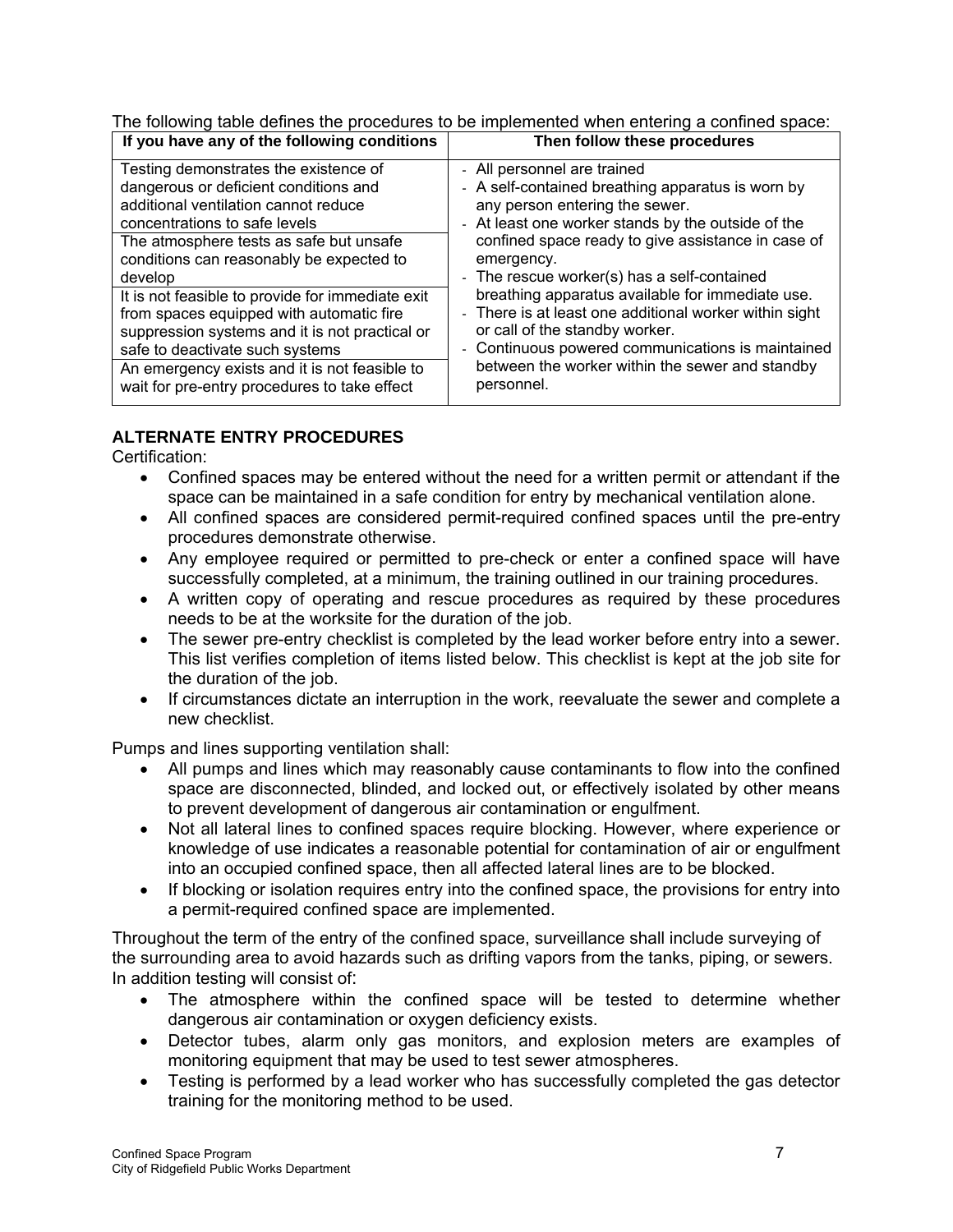- The minimum parameters to be monitored are oxygen deficiency, LFL, and hydrogen sulfide concentration.
- A written record of the pre-entry test results are made and kept at the worksite for the duration of the job.
- The supervisor will certify in writing, based upon the results of the pre-entry testing, that all hazards have been eliminated or controlled.
- Affected employees are able to review the testing results.
- The most hazardous conditions will determine when work is being performed in two adjoining, connecting spaces.

When entering without permit or an attendant, entry into and work within may proceed if:

- There are no non-atmospheric hazards present
- The pre-entry tests show there is no dangerous air contamination or oxygen deficiency within the space; and there is no reason to believe that any is likely to develop
- Continuous testing of the atmosphere in the immediate vicinity of the workers within the space is accomplished
- Workers will immediately leave the confined space when any of the gas monitor alarm set points are reached as defined
- Workers will not return to the area until a supervisor who has completed the gas detector training has used a direct reading gas detector to evaluate the situation and has determined that it is safe to enter.
- If you are entering a space without a permit or an attendant

Arrangements for rescue services are not required for entries that do not require a permit. See the "rescue" section for instructions regarding rescue planning where an entry permit is required.

### **CLASSIFY A CONFINED SPACE AS A NONPERMIT SPACE**

A space will be classified nonpermit only for as long as all the hazards remain eliminated. If someone must enter the space to eliminate of any of the hazards, we will follow all the requirements listed under the permit entry procedures.

Documentation that no permit-required confined space hazards exist will include the following:

- The date, location, and signature of the person making the determination.
- How the non-permit requirement was determined that no permit-required confined space hazards exist.
- Documentation will be available to entrants or their authorized representatives by posting at the entry to the space.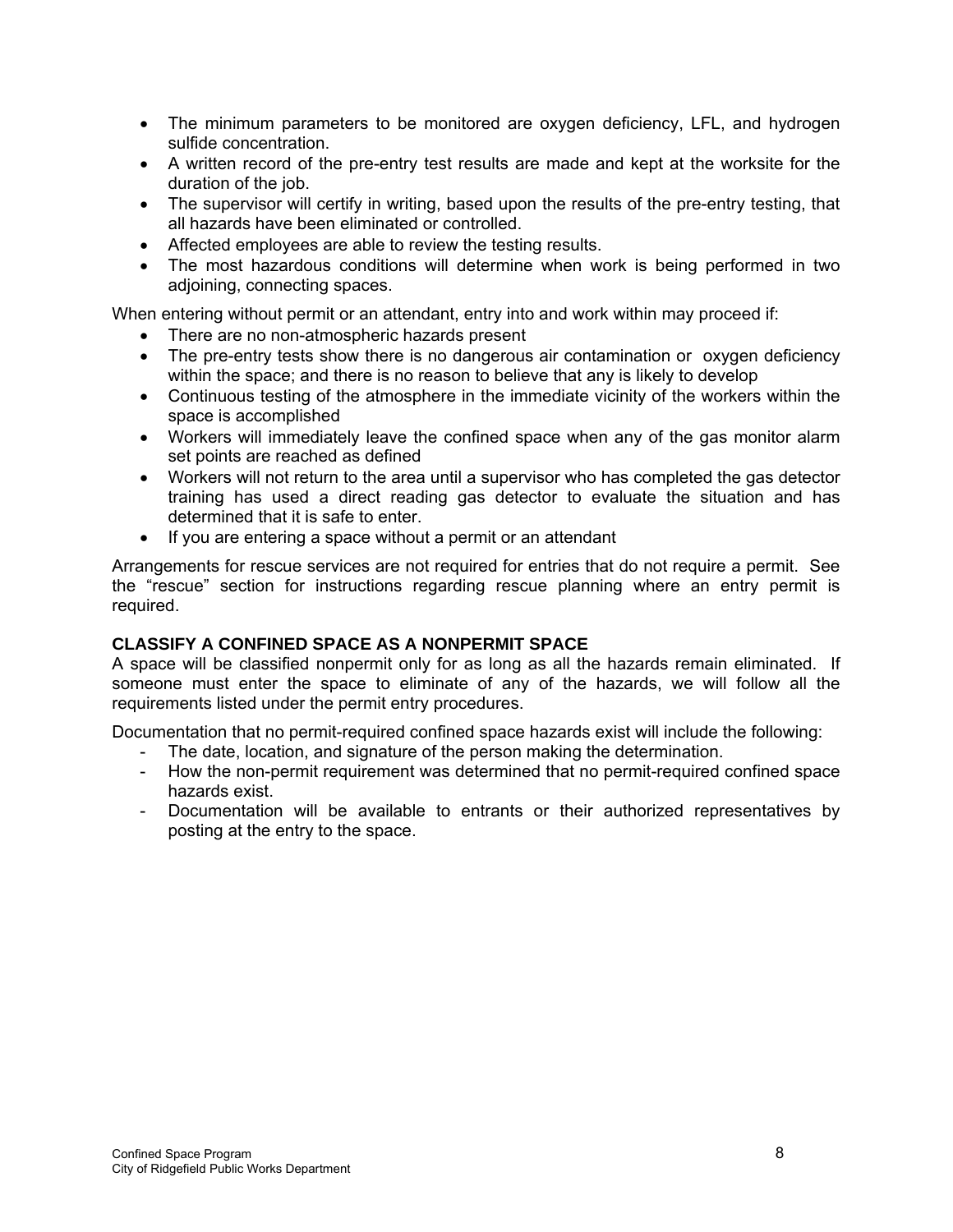# **NONPERMIT SPACE DOCUMENTATION FORM**

| <b>Nonpermit confined</b><br>space name or<br>number | (Insert your specific information here) |
|------------------------------------------------------|-----------------------------------------|
| <b>Location</b>                                      |                                         |
| <b>Documentation</b>                                 |                                         |
| <b>Date</b>                                          |                                         |
| <b>Signature</b>                                     |                                         |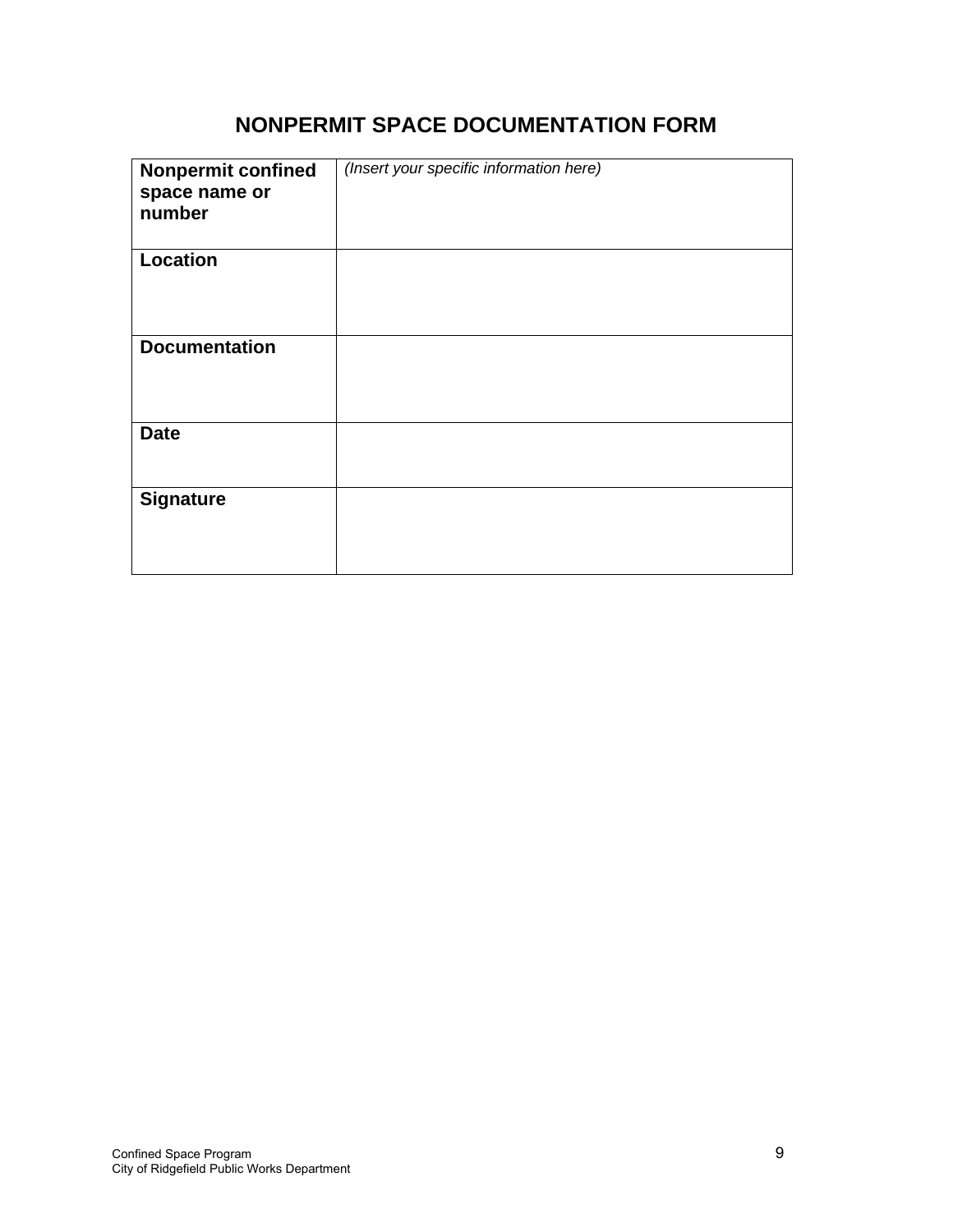### **TRAINING**

Confined space entry training will be provided to employees at the following times:

- When hired, so new employees are aware of our confined spaces
- Before they are assigned permit space entry duties
- When their assigned duties change
- When there is a change in a space that creates hazards for which they have not been trained.

Following are seven (7) basic categories of training, based on duties and potential exposure:

- 1. Awareness training provided to all employees potentially exposed to permit spaces, covering the following:
	- a. The location and hazard of each space
	- b. The company program for confined spaces
	- c. Emphasis on **not** entering the space for any reason.
- 2. Entry and exit training for the following team members:
	- a. Entrants
	- b. Attendants
	- c. Supervisors
	- d. Rescue team members
- 3. Training on how to manage confined space entries for entry supervisors.
- 4. Rescue training for rescue team members.
- 5. Pre-entry procedure training for all:
	- a. Entrants
	- b. Supervisors
	- c. Attendants
	- d. Rescue team members
- 6. Training on evaluating and testing confined spaces for:
	- a. Entry supervisors
	- b. Staff assigned to test and evaluate the space
- 7. Retraining for employees when you have any reason to believe they are not proficient at their confined space duties.

### **RESPONSIBILITIES FOR CONTRACTORS**

When a private contractor is hired to complete work within a confined space on behalf of the City, a copy of this Confined Space Entry Program will be provided to each contractor involved in permit space entry work at our company. Each contractor will be briefed on the following:

- The location of the permit spaces at our facility.
- Entry into permit spaces is only allowed by following the written entry program.
- The reasons for listing the space as a permit space, including both of the following:
	- The identified hazards
	- Our experience with the particular space.
- Precautions we have implemented to protect employees working in or near the space.
- Who will debrief the contractor at the completion of entry operations, or during entry if needed, on whether any hazards were confronted or created during their work.

### **RESCUE AND EMERGENCY SERVICES**

Following defines the procedures to be immediately implemented should rescue from a confined space be required:

• Call the local rescue services for rescue (911 or Clark County Fire District No. 12 at 360- 887-4609)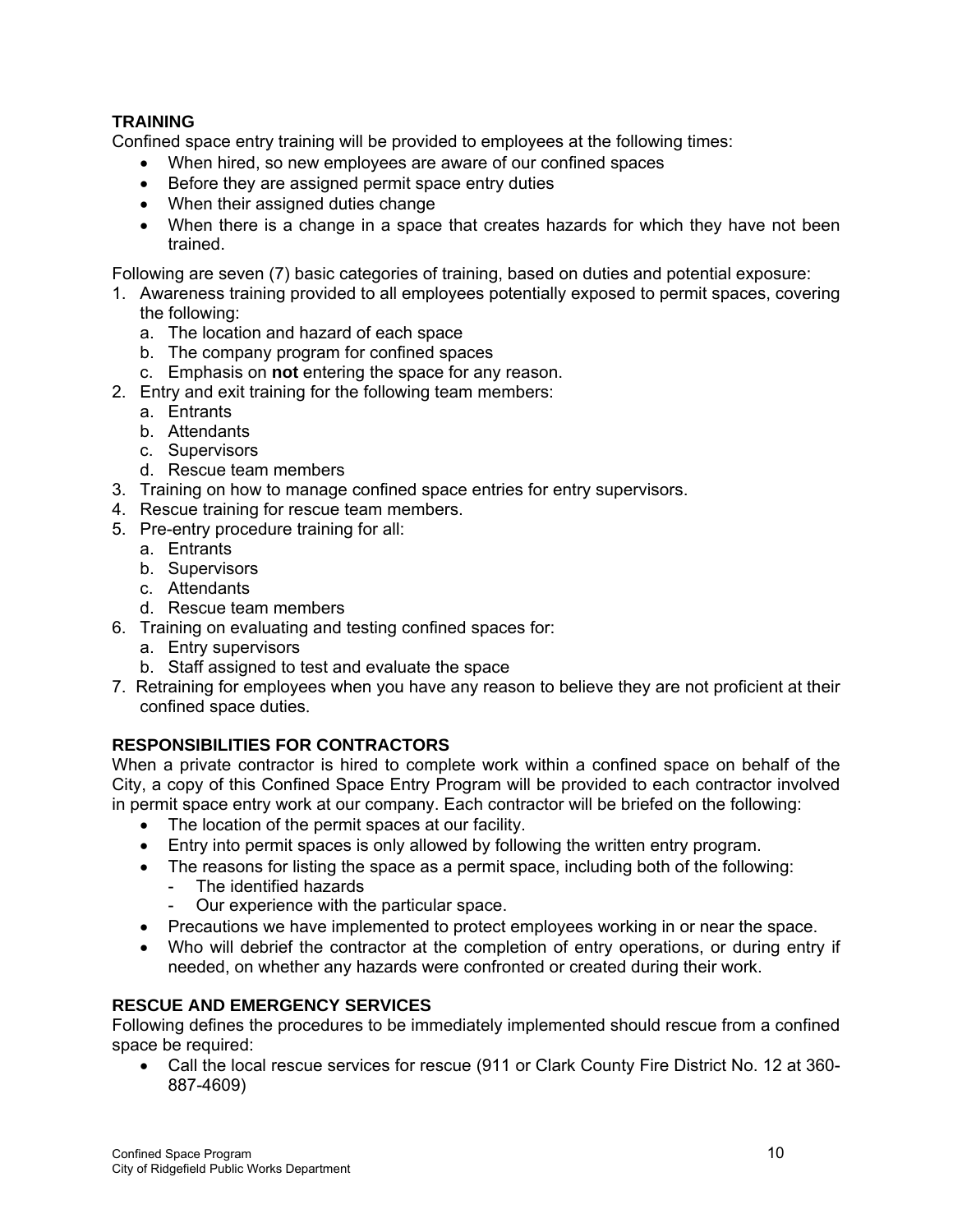- Rescue entries into confined spaces are made only by trained and properly equipped personnel.
- If immediate hazards to injured personnel are present, workers at the site implement emergency procedures without entering the confined spaced.
- Continuous gas monitoring is performed during all confined space entry operations. If alarm conditions occur, entry personnel exit the sewer and a new entry permit is issued.
- When dangerous air contamination is attributable to flammable or explosive substances, lighting and electrical equipment needs to be Class 1, Division 1 rated per National Electrical Code (NEC) and no ignition sources may be introduced into the area.
- When it is practical, the full-body harness is used to suspend a person upright and a hoisting device or similar apparatus is available for lifting workers out of the confined space.
- If at any time the use of a hoisting device or full-body harness and attached lifeline may endanger the worker, their use may be discontinued.

Following defines the procedures for safely removing workers from confined spaces:

| lf                                                                       | Then                                                                                                                                                                                                                                                                                                                                                                                                                                                                                                                                                                                                                                                                                                                           |
|--------------------------------------------------------------------------|--------------------------------------------------------------------------------------------------------------------------------------------------------------------------------------------------------------------------------------------------------------------------------------------------------------------------------------------------------------------------------------------------------------------------------------------------------------------------------------------------------------------------------------------------------------------------------------------------------------------------------------------------------------------------------------------------------------------------------|
| There is any questionable action or<br>non-movement by the worker inside | - Perform a verbal check.<br>- Immediately remove the worker from the confined<br>space if there is no response or a questionable<br>response from them.                                                                                                                                                                                                                                                                                                                                                                                                                                                                                                                                                                       |
| The worker is disabled due to falling or<br>impact                       | - Do not remove the worker unless there is immediate<br>danger to the worker's life.<br>- Notify local rescue personnel immediately.<br>- Make sure the standby worker doesn't enter the<br>confined space in this case.<br>• Only trained rescue personnel (wearing self<br>contained breathing apparatus-SCBA) may enter to<br>perform a rescue.<br>- Make sure all workers entering the space use a full-<br>body harness with attached lifeline with the free end of<br>the line secured outside the entry opening.<br>- Make sure the standby worker uses the lifeline to<br>attempt to rescue a disabled worker without entering<br>the space and summons rescue services based on<br>their assessment of the situation. |

### **CONFINED SPACE PROGRAM REVIEW**

At least every 12 months, the Ridgefield Public Works Department will conduct a review using canceled entry permits to identify any deficiencies in the program. The program will be reviewed immediately if there is reason to believe that the program does not adequately protect our employees, such as the following situations:

- Unauthorized entry of a permit space
- Discovery of a hazard not covered by the permit
- Detection of a condition prohibited by the permit
- An injury or near-miss during entry
- Change in the use or configuration of the space
- Employee complaints of permit space program ineffectiveness.

Corrective measures will be documented by revising the program. Employees will participate in revising the program, and will be trained on any changes.

If no permit space entry operations are conducted during the year, no review is needed.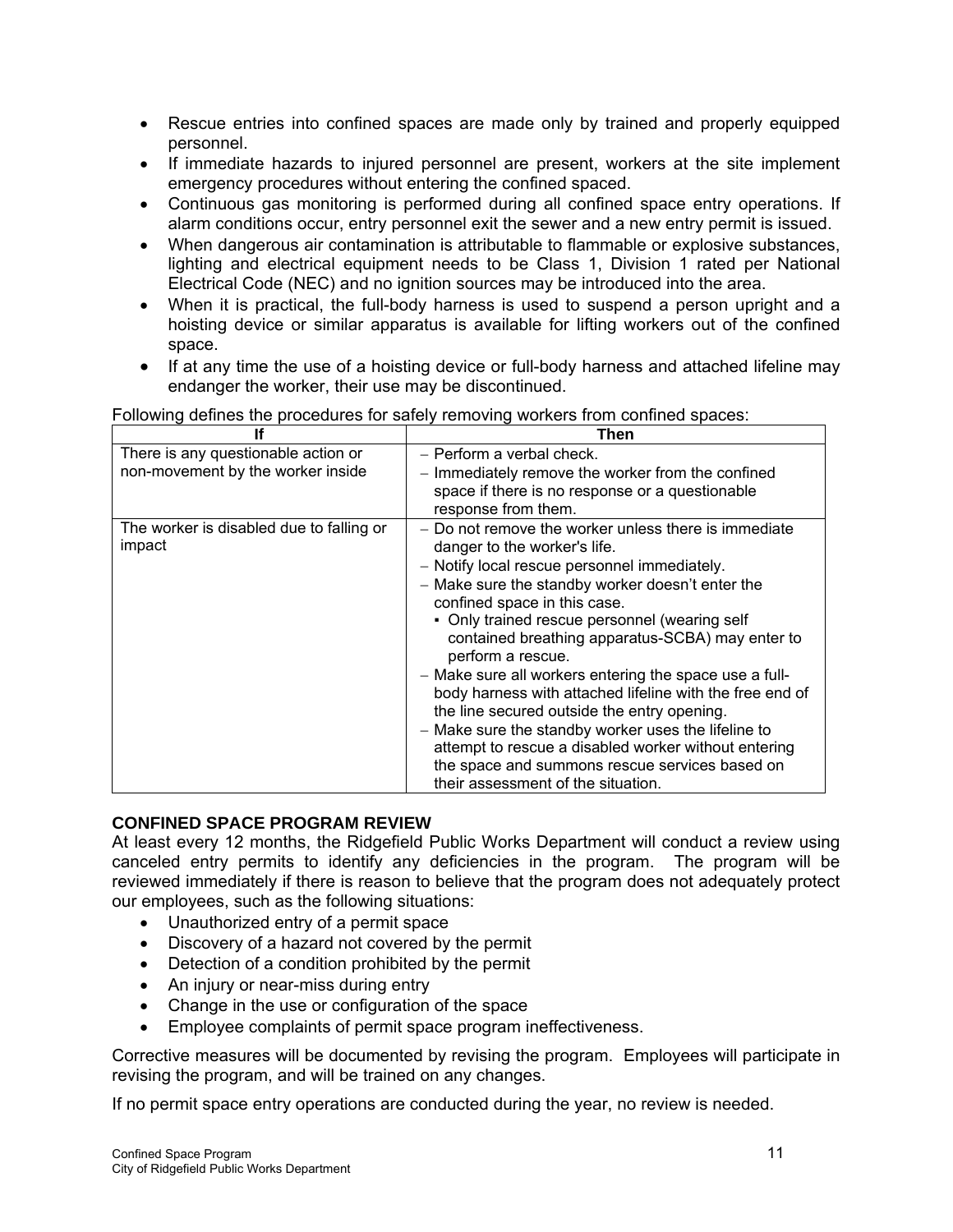This page intentionally left blank.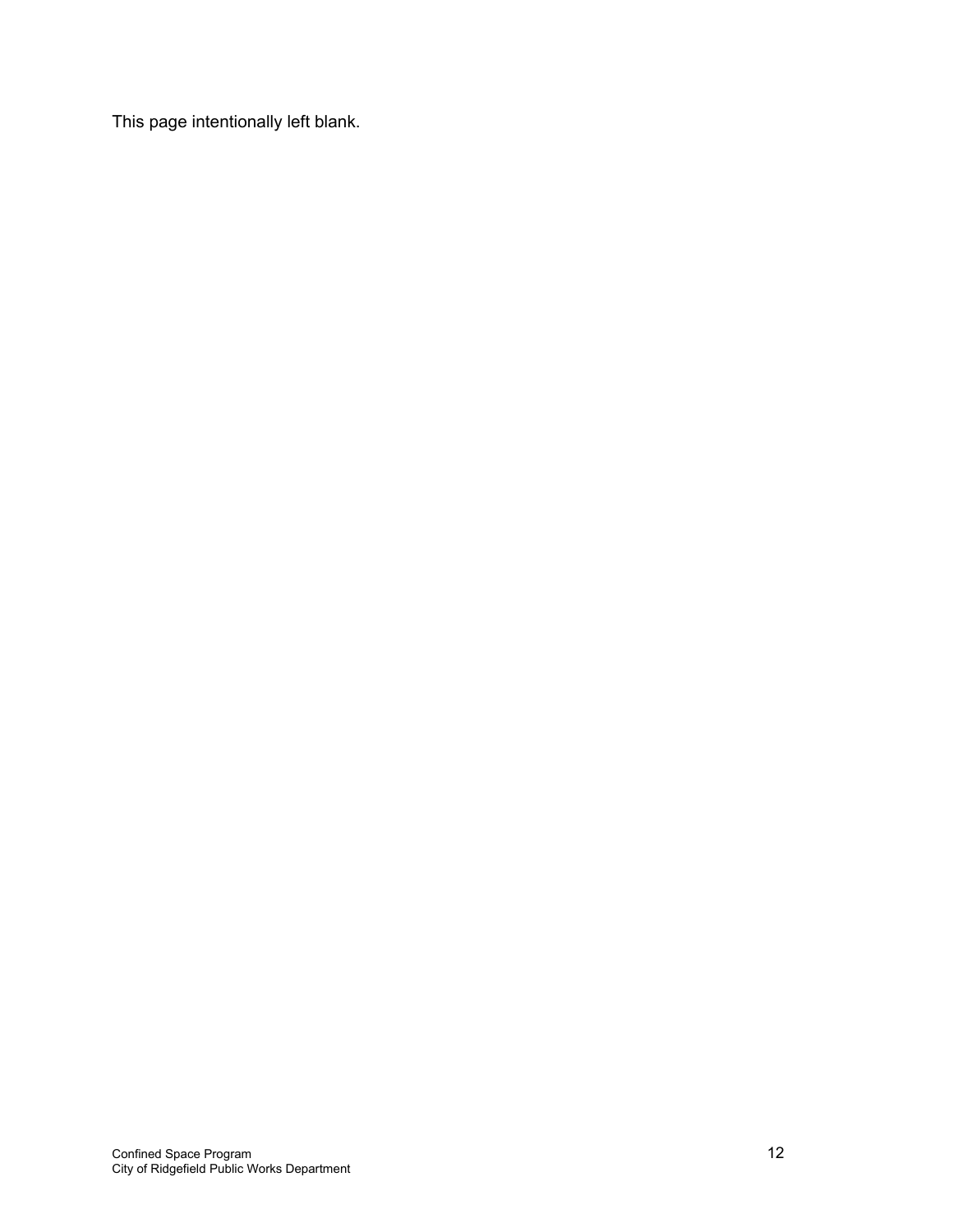# **Confined Space Entry Permit**

| Date:                                                                                                                    |                | Site Location/Description: |                                                                                             |                  |             |  |
|--------------------------------------------------------------------------------------------------------------------------|----------------|----------------------------|---------------------------------------------------------------------------------------------|------------------|-------------|--|
| Purpose of Entry:                                                                                                        |                |                            |                                                                                             |                  |             |  |
| Supervisor(s) in Charge of Crews                                                                                         |                | Type of Crew               |                                                                                             | Telephone Number |             |  |
|                                                                                                                          |                |                            |                                                                                             |                  |             |  |
| <b>Communication Procedures:</b>                                                                                         |                |                            |                                                                                             |                  |             |  |
|                                                                                                                          |                |                            |                                                                                             |                  |             |  |
| Rescue Procedures (telephone number on back):                                                                            |                |                            |                                                                                             |                  |             |  |
|                                                                                                                          |                |                            |                                                                                             |                  |             |  |
|                                                                                                                          |                |                            |                                                                                             |                  |             |  |
|                                                                                                                          |                |                            | BOLD INDICATES MINIMUM REQUIREMENTS TO COMPLETE AND REVIEW PRIOR TO ENTRY                   |                  |             |  |
| <b>REQUIREMENTS COMPLETED</b>                                                                                            | <b>DATE</b>    | <b>TIME</b>                | Note: For items that do not apply, enter N/A in the blank.<br><b>REQUIREMENTS COMPLETED</b> | <b>DATE</b>      | <b>TIME</b> |  |
| Lockout/De-energize/Tagout                                                                                               |                |                            | Full Body Harness w/ D-Ring                                                                 |                  |             |  |
| Line(s) Broken-Capped-Blank                                                                                              |                |                            | <b>Emergency Escape Retrieval</b>                                                           |                  |             |  |
|                                                                                                                          |                |                            | Equipment                                                                                   |                  |             |  |
| Purge-Flush and Vent                                                                                                     |                |                            | Lifelines                                                                                   |                  |             |  |
| Ventilation                                                                                                              |                |                            | <b>Fire Extinguishers</b>                                                                   |                  |             |  |
| Secure Area (Post and Flag)                                                                                              |                |                            | Lighting (Explosive-proof)                                                                  |                  |             |  |
| <b>Breathing Apparatus</b>                                                                                               |                |                            | <b>Protective Clothing</b>                                                                  |                  |             |  |
| Resuscitator-Inhalator                                                                                                   |                |                            | Respirator(s) (Air Purifying)                                                               |                  |             |  |
| <b>Standby Safety Personnel</b>                                                                                          |                |                            | Burning and Welding Permit                                                                  |                  |             |  |
| <b>Continuous Monitoring:</b>                                                                                            |                |                            | $\Box$ Yes                                                                                  | $\square$ No     |             |  |
|                                                                                                                          |                |                            |                                                                                             |                  |             |  |
| <b>Periodic Monitoring Frequency:</b>                                                                                    |                |                            |                                                                                             |                  |             |  |
| TEST(S)                                                                                                                  |                |                            | PERMISSIBLE ENTRY LEVEL                                                                     |                  |             |  |
| Percent of oxygen                                                                                                        | 19.5% TO 23.5% |                            |                                                                                             |                  |             |  |
| Lower flammable limit                                                                                                    |                |                            | <b>UNDER 10%</b>                                                                            |                  |             |  |
| Carbon monoxide                                                                                                          |                | +35 PPM                    |                                                                                             |                  |             |  |
| Aromatic Hydrocarbon                                                                                                     |                |                            | +1 PPM *5 PPM                                                                               |                  |             |  |
| Hydrogen Cyanide                                                                                                         |                |                            | *4 PPM<br>(Skin)                                                                            |                  |             |  |
| Hydrogen Sulfide                                                                                                         |                |                            | +10 PPM *15 PPM                                                                             |                  |             |  |
| Sulfur Dioxide                                                                                                           |                |                            | $+2$ PPM<br>$*$ 5 PPM                                                                       |                  |             |  |
| Ammonia                                                                                                                  |                |                            | +35 PPM                                                                                     |                  |             |  |
| * Short-term exposure limit: Employees can work in the area up to 15 minutes.                                            |                |                            |                                                                                             |                  |             |  |
| + 8-hour Time Weighted Average: Employees can work in the area 8 hours (longer with appropriate respiratory protection). |                |                            |                                                                                             |                  |             |  |

Continue on next page